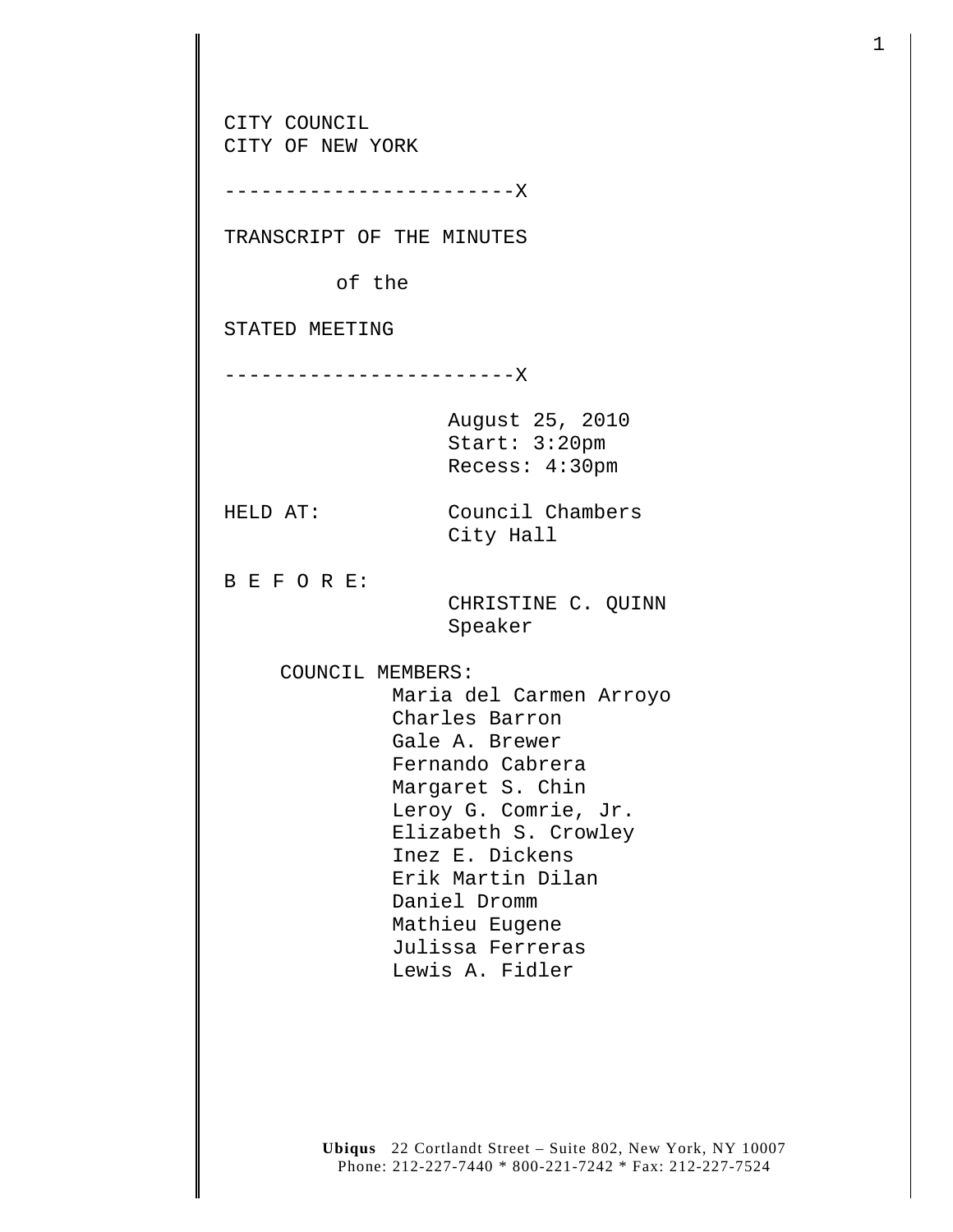## A P P E A R A N C E S

COUNCIL MEMBERS:

 Helen D. Foster Daniel R. Garodnick James F. Gennaro Vincent J. Gentile Sara M. Gonzalez David G. Greenfield Daniel J. Halloran III Vincent M. Ignizio Robert Jackson Letitia James Peter A. Koo G. Oliver Koppell Karen Koslowitz Brad S. Lander Stephen T. Levin Melissa Mark-Viverito Darlene Mealy Rosie Mendez Michael C. Nelson James S. Oddo Annabel Palma Domenic, M. Recchia, Jr. Diana Reyna Joel Rivera Ydanis A. Rodriguez James Sanders, Jr. Larry B. Seabrook Eric A. Ulrich James Vacca Peter F. Vallone, Jr. James G. Van Bramer Albert Vann Mark S. Weprin Jumaane D. Williams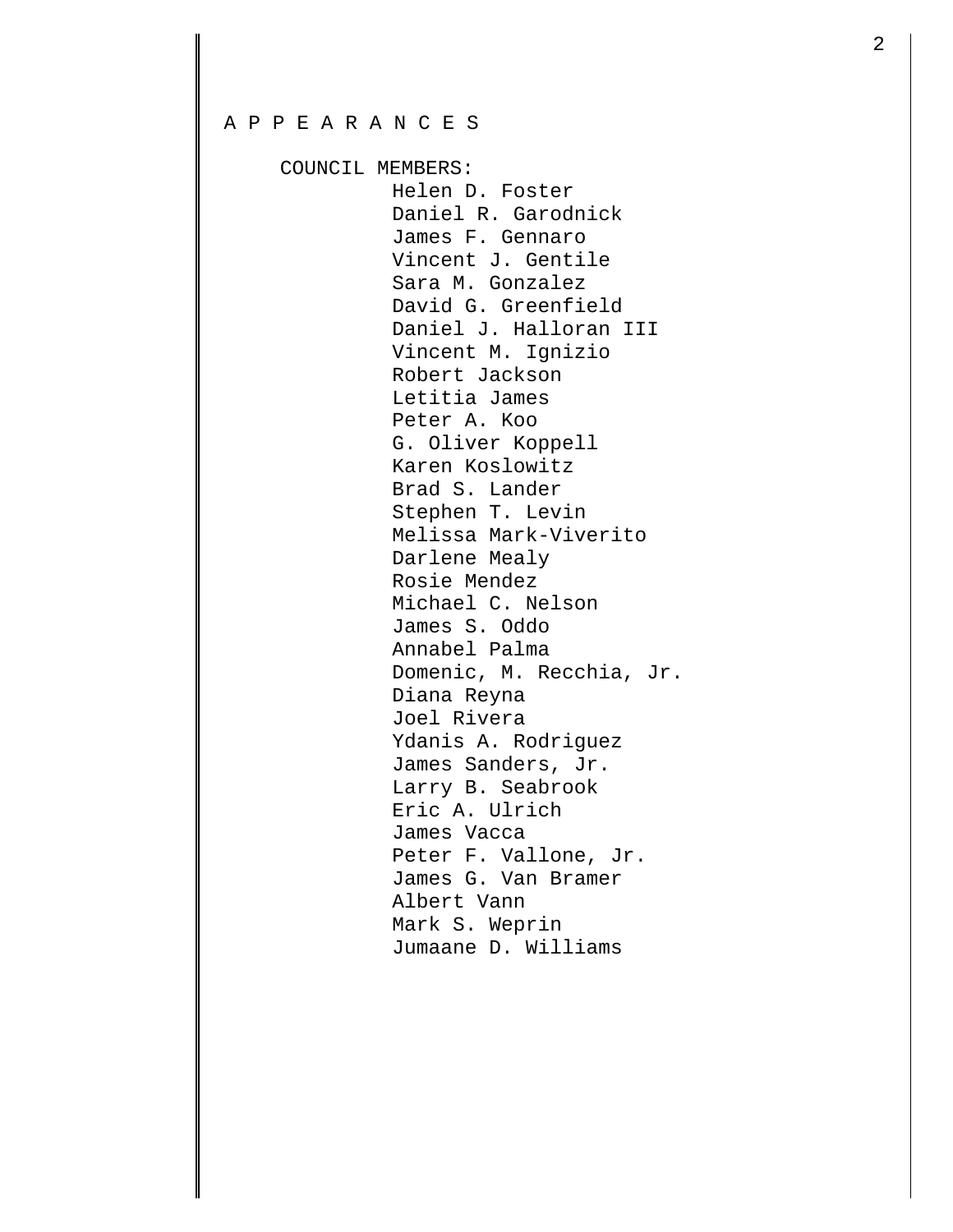## A P P E A R A N C E S (CONTINUED)

Mercedes Campbell Crossland Staff Sergeant U.S. Air Force

Carlos Rodriguez Resident, Queens Former Lifeguard

Lloyd Land Reverend First United Christian Church of Staten Island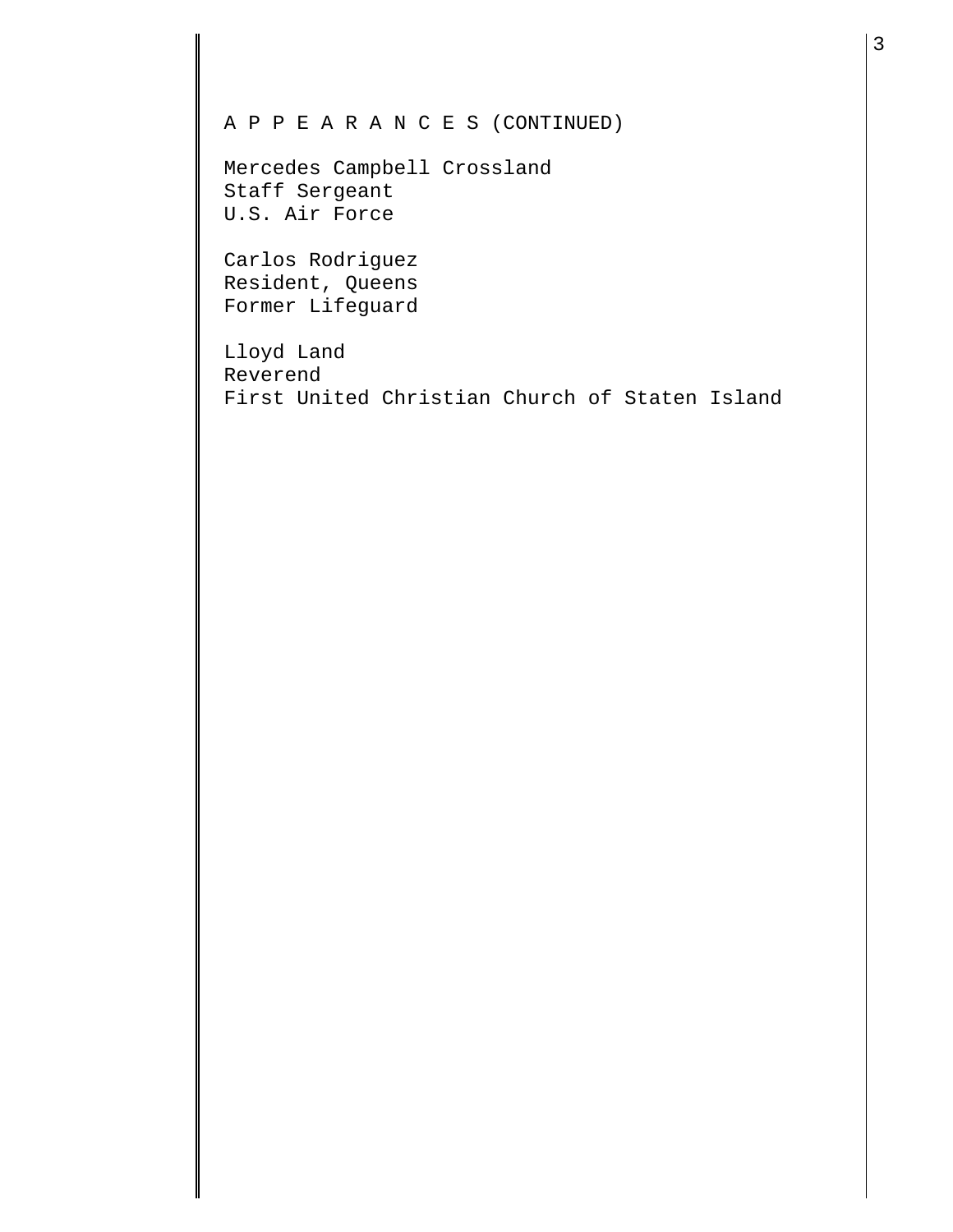| $\mathbf 1$    | $\overline{4}$<br>STATED MEETING                   |
|----------------|----------------------------------------------------|
| $\overline{2}$ | SPEAKER QUINN: All right, we are                   |
| 3              | going to get started, we have two ceremonials.     |
| 4              | The first one is being done by our Deputy Majority |
| 5              | Leader Inez Dickens. But before we start the       |
| 6              | ceremonials, I want to recognize that we are       |
| 7              | joined today by a very important member of the     |
| 8              | Council family, by Council Member Helen Foster's   |
| $\mathsf 9$    | mother. And I want to thank her for joining us     |
| 10             | today. [applause] And Hopalong Dickens is on her   |
| 11             | way up here. And as far as we can tell, this foot  |
| 12             | was not broken by kicking any member of the New    |
| 13             | York City Council, but--and that's our story and   |
| 14             | we're stick--[laughs] That's our story and we're   |
| 15             | sticking to it. Here you go, Inez.                 |
| 16             | COUNCIL MEMBER DICKENS:<br>Thank you.              |
| 17             | I, I want to introduce to the Council, and I'm     |
| 18             | going to ask for Staff Sergeant Mercedes Campbell  |
| 19             | Crossland to please come up. Mercedes? Mercedes?   |
| 20             | SPEAKER QUINN: Here she comes.                     |
| 21             | COUNCIL MEMBER DICKENS: And your                   |
| 22             | family, come on. [applause] Now y'all can do       |
| 23             | better than this. She serviced [applause, cheers]  |
| 24             | our entire country. Where's your mother? All       |
| 25             | right.                                             |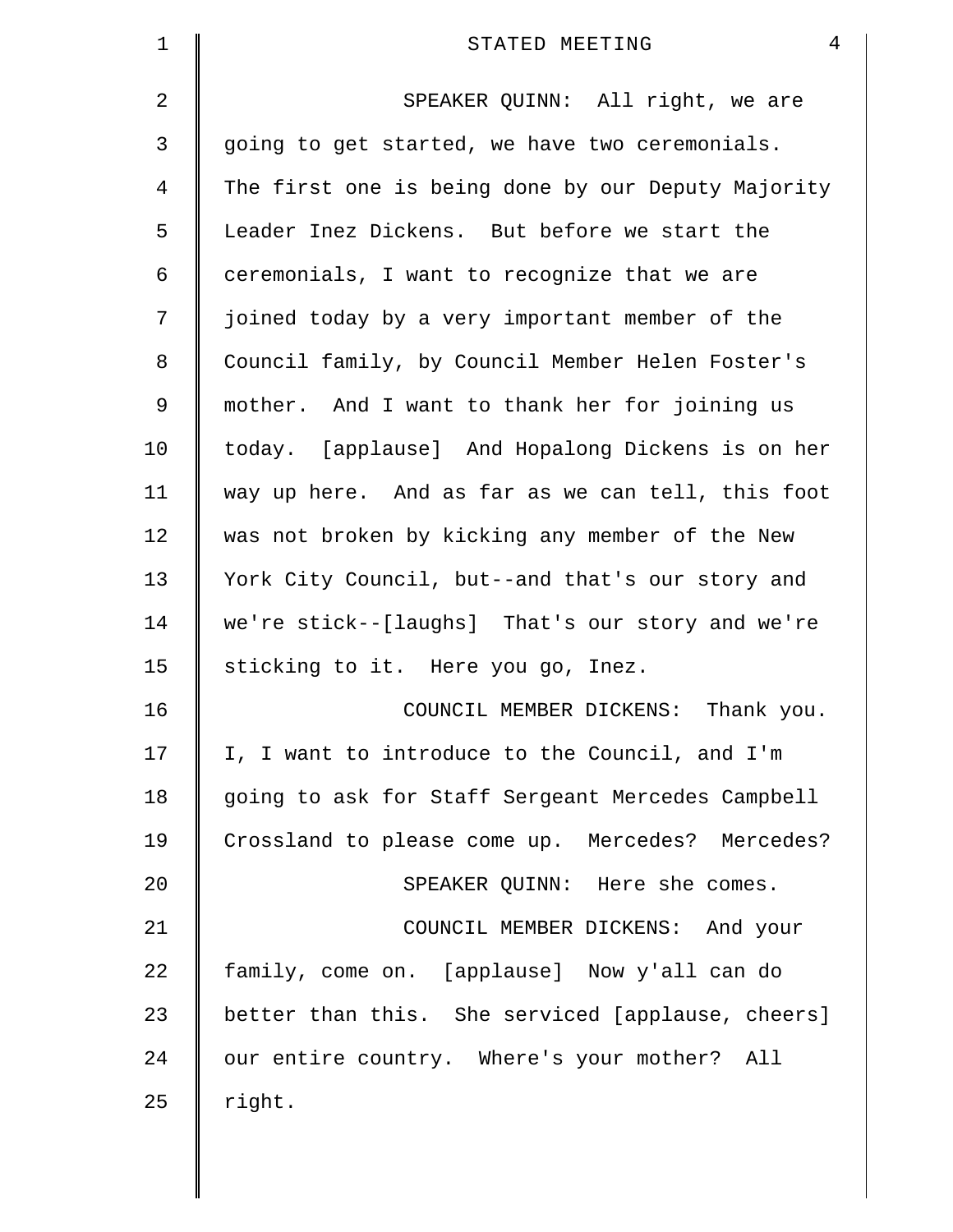| $\mathbf 1$ | 5<br>STATED MEETING                                |
|-------------|----------------------------------------------------|
| 2           | SPEAKER QUINN: [off mic] And if                    |
| 3           | members want to join in--                          |
| 4           | COUNCIL MEMBER DICKENS: Yeah,                      |
| 5           | bring, bring, bring--tell your family to come on   |
| 6           | up. Yes. Staff Sergeant Campbell Crossland has     |
| 7           | had outstanding service, not only to the United    |
| 8           | States Air Force, and the nation at large, but for |
| 9           | her service to each one of us, and she has enabled |
| 10          | each of us to exercise our freedom. Because it is  |
| 11          | people just like Staff Sergeant Campbell Crossland |
| 12          | who risk their lives every day for our safety. I   |
| 13          | want to also point out that such bravery and work  |
| 14          | ethic was born and cultivated in the village of    |
| 15          | Harlem, by the way. [cheers, applause] And that    |
| 16          | Staff Sergeant Mercedes Campbell Crossland is a    |
| 17          | proud parishioner of the wonderful New Mount Zion  |
| 18          | Baptist Church, which of course is a fabulous      |
| 19          | church in Harlem. Through her comprehensive work   |
| 20          | in photography, and excellently executed           |
| 21          | reconnaissance missions, the photographic          |
| 22          | documentation was implemented as a national level  |
| 23          | intelligence product. Her photography directly     |
| 24          | contributed to the prosecution and detention of    |
| 25          | nine terrorists. [applause] Please, please join    |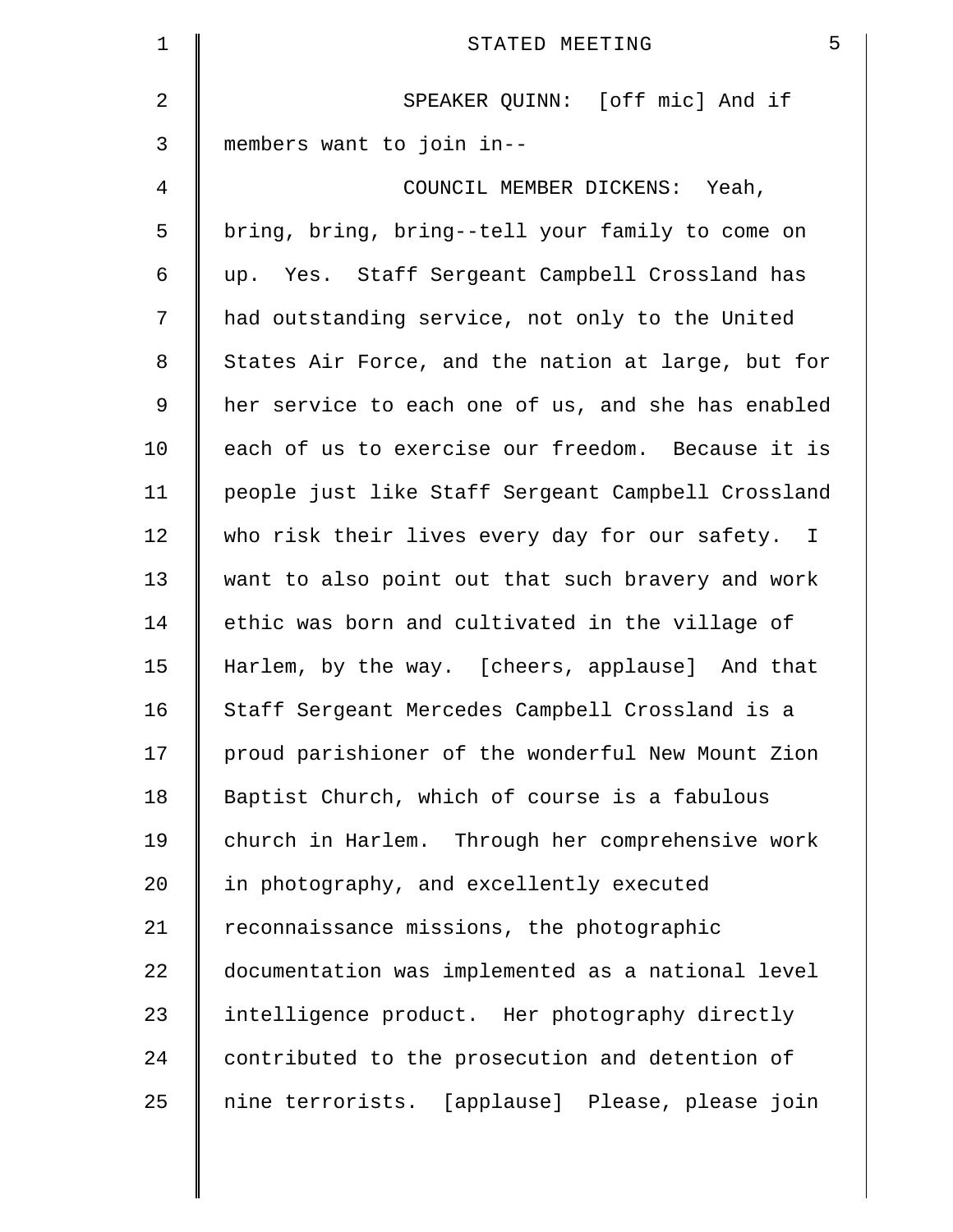| $\mathbf 1$ | $6\phantom{1}$<br>STATED MEETING                          |
|-------------|-----------------------------------------------------------|
| 2           | me once again in congratulating Staff Sergeant            |
| 3           | Mercedes Campbell Crossland on being named Air            |
| 4           | Force Times' 2009 Airman of the Year. [applause,          |
| 5           | cheers] [off mic] You want to say something?              |
| 6           | Where's the proc?                                         |
| 7           | SPEAKER QUINN: [off mic] She's got                        |
| 8           | it, Inez.                                                 |
| 9           | COUNCIL MEMBER DICKENS: Oh.                               |
| 10          | SPEAKER QUINN: And if we could ask                        |
| 11          | the Clerk to read the proclamation, but I love            |
| 12          | that the Airman of the Year is a woman. [cheers,          |
| 13          | applause]                                                 |
| 14          | CLERK: Council, City of New York                          |
| 15          | Proclamation. Whereas, the Council of the City of         |
| 16          | New York is proud to honor Staff Sergeant Mercedes        |
| 17          | Campbell Crossland for her outstanding service to         |
| 18          | the U.S. Air Force and the nation. And whereas,           |
| 19          | born and raised in the village of Harlem, Mercedes        |
| 20          | Campbell Crossland is a beloved member of her             |
| 21          | church family at New Mount Zion Baptist Church,           |
| 22          | and her community. Acting upon her religious and          |
| 23          | moral values, which have always led her to help           |
| 24          | and guide others, she joined the Air Force.               |
| 25          | During 2008, she was assigned to the 97 <sup>th</sup> Air |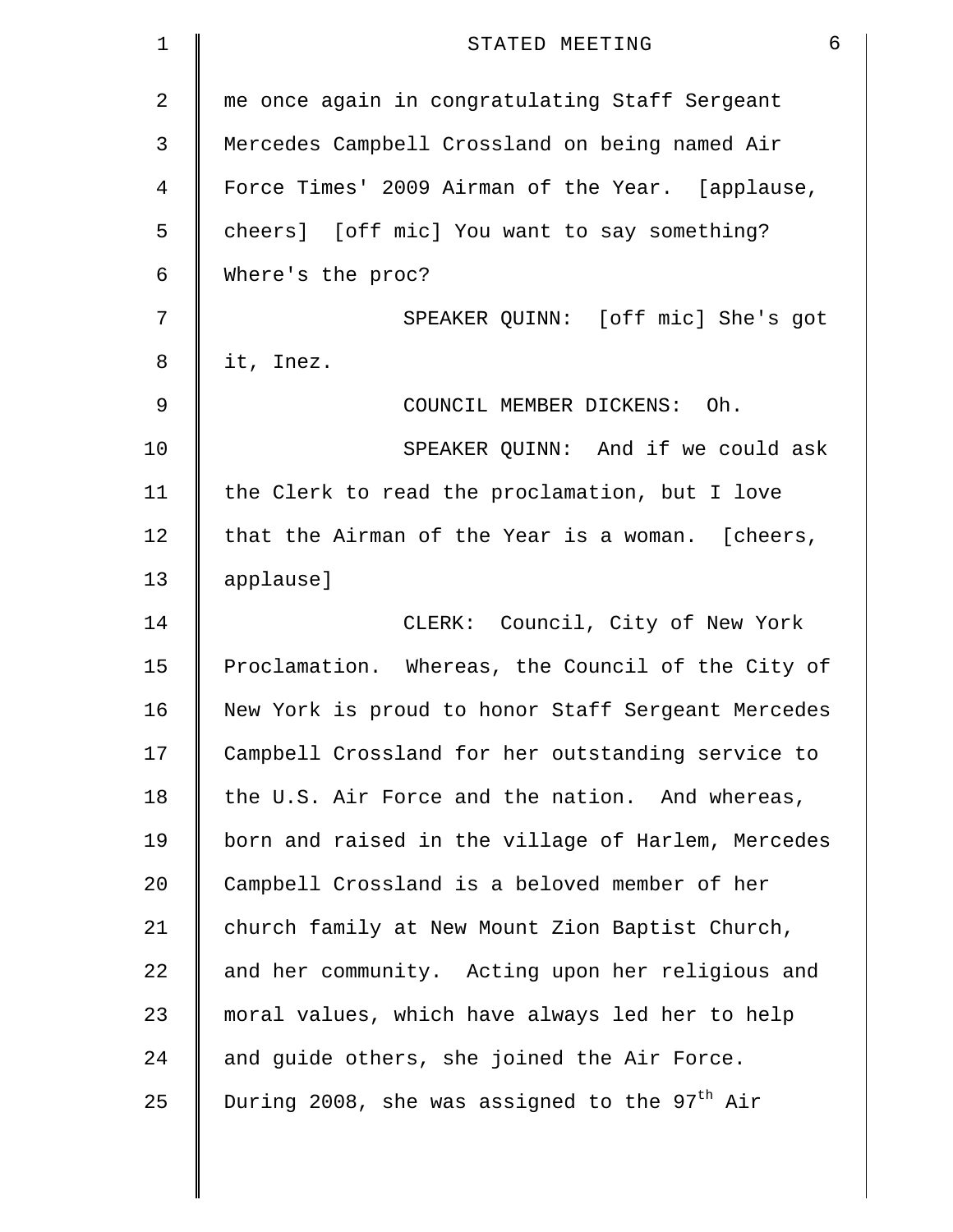| $\mathbf 1$    | 7<br>STATED MEETING                                |
|----------------|----------------------------------------------------|
| $\overline{2}$ | Mobility Wing at Altus Air Force Base in Oklahoma, |
| 3              | as a photographer. Although she carried a rifle    |
| 4              | throughout her tour, Staff Sergeant Crossland      |
| 5              | received the Combat Commander's Coin because of    |
| 6              | life saving shots from her camera. And whereas,    |
| 7              | assigned to an Army Explosive Ordnance Disposal    |
| 8              | Unit, Staff Sergeant Crossland's primary duty was  |
| 9              | to photograph unexploded, improvised explosive     |
| 10             | devices, to provide intelligence on tactics and    |
| 11             | techniques. Photographs from her 120 missions,     |
| 12             | including the 45 she led, helped create an         |
| 13             | intelligence database on IEDs, saving countless    |
| 14             | lives during combat operations. The photographic   |
| 15             | document was so comprehensive that it was          |
| 16             | implemented as a national level intelligence       |
| 17             | product. Her photography directly contributed to   |
| 18             | the prosecution and detention of nine terrorists.  |
| 19             | During her deployment, Staff Sergeant Crossland    |
| 20             | also assisted an intelligence unit in tracking     |
| 21             | detainees by mapping position and location         |
| 22             | patterns to predict insurgent targets. And         |
| 23             | whereas, Staff Sergeant Crosland was named the Air |
| 24             | Force Times' 2009 Airman of the Year. The award    |
| 25             | established in 2001 by the Army Times Publishing   |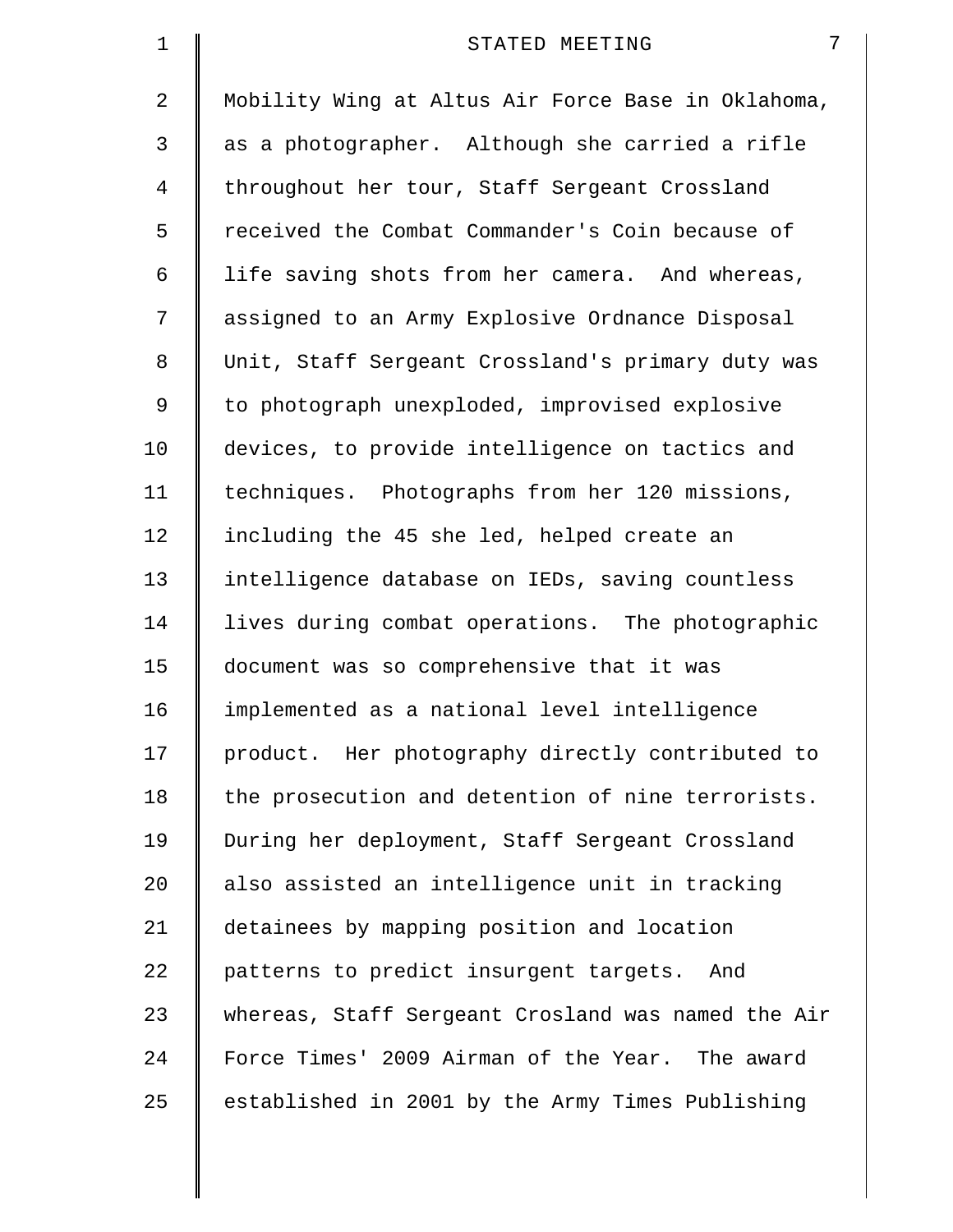| 1  | 8<br>STATED MEETING                                |
|----|----------------------------------------------------|
| 2  | Company recognizes significant contributions from  |
| 3  | members of each service branch. Upon her return    |
| 4  | to the United States, it is a great honor to pay   |
| 5  | tribute to her for her military service. Now       |
| 6  | therefore be it known that the Council of the City |
| 7  | of New York honors and congratulates Staff         |
| 8  | Sergeant Mercedes Campbell Crossland, upon being   |
| 9  | names Air Force Times' 2009 Airman of the Year.    |
| 10 | Christine C. Quinn, Speaker for the Entire         |
| 11 | Council; Inez E. Dickens, Council Member 9th       |
| 12 | District Manhattan. [applause, cheers]             |
| 13 | MERCEDES CAMPBELL CROSSLAND: Hi, I                 |
| 14 | don't want to take up too much of your time, I     |
| 15 | just want to say thank you for all your support,   |
| 16 | to all of us airmen, and troops, as others would   |
| 17 | say. I want to thank the speaker and also my       |
| 18 | mother. Everybody, take care of your parents.      |
| 19 | [applause] 'Cause they take care of you first.     |
| 20 | Thank you.                                         |
| 21 | SPEAKER QUINN: Thank you. Thank                    |
| 22 | you very much, Staff Sergeant, be very safe, thank |
| 23 | you very much. [pause] And the Staff Sergeant is   |
| 24 | throwing out the first ball at the Cyclones game   |
| 25 | tonight. And Council Member Vallone gave her the   |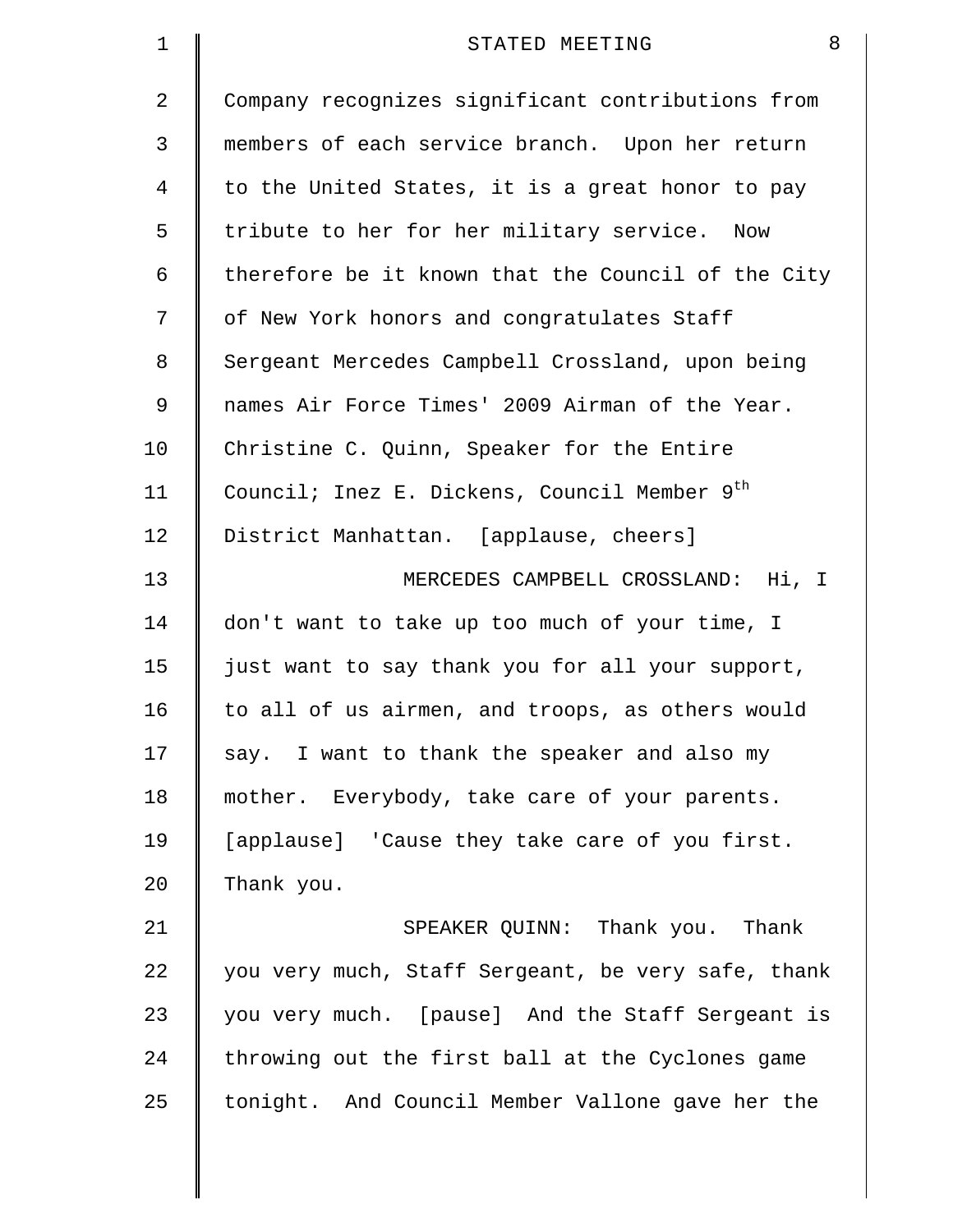| $\mathbf 1$ | 9<br>STATED MEETING                                |
|-------------|----------------------------------------------------|
| 2           | good advice of aiming high. And our final          |
| 3           | ceremonial is going to be by Council Member Peter  |
| 4           | Vallone. [pause] Just hang on, Peter. And          |
| 5           | Council Member Vallone and Council Member Ulrich,  |
| 6           | I guess they're doing this together. Just give us  |
| 7           | a couple seconds. [pause]                          |
| 8           | COUNCIL MEMBER VALLONE: Thank you,                 |
| 9           | Madam Speaker. Can I call Carlos Rodriguez up      |
| 10          | here. Everyone, we're now going to honor a man     |
| 11          | who saved three lives at the, on Rockaway Beach.   |
| 12          | So I'd like to call Carlos Rodriguez and his       |
| 13          | family up here. Now, when I read about this, I     |
| 14          | think most of us read about it, it was an inch or  |
| 15          | two in the papers that a surfer saved three        |
| 16          | swimmers in the Rockaways, while there were no     |
| 17          | lifeguards on duty. No, I used to be a lifeguard,  |
| 18          | so I said, "Wow, you know, if this is true, this   |
| 19          | is amazing." So I did a little research, because   |
| 20          | on my bet day, I didn't save three people at the   |
| 21          | same time. Even with a surfboard. And I did a      |
| 22          | little research, and spoke to Carlos, and it truly |
| 23          | is an amazing story. He was out there surfing as   |
| 24          | he often does, and the beaches were closed, and    |
| 25          | three young swimmers because it was 90 degrees,    |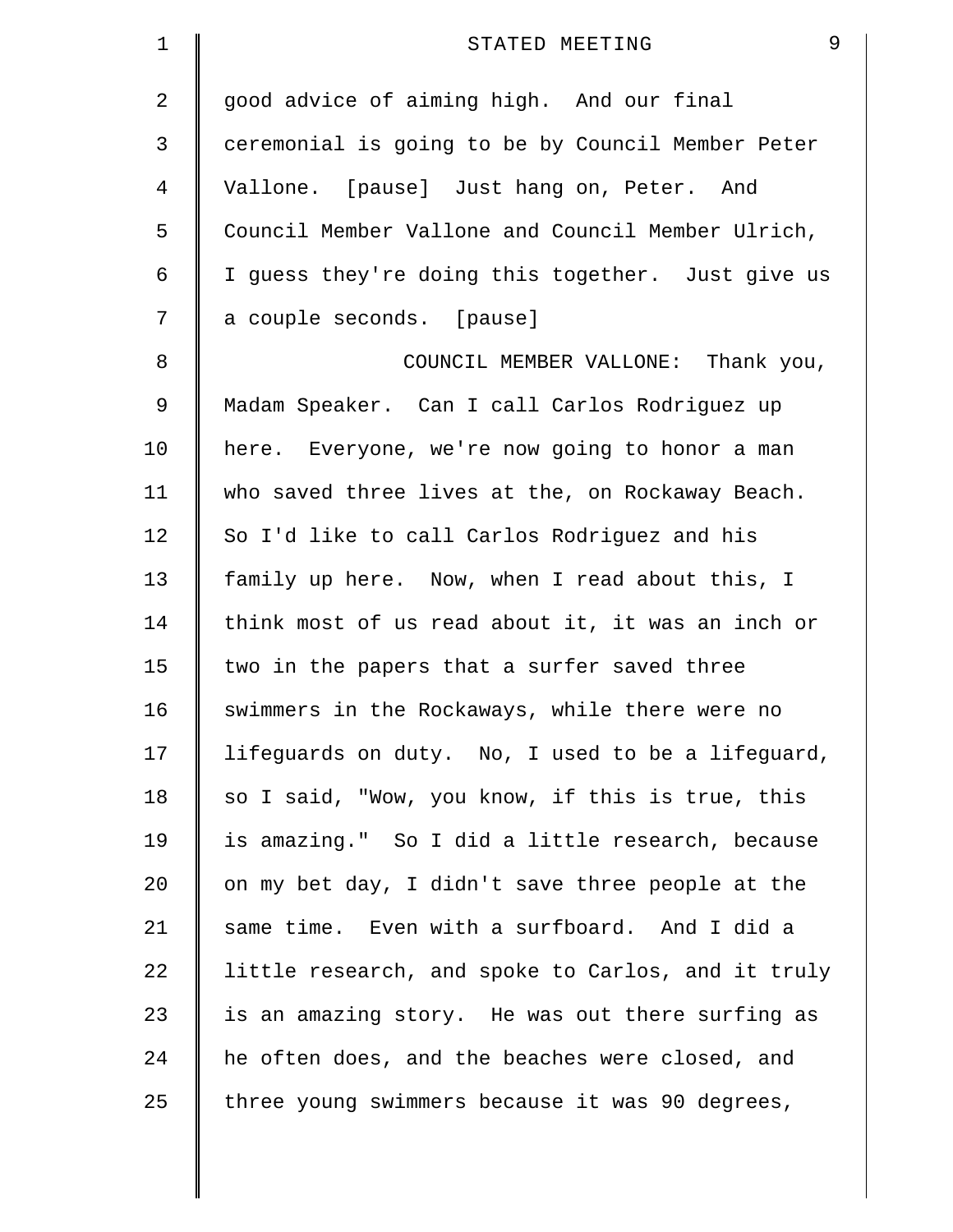| $\mathbf 1$ | 10<br>STATED MEETING                               |
|-------------|----------------------------------------------------|
| 2           | got swept way out into eight foot waves. No one    |
| 3           | else was around, so Carlos did what, I don't know  |
| 4           | how many other people would do, but, but paddled   |
| 5           | over to the first young woman, pulled her up onto  |
| 6           | the surfboard, and she's here with us today. And   |
| 7           | that's a very difficult thing to do to begin with. |
| 8           | And, she fought a little bit, as most people would |
| 9           | be doing, if they were in eight foot, in eight     |
| 10          | foot swells. Then he went over and found the       |
| 11          | other woman, who was also screaming, the other     |
| 12          | young woman. Got them both on the surfboard. At    |
| 13          | this point, the man, the young man, who's also     |
| 14          | here with us today, had floated way out. And he    |
| 15          | had to make a decision, bring these two women in,  |
| 16          | or go out and get him. He went out with them on    |
| 17          | the surfboard, pulled him up by, by basically by   |
| 18          | his hair. He had to spend over a week in the       |
| 19          | hospital because of the amount of, the young man,  |
| 20          | who was, who was pulled out, because of the amount |
| 21          | of water in his lungs, but Carlos managed to pull  |
| 22          | him up on the surfboard. And then with the three   |
| 23          | of them, four total, on the surfboard, managed to  |
| 24          | get in through eight foot waves, as I said. An     |
| 25          | amazing thing--if Carlos was not there, these      |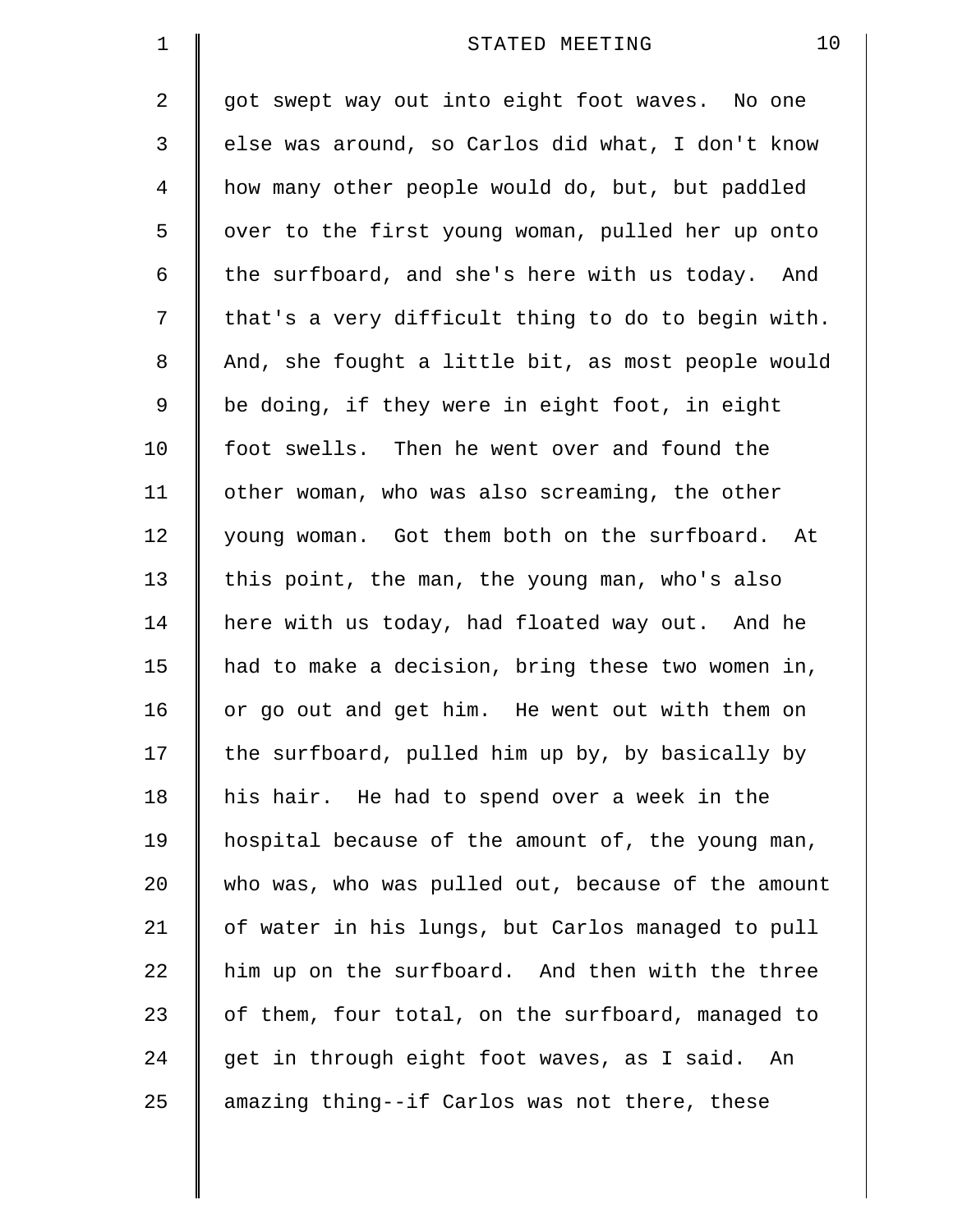| $\mathbf 1$    | 11<br>STATED MEETING                               |
|----------------|----------------------------------------------------|
| 2              | young people would not be with us today.           |
| 3              | [applause] Come on up. Come on up, yeah, two of    |
| $\overline{4}$ | them are here right now, yeah, they're--yeah,      |
| 5              | okay. So, as a, I, I lifeguarded on the, in Long   |
| 6              | Branch, New Jersey, while Carlos was lifeguarding  |
| 7              | in Long Branch, in the Rockaways, back in, back in |
| 8              | the '80s, '80s, okay, shh. So, I saw this in the   |
| 9              | paper, and I said, "This is really a remarkable    |
| 10             | thing by a remarkable man," and I wanted to bring  |
| 11             | him down here and, and honor him, by the whole     |
| 12             | City Council, and by my colleague, Eric Ulrich,    |
| 13             | who represents the Rockaways. Take a little        |
| 14             | better care down there, will ya? What're we going  |
| 15             | to do without Carlos next time? [laughs] And--     |
| 16             | what do we do, do we read--? I will ask the Clerk  |
| 17             | to read the procs now.                             |
| 18             | CLERK: Council, City of New York,                  |
| 19             | Proclamation. Whereas, the Council of the City of  |
| 20             | New York is proud to honor Carlos Rodriguez, for   |
| 21             | his extraordinary heroism off Rockaway Beach. And  |
| 22             | whereas, at the age of 16, Carlos Rodriguez moved  |
| 23             | with his family from Uruguay to New York. After    |
| 24             | high school graduation, he attended Brooklyn       |
| 25             | College to pursue a degree in journalism. During   |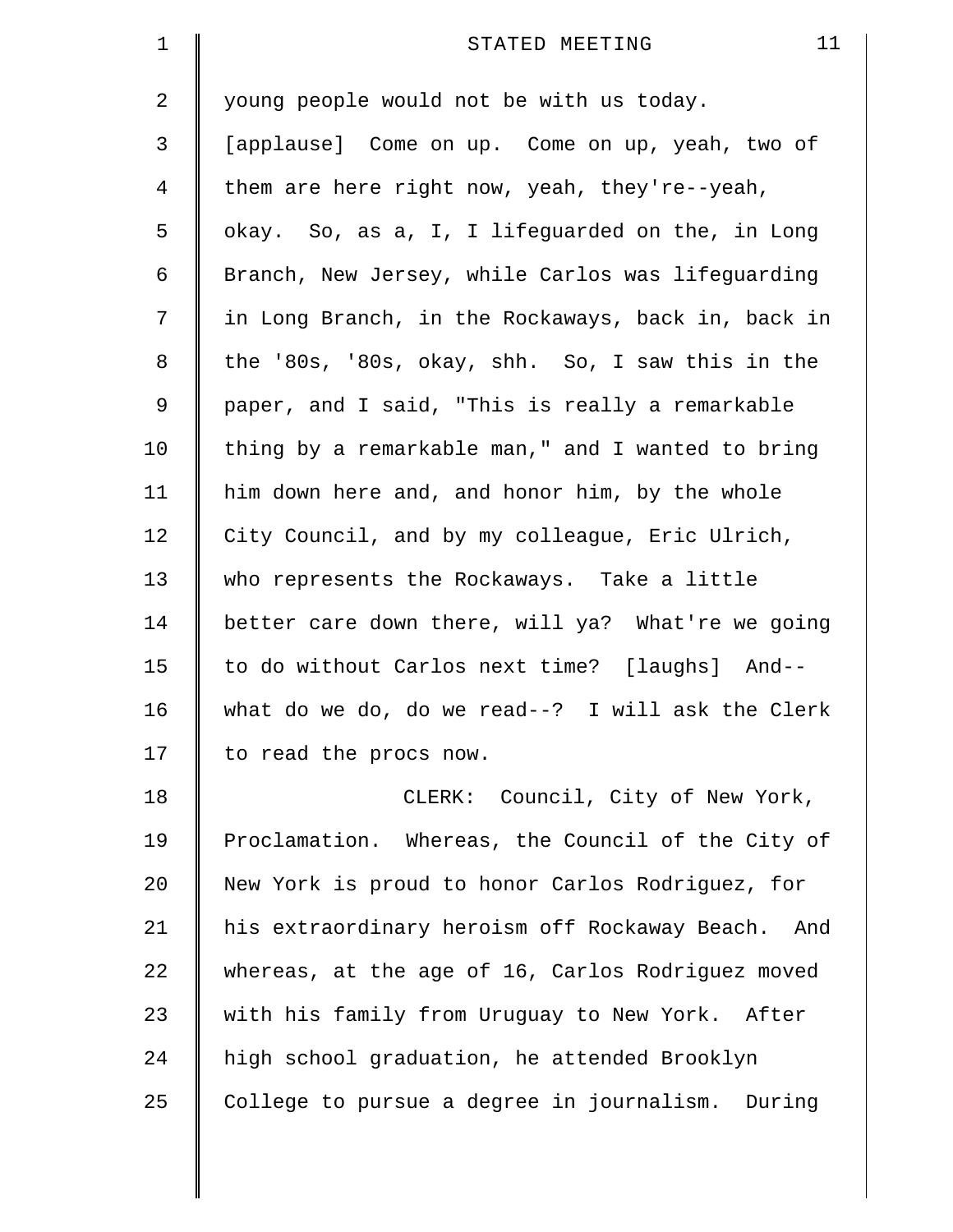| $\mathbf 1$ | 12<br>STATED MEETING                               |
|-------------|----------------------------------------------------|
| 2           | this time, he also became one of the 1,200 New     |
| 3           | York City lifeguards for the New York City         |
| 4           | Department of Parks and Recreation, who watch over |
| 5           | more than 20 million swimmers between Memorial Day |
| 6           | and Labor Day. And whereas, today at the age of    |
| 7           | 34, Mr. Rodriguez is no longer a New York City     |
| 8           | lifeguard, but he still loves to surf. On this,    |
| 9           | on May 26, 2010, with the temperature reaching     |
| 10          | into the 90s, he planned to surf off Rockaway      |
| 11          | Beach. He paddled out 100 yards between eight      |
| 12          | foot swells, but before he could catch the first   |
| 13          | wave, he saw two teenage girls in distress. As     |
| 14          | soon as he heard them scream, "Help, help, I can't |
| 15          | swim," in Spanish, he knew there was no time to    |
| 16          | lose. And whereas, Mr. Rodriguez paddled over and  |
| 17          | helped one of the panicked girls onto his          |
| 18          | surfboard, and then went after her friend,         |
| 19          | rescuing her from under water by her hair.         |
| 20          | Incredibly, a third friend had been dragged even   |
| 21          | further out to see, but Mr. Rodriguez saved him,   |
| 22          | too, before the man went under. It took 20         |
| 23          | minutes and all his might to paddle the trio back  |
| 24          | across the rough waters to shore. And whereas,     |
| 25          | Mr. Rodriguez exhibited courage above and beyond   |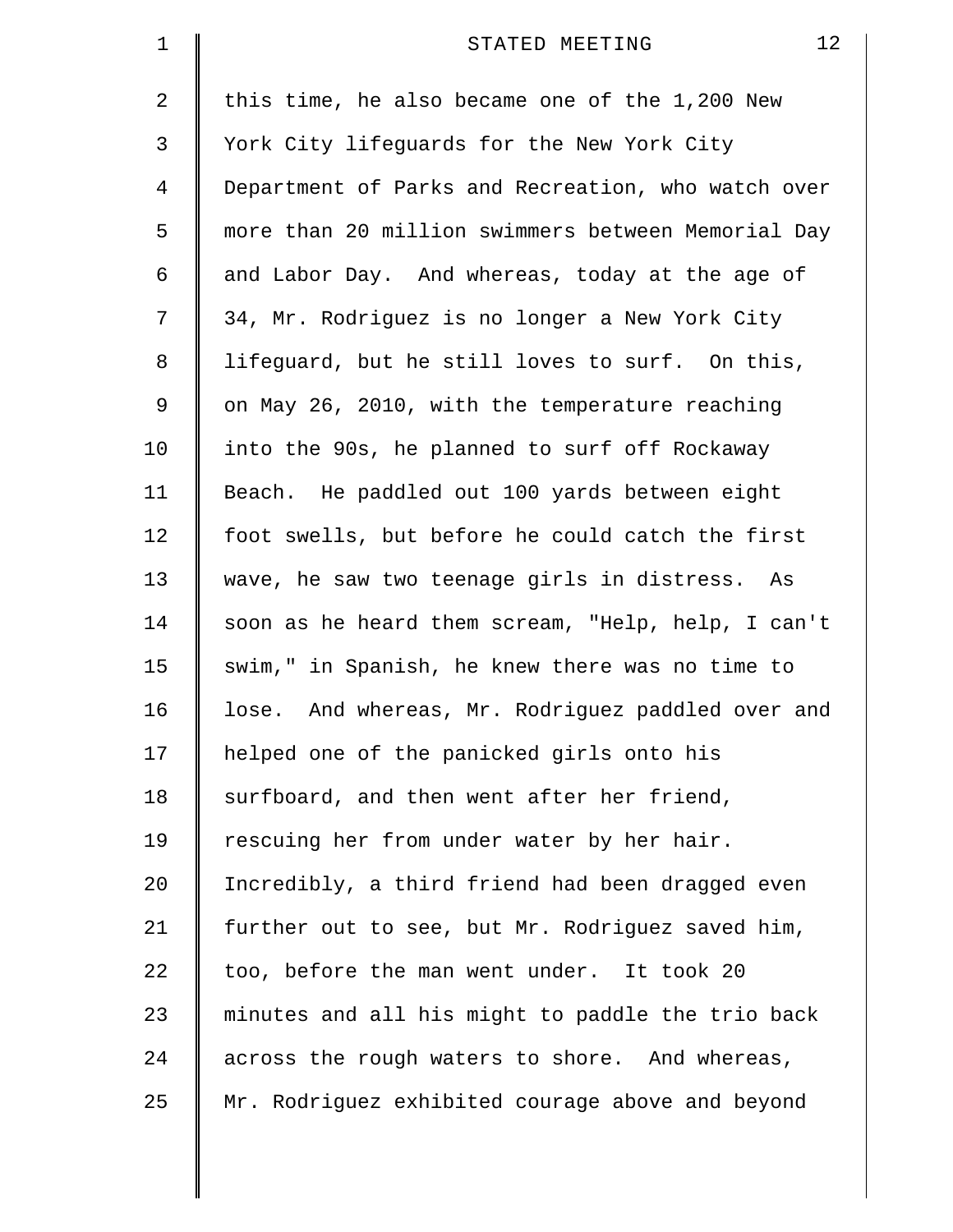| $\mathbf 1$ | 13<br>STATED MEETING                                            |
|-------------|-----------------------------------------------------------------|
| 2           | the call of duty, and risked his own life to save               |
| 3           | three strangers. He has truly distinguished                     |
| 4           | himself as a great friend of our City, and he is                |
| 5           | worthy of the esteem of all New Yorkers. Now                    |
| 6           | therefore be it known, that the Council of the                  |
| 7           | City of New York most gratefully honors Carlos                  |
| 8           | Rodriguez for his extraordinary heroism off                     |
| 9           | Rockaway Beach on May 26, 2010. Christine C.                    |
| 10          | Quinn, Speaker for the Entire Council; Peter F.                 |
| 11          | Vallone, Jr., Council Member, 22 <sup>nd</sup> District,        |
| 12          | Queens; Eric Ulrich, Council Member, 32 <sup>nd</sup> District, |
| 13          | Queens. [applause, cheers]                                      |
| 14          | CARLOS RODRIGUEZ: Thank you very                                |
| 15          | much. Thank you, thank you, thank you, thank you                |
| 16          | very much. Thank you. I have to say that it is a                |
| 17          | life changing experience. Nothing that I have, as               |
| 18          | Mr. Vallone said here before, our Council Member,               |
| 19          | I want to thank, too. Lifequards, we are                        |
| 20          | lifeguards forever. So that's why I have to thank               |
| 21          | the City twice. I want to thank you for this                    |
| 22          | beautiful proclamation ceremony and for all of you              |
| 23          | attending. And I want to thank you for the                      |
| 24          | training that I was given back then, when I became              |
| 25          | a lifeguard, that it has been so useful for me in               |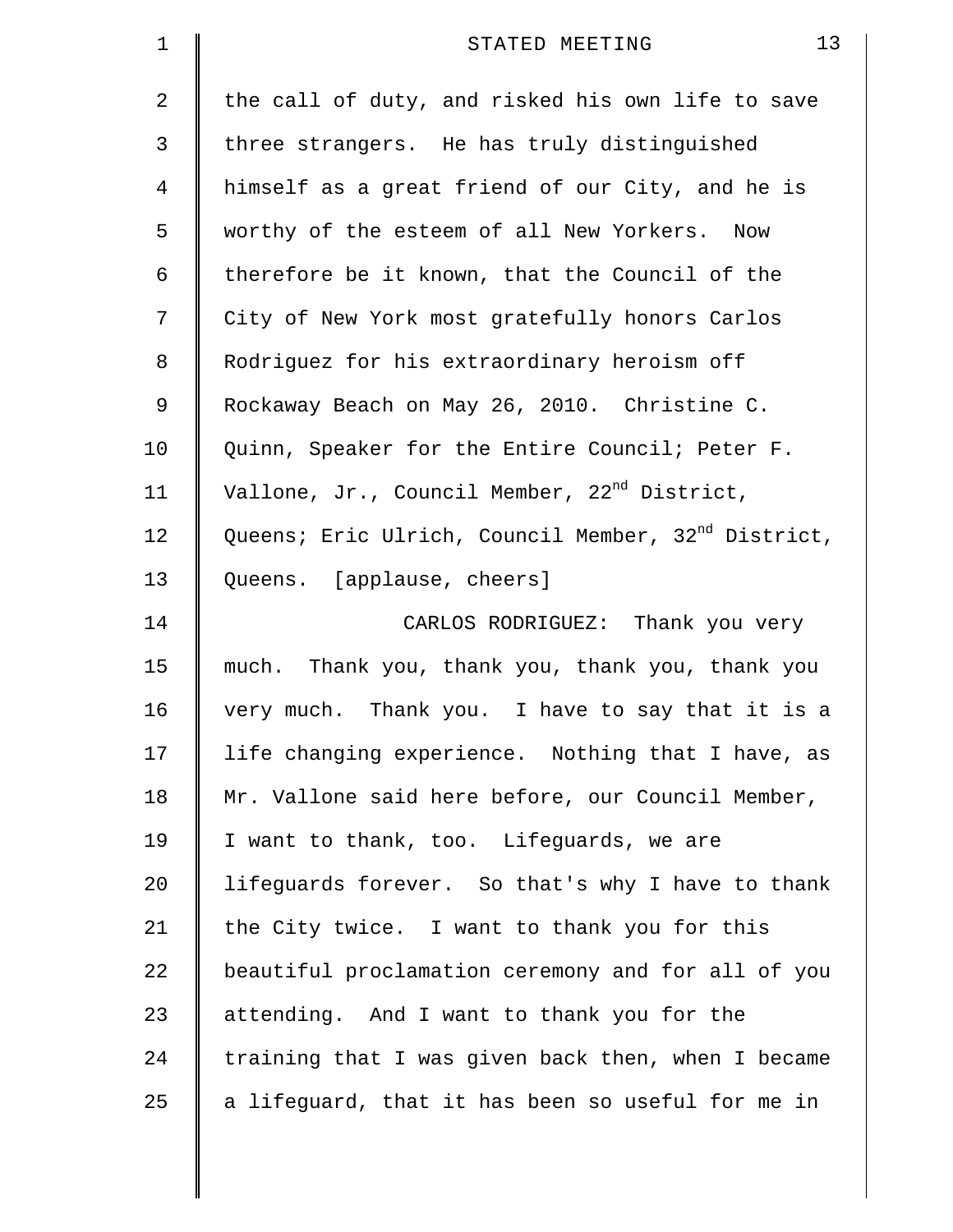| 1  | 14<br>STATED MEETING                               |
|----|----------------------------------------------------|
| 2  | every corner that I have taken to an unexpected    |
| 3  | situation. The camaraderie in between human        |
| 4  | beings, and this is something that we have to have |
| 5  | so clear today, in our days, where we are living   |
| 6  | our life in this dangerous world. Have a plan,     |
| 7  | have a plan with your family, with your kids, how  |
| 8  | to save each other for any situation. Teach them   |
| 9  | how to swim, teach them how to, teach them how to  |
| 10 | do shipyard, life saving rescue techniques.        |
| 11 | 'Cause you're going to use them eventually. I      |
| 12 | can't stand hearing these stories of kids dying in |
| 13 | the water in a, in a pool, in the summers, and     |
| 14 | there's so many of them that go because we don't   |
| 15 | know what to do, even, after we save them, we      |
| 16 | don't know how to revive them. So, please teach    |
| 17 | your kids about the life rescues. And then again,  |
| 18 | a lifeguard is always a lifeguard, a surfer always |
| 19 | a surfer. We have a code, and our code is to look  |
| 20 | for each other's safe. So, I want to thank you     |
| 21 | for being here, and I see you alive and it gives   |
| 22 | me such a pleasure to see you still kicking.       |
| 23 | [laughs] Thank you, everybody. [applause]          |
| 24 | MALE VOICE: Hang ten!                              |
| 25 | COUNCIL MEMBER VALLONE: Carlos                     |
|    |                                                    |
|    |                                                    |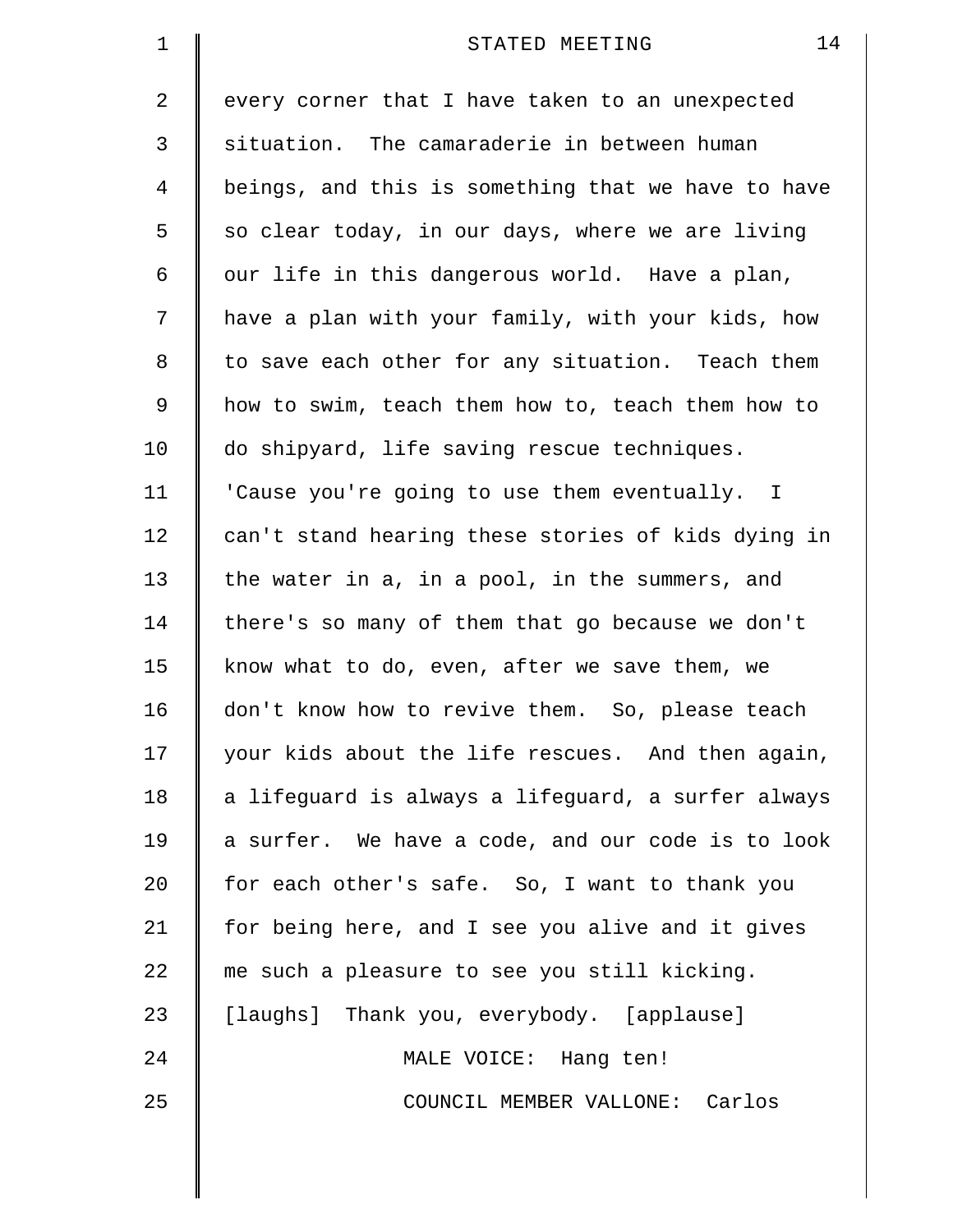| $\mathbf 1$    | 15<br>STATED MEETING                               |
|----------------|----------------------------------------------------|
| $\overline{2}$ | Rodriguez, thank you. [applause, cheers]           |
| 3              | Congratulations.                                   |
| 4              | SPEAKER QUINN: Thank you very                      |
| 5              | much. Thank you very much. Thank you. And that     |
| 6              | concludes today's ceremonials.                     |
| 7              | [background noise, long pause]                     |
| 8              | MALE VOICE: Ladies and gentlemen,                  |
| 9              | can I have your attention, please. At this time,   |
| 10             | can you please place all cell phones and pagers to |
| 11             | vibrate, they're about to begin. Thank you.        |
| 12             | [gavel]                                            |
| 13             | COUNCIL MEMBER RIVERA: Ladies and                  |
| 14             | gentlemen, please rise for the pledge of           |
| 15             | allegiance.                                        |
| 16             | [pledge of allegiance]                             |
| 17             | COUNCIL MEMBER RIVERA: Roll call.                  |
| 18             | CLERK: Sorry, Arroyo.                              |
| 19             | COUNCIL MEMBER ARROYO: Here.                       |
| 20             | CLERK: Barron.                                     |
| 21             | COUNCIL MEMBER BARRON: [off mic]                   |
| 22             | Here.                                              |
| 23             | CLERK: Brewer.                                     |
| 24             | COUNCIL MEMBER BREWER: Here.                       |
| 25             | CLERK: Cabrera.                                    |
|                |                                                    |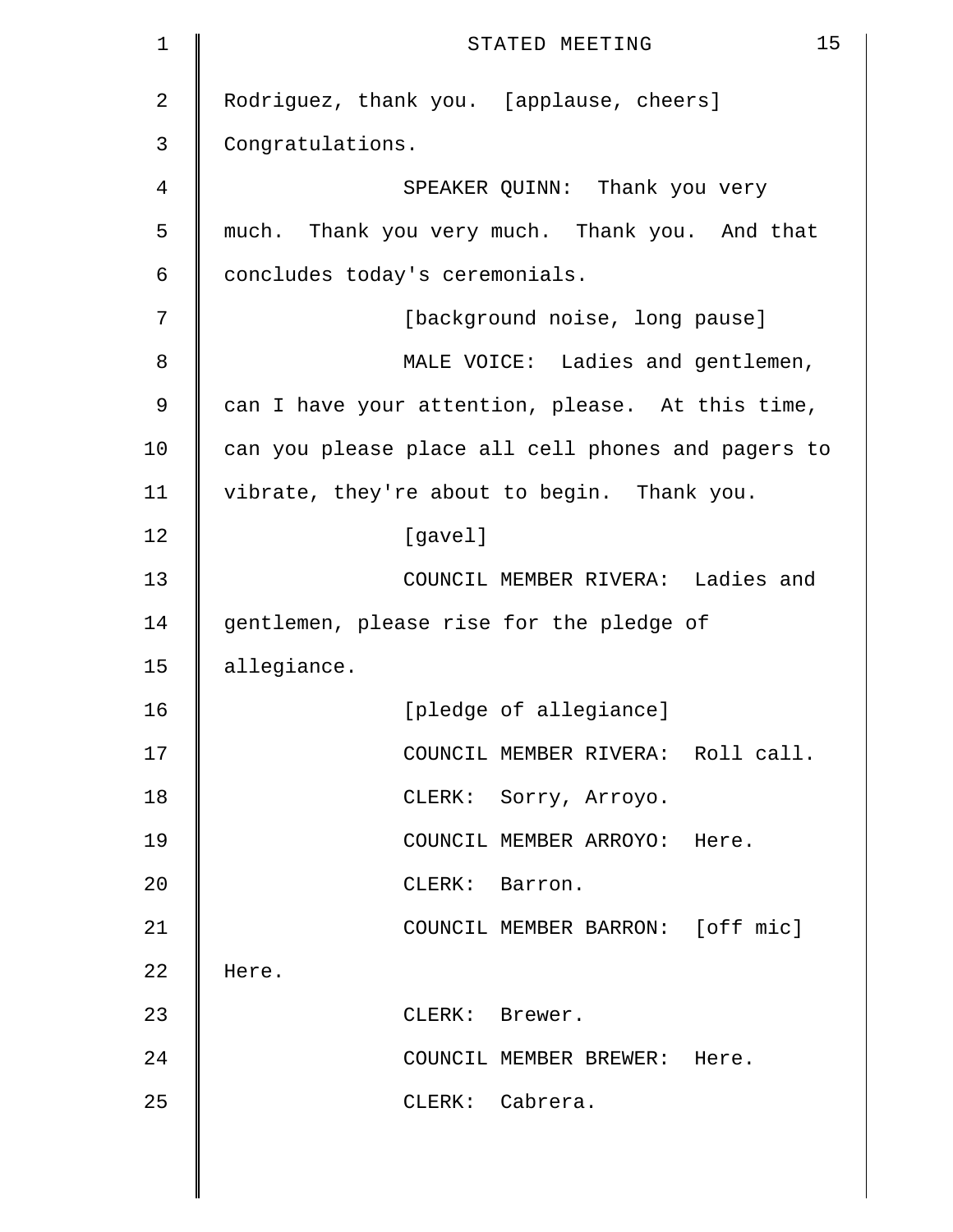| $\mathbf 1$    |       |                | 16<br>STATED MEETING              |
|----------------|-------|----------------|-----------------------------------|
| $\overline{2}$ |       |                | COUNCIL MEMBER CABRERA: Here.     |
| 3              |       | CLERK: Chin.   |                                   |
| 4              |       |                | COUNCIL MEMBER CHIN: Here.        |
| 5              |       | CLERK: Comrie. |                                   |
| 6              |       |                | COUNCIL MEMBER COMRIE: Here.      |
| 7              |       |                | CLERK: Crowley.                   |
| 8              |       |                | COUNCIL MEMBER CROWLEY: Here.     |
| $\mathsf 9$    |       |                | CLERK: Dickens.                   |
| 10             |       |                | COUNCIL MEMBER DICKENS: [off mic] |
| 11             | Here. |                |                                   |
| 12             |       | CLERK: Dilan.  |                                   |
| 13             |       |                | COUNCIL MEMBER DILAN: Here.       |
| 14             |       | CLERK: Dromm.  |                                   |
| 15             |       |                | COUNCIL MEMBER DROMM: Here.       |
| 16             |       | CLERK: Eugene. |                                   |
| 17             |       |                | COUNCIL MEMBER EUGENE: Here.      |
| 18             |       |                | CLERK: Ferreras. Fidler.          |
| 19             |       |                | COUNCIL MEMBER FIDLER: Here.      |
| 20             |       | CLERK: Foster. |                                   |
| 21             |       |                | COUNCIL MEMBER FOSTER: [off mic]  |
| 22             | Here. |                |                                   |
| 23             |       |                | CLERK: Garodnick.                 |
| 24             |       |                | COUNCIL MEMBER GARODNICK: Here.   |
| 25             |       |                | CLERK: Gennaro.                   |
|                |       |                |                                   |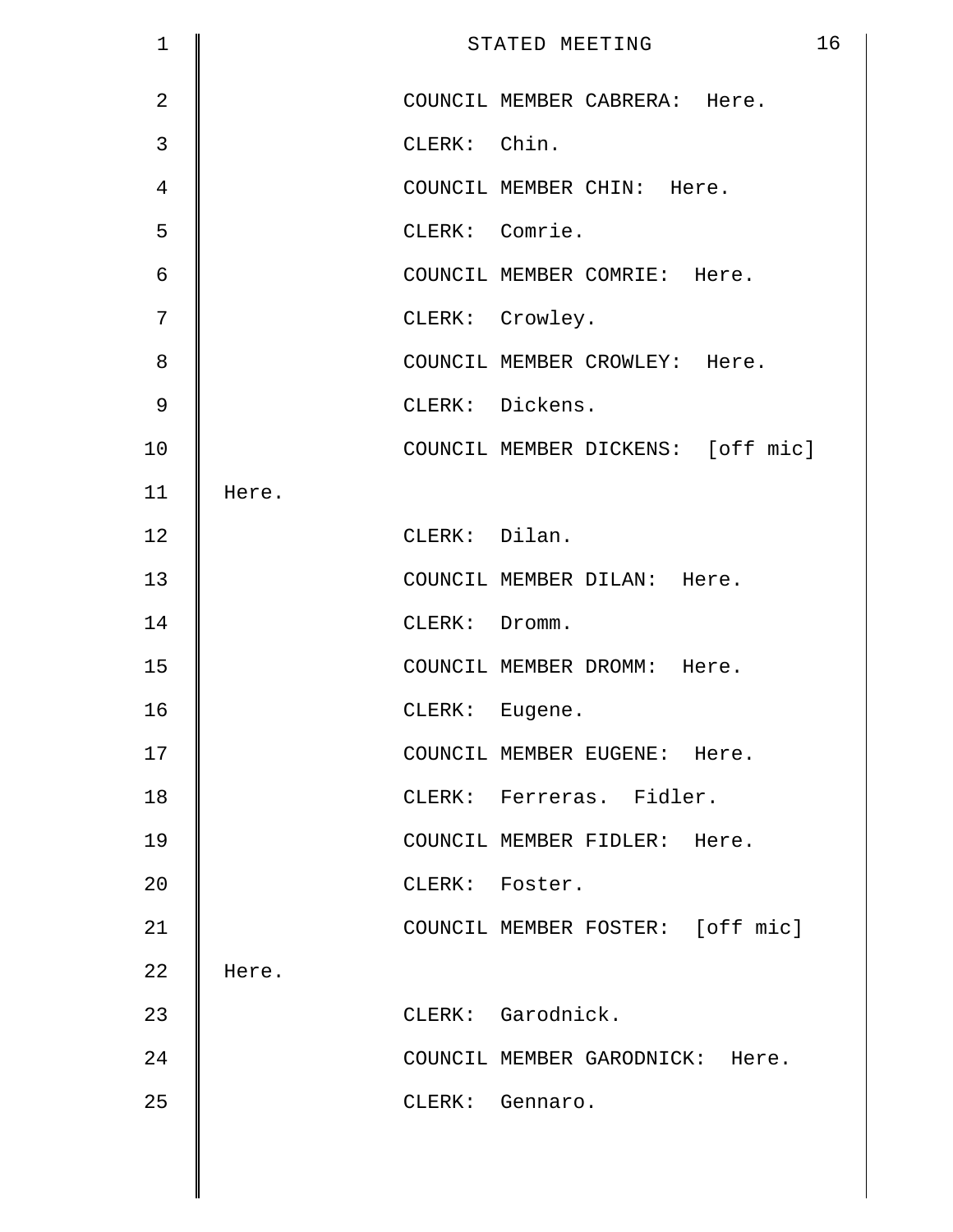| $\mathbf 1$    |       |               | 17<br>STATED MEETING               |
|----------------|-------|---------------|------------------------------------|
| $\overline{2}$ |       |               | COUNCIL MEMBER GENNARO: [off mic]  |
| 3              | Here. |               |                                    |
| 4              |       |               | CLERK: Gentile.                    |
| 5              |       |               | COUNCIL MEMBER GENTILE: Here.      |
| 6              |       |               | CLERK: Gonzalez.                   |
| 7              |       |               | COUNCIL MEMBER GONZALEZ: [off mic] |
| 8              | Here. |               |                                    |
| 9              |       |               | CLERK: Greenfield.                 |
| 10             |       |               | COUNCIL MEMBER GREENFIELD: Here.   |
| 11             |       |               | CLERK: Halloran.                   |
| 12             |       |               | COUNCIL MEMBER HALLORAN: Present.  |
| 13             |       |               | CLERK: Ignizio.                    |
| 14             |       |               | COUNCIL MEMBER IGNIZIO: Here.      |
| 15             |       |               | CLERK: Jackson.                    |
| 16             |       |               | COUNCIL MEMBER JACKSON: Here.      |
| 17             |       | CLERK: James. |                                    |
| 18             |       |               | COUNCIL MEMBER JAMES: [off mic]    |
| 19             | Here. |               |                                    |
| 20             |       | CLERK: Koo.   |                                    |
| 21             |       |               | COUNCIL MEMBER KOO: Here.          |
| 22             |       |               | CLERK: Koppell.                    |
| 23             |       |               | COUNCIL MEMBER KOPPELL: [off mic]  |
| 24             | Here. |               |                                    |
| 25             |       |               | CLERK: Koslowitz.                  |
|                |       |               |                                    |
|                |       |               |                                    |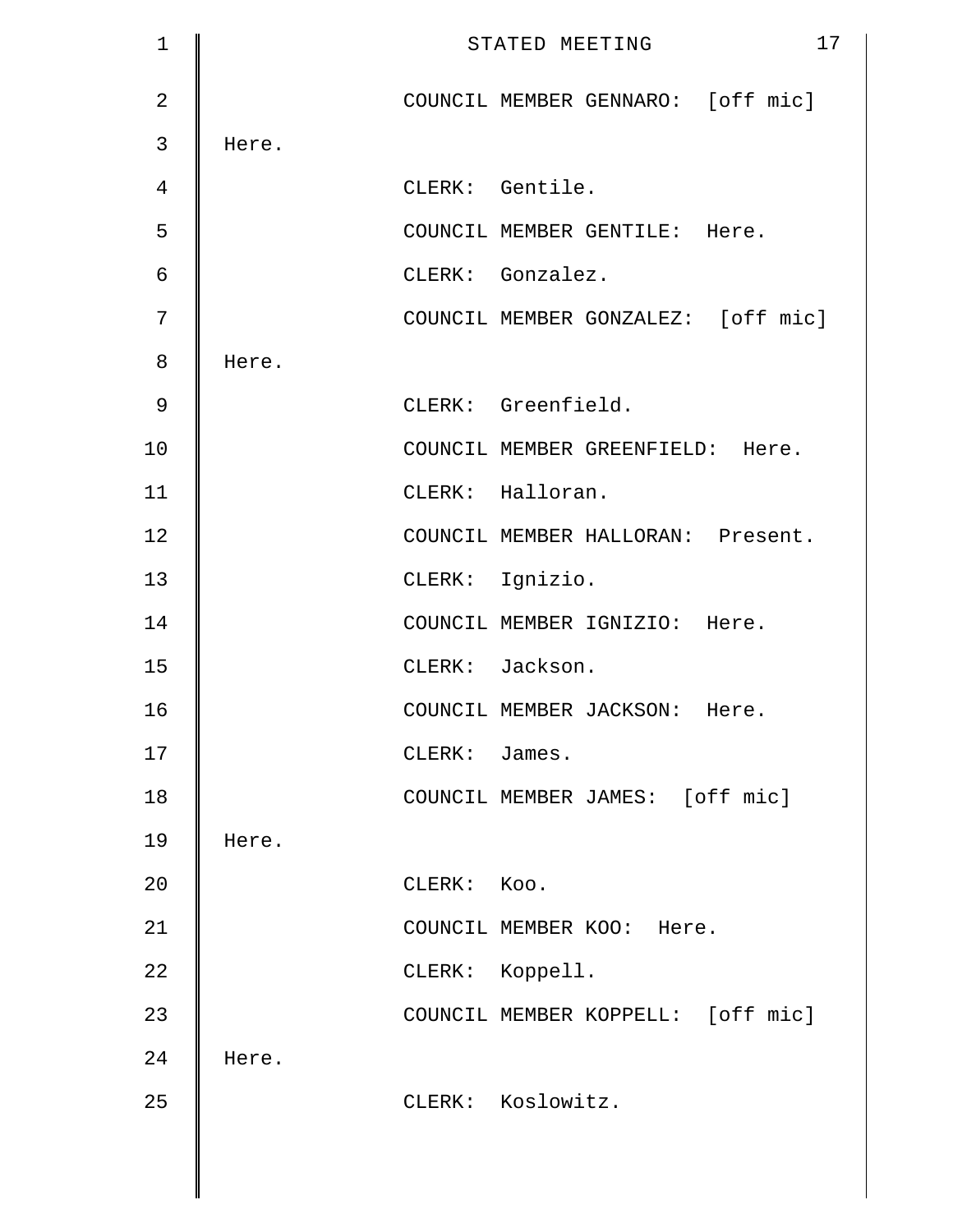| $\mathbf 1$    |            |               | 18<br>STATED MEETING               |
|----------------|------------|---------------|------------------------------------|
| $\overline{2}$ |            |               | COUNCIL MEMBER KOSLOWITZ: [off     |
| 3              | mic] Here. |               |                                    |
| 4              |            |               | CLERK: Lander.                     |
| 5              |            |               | COUNCIL MEMBER LANDER: Here.       |
| 6              |            |               | CLERK: Lappin. Levin.              |
| 7              |            |               | COUNCIL MEMBER LEVIN: Here.        |
| 8              |            |               | CLERK: Mark-Viverito.              |
| $\mathcal{G}$  |            |               | COUNCIL MEMBER MARK-VIVERITO: [off |
| 10             | micl Here. |               |                                    |
| 11             |            | CLERK: Mealy. |                                    |
| 12             |            |               | COUNCIL MEMBER MEALY: Present.     |
| 13             |            |               | CLERK: Mendez.                     |
| 14             |            |               | COUNCIL MEMBER MENDEZ: Here.       |
| 15             |            |               | CLERK: Nelson.                     |
| 16             |            |               | COUNCIL MEMBER NELSON: [off mic]   |
| 17             | Here.      |               |                                    |
| 18             |            | CLERK: Palma. |                                    |
| 19             |            |               | COUNCIL MEMBER PALMA: Here.        |
| 20             |            |               | CLERK: Recchia.                    |
| 21             |            |               | COUNCIL MEMBER RECCHIA: [off mic]  |
| 22             | Here.      |               |                                    |
| 23             |            | CLERK: Reyna. |                                    |
| 24             |            |               | COUNCIL MEMBER REYNA: Here.        |
| 25             |            |               | CLERK: Rodriguez.                  |
|                |            |               |                                    |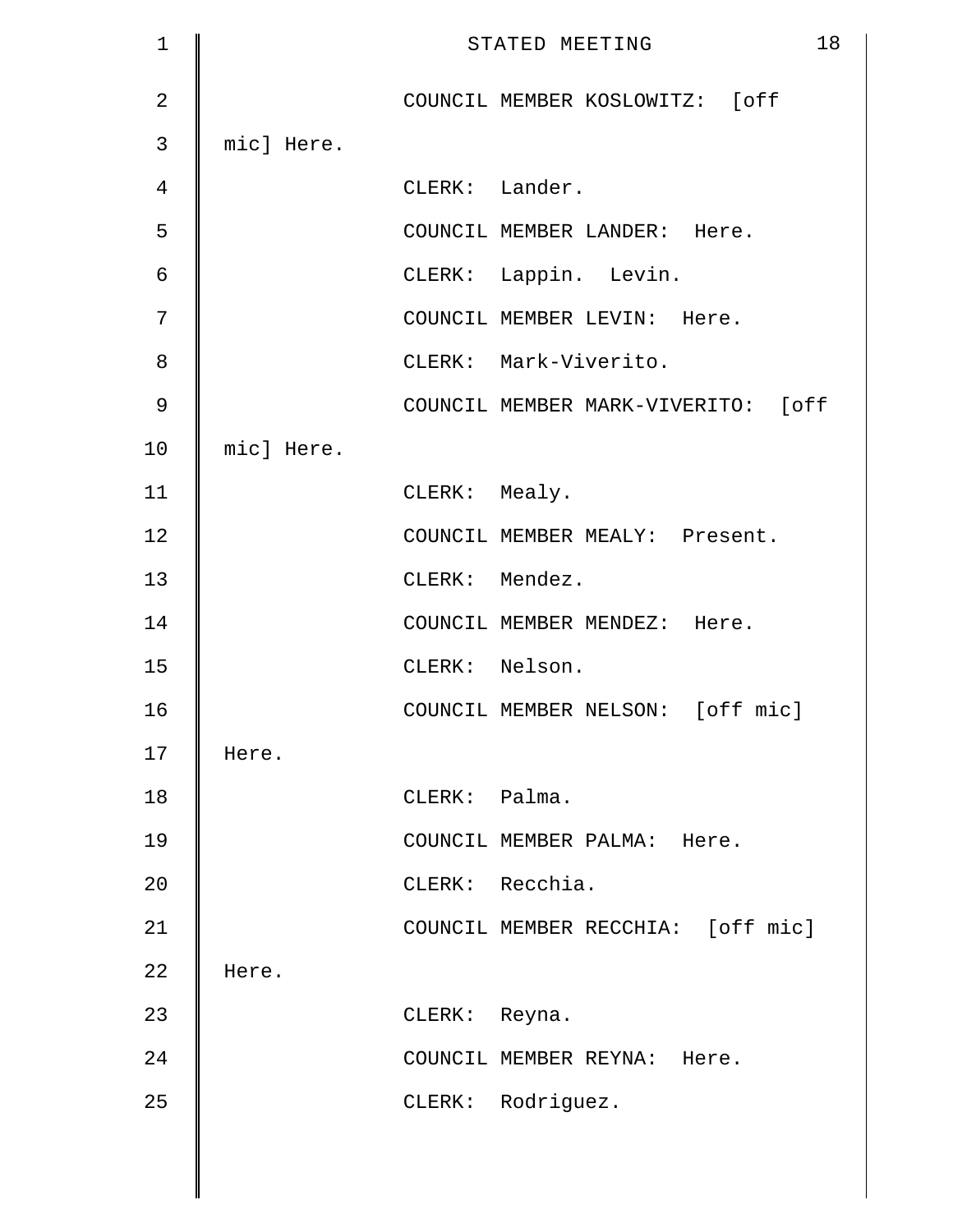| $\mathbf 1$    |       |                | 19<br>STATED MEETING               |
|----------------|-------|----------------|------------------------------------|
| $\overline{2}$ |       |                | COUNCIL MEMBER RODRIGUEZ: Here.    |
| $\mathbf{3}$   |       |                | CLERK: Rose. Sanders. Seabrook.    |
| 4              |       |                | COUNCIL MEMBER SEABROOK: [off mic] |
| 5              | Here. |                |                                    |
| 6              |       |                | CLERK: Ulrich.                     |
| 7              |       |                | COUNCIL MEMBER ULRICH: Present.    |
| 8              |       | CLERK: Vacca.  |                                    |
| $\mathcal{G}$  |       |                | COUNCIL MEMBER VACCA: Here.        |
| 10             |       |                | CLERK: Vallone.                    |
| 11             |       |                | COUNCIL MEMBER VALLONE: Here.      |
| 12             |       |                | CLERK: Van Bramer.                 |
| 13             |       |                | COUNCIL MEMBER VAN BRAMER: Here.   |
| 14             |       | CLERK: Vann.   |                                    |
| 15             |       |                | COUNCIL MEMBER VANN: Here.         |
| 16             |       | CLERK: Weprin. |                                    |
| 17             |       |                | COUNCIL MEMBER WEPRIN: Here.       |
| 18             |       |                | CLERK: White. Williams.            |
| 19             |       |                | COUNCIL MEMBER WILLIAMS: Here.     |
| 20             |       | CLERK: Oddo.   |                                    |
| 21             |       |                | COUNCIL MEMBER ODDO: Here.         |
| 22             |       |                | CLERK: Rivera.                     |
| 23             |       |                | COUNCIL MEMBER RIVERA: Here.       |
| 24             |       |                | CLERK: Speaker Quinn.              |
| 25             |       |                | SPEAKER QUINN: Yes, here.          |
|                |       |                |                                    |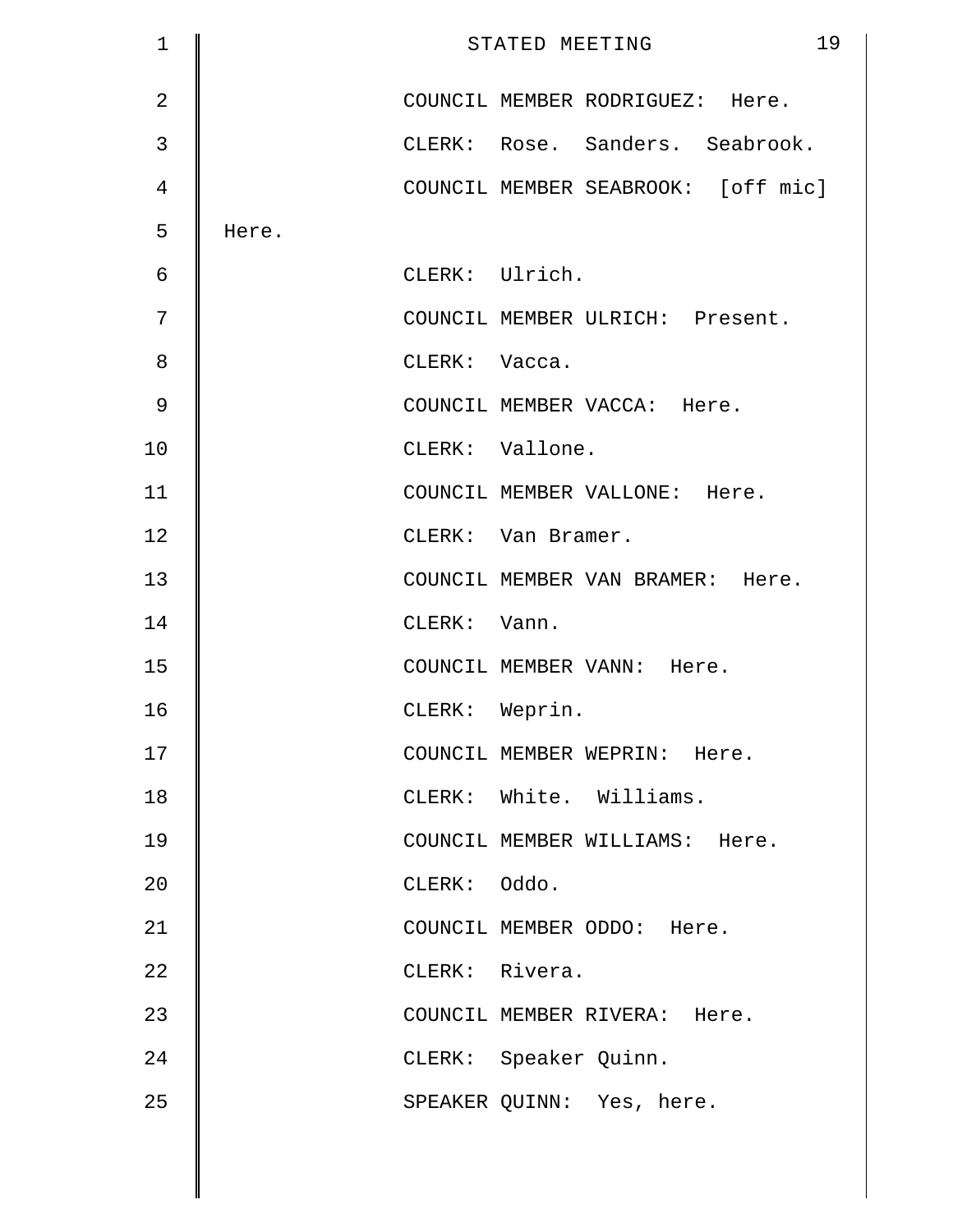| 1       | 20<br>STATED MEETING                               |
|---------|----------------------------------------------------|
| 2       | CLERK: We have a quorum.                           |
| 3       | COUNCIL MEMBER RIVERA: Thank you                   |
| 4       | very much, - - present. Ladies and gentlemen,      |
| 5       | please rise for the invocation being delivered     |
| 6       | today by Reverend Lloyd Land.                      |
| 7       | LLOYD LAND: In the beginning was                   |
| $\,8\,$ | the Word, and the Word was with God and the Word   |
| 9       | was God. Through him all things were made, and     |
| 10      | without him nothing was made that has been made.   |
| 11      | In Him was life, and the life was the light of     |
| 12      | men. A light that shineth in the darkness and the  |
| 13      | darkness comprehended it not. He was in the        |
| 14      | world, and the world knew him not. He came unto    |
| 15      | his own and his own received him not, but yet unto |
| 16      | as many as received him, to them gave He power to  |
| 17      | become sons of God. Father, in the name of Jesus,  |
| 18      | we come to you, and we ask you Lord to bless this  |
| 19      | assembly. Father, in the name of Jesus, your word  |
| 20      | says that He was in the world. And He dwelt among  |
| 21      | us. Father, let this City Council be your          |
| 22      | dwelling place this day. We thank you Lord God in  |
| 23      | the name of Jesus for Speaker Quinn, and every     |
| 24      | person that will participate in this, the decision |
| 25      | making process here today. We come to you lord     |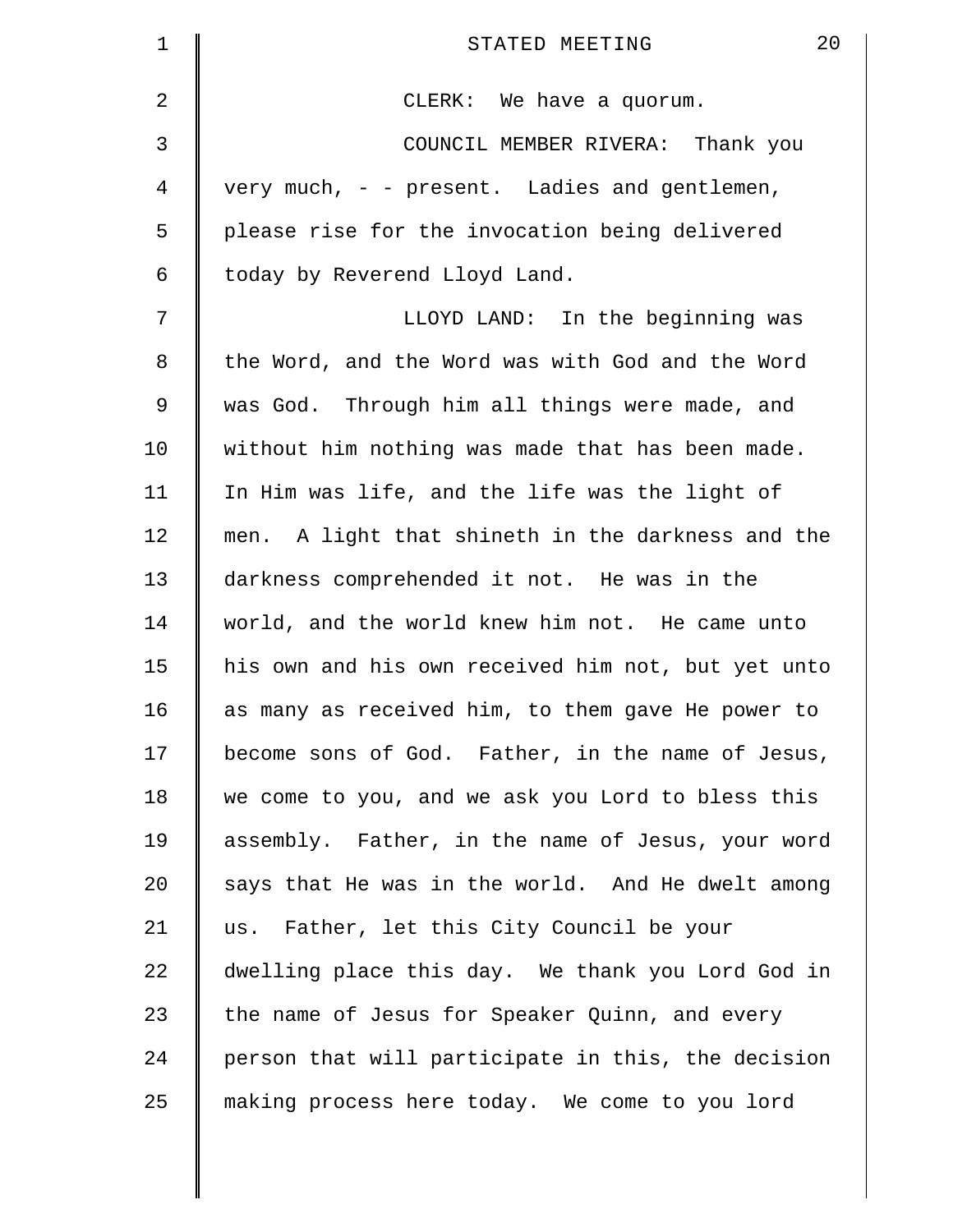| $\mathbf 1$    | 21<br>STATED MEETING                               |
|----------------|----------------------------------------------------|
| $\overline{2}$ | and we ask you to lead and guide, because your     |
| $\mathsf{3}$   | word says that the footsteps of the righteous are  |
| 4              | ordered by the Lord. Therefore, Father, in the     |
| 5              | name of Jesus, we ask you Lord, to wash them in    |
| 6              | righteousness. Righteousness, in its purest form,  |
| 7              | is simply doing what's right. Doing what you know  |
| 8              | to be the right thing to do. Lord God, your word   |
| $\mathsf 9$    | is paramount in our lives, and in the name of      |
| 10             | Jesus Christ, we come to you and we ask you, order |
| 11             | our footsteps this day. Order the decision making  |
| 12             | process this day. In the name of Jesus Christ, we  |
| 13             | pray and we thank you, and go forth rejoicing.     |
| 14             | Thank you, Lord God, amen. But City Council, I     |
| 15             | would like you to do me a favor. This week, on     |
| 16             | Thursday, at 12:05 p.m., Staten Island lost a      |
| 17             | very, very good resource. His name was Dr. David   |
| 18             | Kpormakpor, the former President of Liberia. He    |
| 19             | was a member of my congregation, a civil rights    |
| 20             | advocate, and a human rights advocate, in the      |
| 21             | purest form. And I would like to ask you to give   |
| 22             | him just a moment of silence. [moment of silence]  |
| 23             | We thank you. May the Lord bless and keep this     |
| 24             | body. Amen.                                        |
| 25             | COUNCIL MEMBER RIVERA: Thank you                   |
|                |                                                    |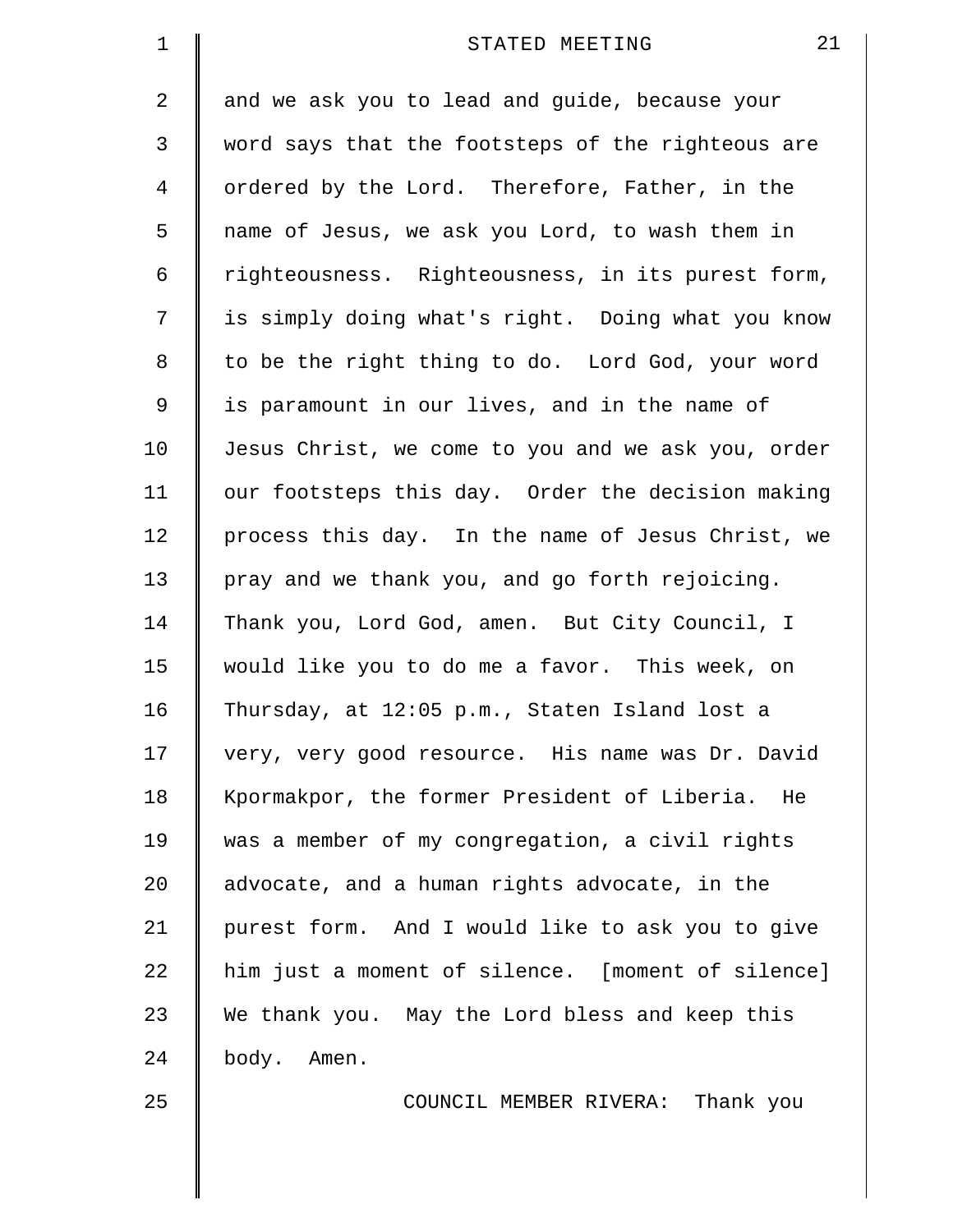| 1              | 22<br>STATED MEETING                              |
|----------------|---------------------------------------------------|
| $\overline{a}$ | very much. Council Member Gonzalez?               |
| 3              | COUNCIL MEMBER GONZALES: Motion to                |
| 4              | spread the invocation in full upon the record.    |
| 5              | COUNCIL MEMBER RIVERA: So ordered.                |
| 6              | Council Member Ferreras.                          |
| 7              | [pause]                                           |
| 8              | SPEAKER QUINN: I make a motion                    |
| 9              | that the minutes of the Stated Meeting of June 9, |
| 10             | 2010 be adopted as printed. And if I--            |
| 11             | COUNCIL MEMBER RIVERA: Thank you                  |
| 12             | very much, Madam Speaker.                         |
| 13             | SPEAKER QUINN: If I could also ask                |
| 14             | my colleagues to rise for a moment, please. On    |
| 15             | August 20, 2010, longtime Brooklyn Democratic     |
| 16             | District Leader Bernie Catcher, who was 70 years  |
| 17             | old, passed away after a long and valiant         |
| 18             | struggle. He was born in Brownsville, Bernie had  |
| 19             | a true love of his Borough of Brooklyn, of New    |
| 20             | Yorkers, and of politics. And he always focused   |
| 21             | on how to get things accomplishment--accomplished |
| 22             | for the Borough and City he loved. His funeral    |
| 23             | was held this past Sunday. Bernie is survived by  |
| 24             | many cousins and a very, very large political     |
| 25             | family in New York. At our first Stated Meeting   |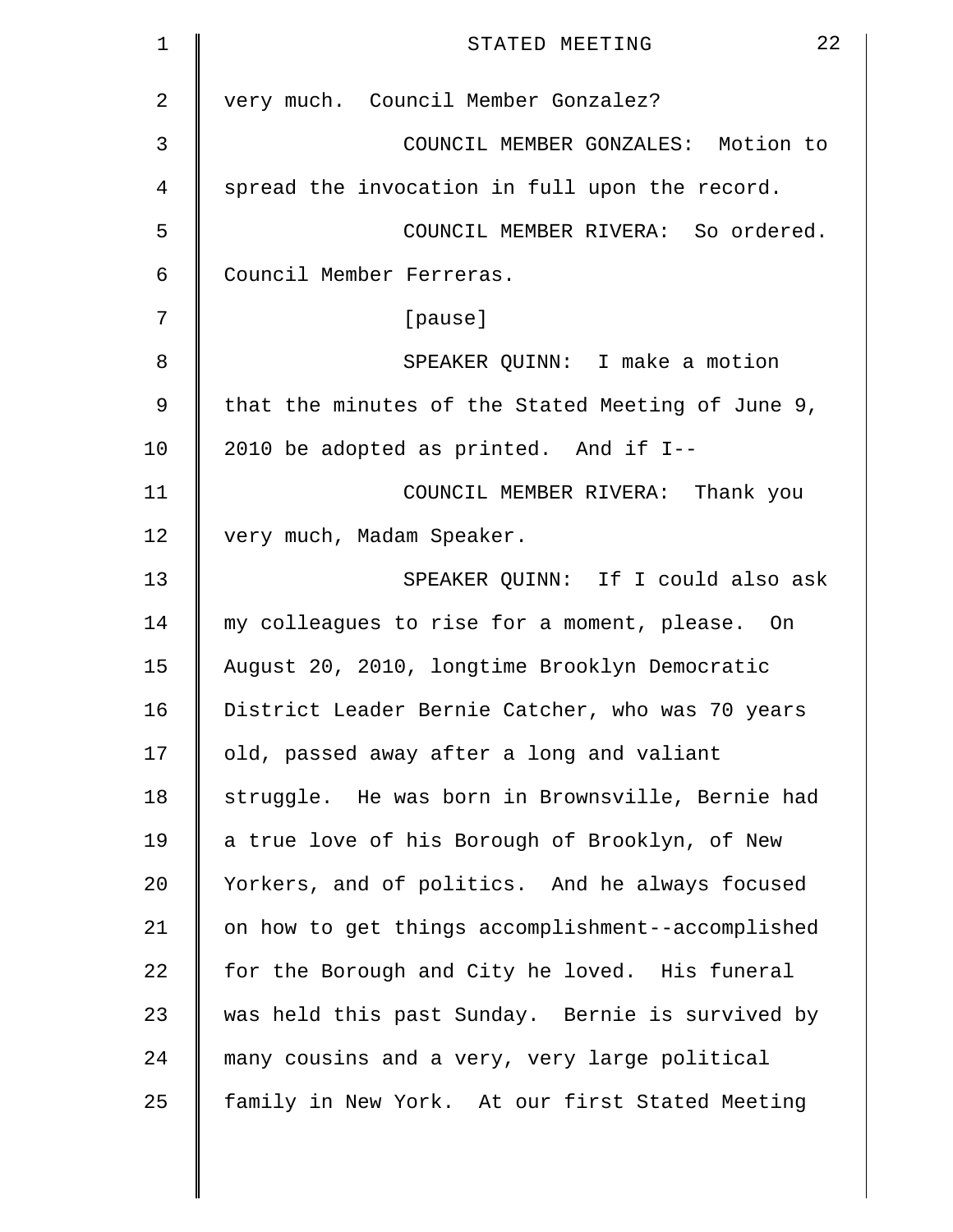| 1              | 23<br>STATED MEETING                             |
|----------------|--------------------------------------------------|
| $\overline{a}$ | in September, we'll be joined by former Council  |
| 3              | Member Herb Berman and some of Bernie's other    |
| 4              | friends and colleagues for a more appropriate    |
| 5              | remembrance of Bernie. But I just wanted to make |
| 6              | sure we didn't forget about him today. [pause]   |
| 7              | Thank you, Mr. Majority Leader.                  |
| 8              | COUNCIL MEMBER RIVERA: Thank you                 |
| 9              | very much, Madam Speaker. Messages and papers    |
| 10             | from the Mayor.                                  |
| 11             | CLERK: None.                                     |
| 12             | COUNCIL MEMBER RIVERA:                           |
| 13             | Communications from City, county and borough     |
| 14             | offices.                                         |
| 15             | CLERK: None.                                     |
| 16             | COUNCIL MEMBER RIVERA: Petitions                 |
| 17             | and communications.                              |
| 18             | $CLERK$ :<br>None.                               |
| 19             | COUNCIL MEMBER RIVERA: Land Use                  |
| 20             | Call-Ups.                                        |
| 21             | CLERK: M212 and M213.                            |
| 22             | SPEAKER QUINN: Could those please                |
| 23             | be coupled on a Land Use Call-up and could we    |
| 24             | please have a roll call on the coupled Land Use  |
| 25             | Call-Ups.                                        |
|                |                                                  |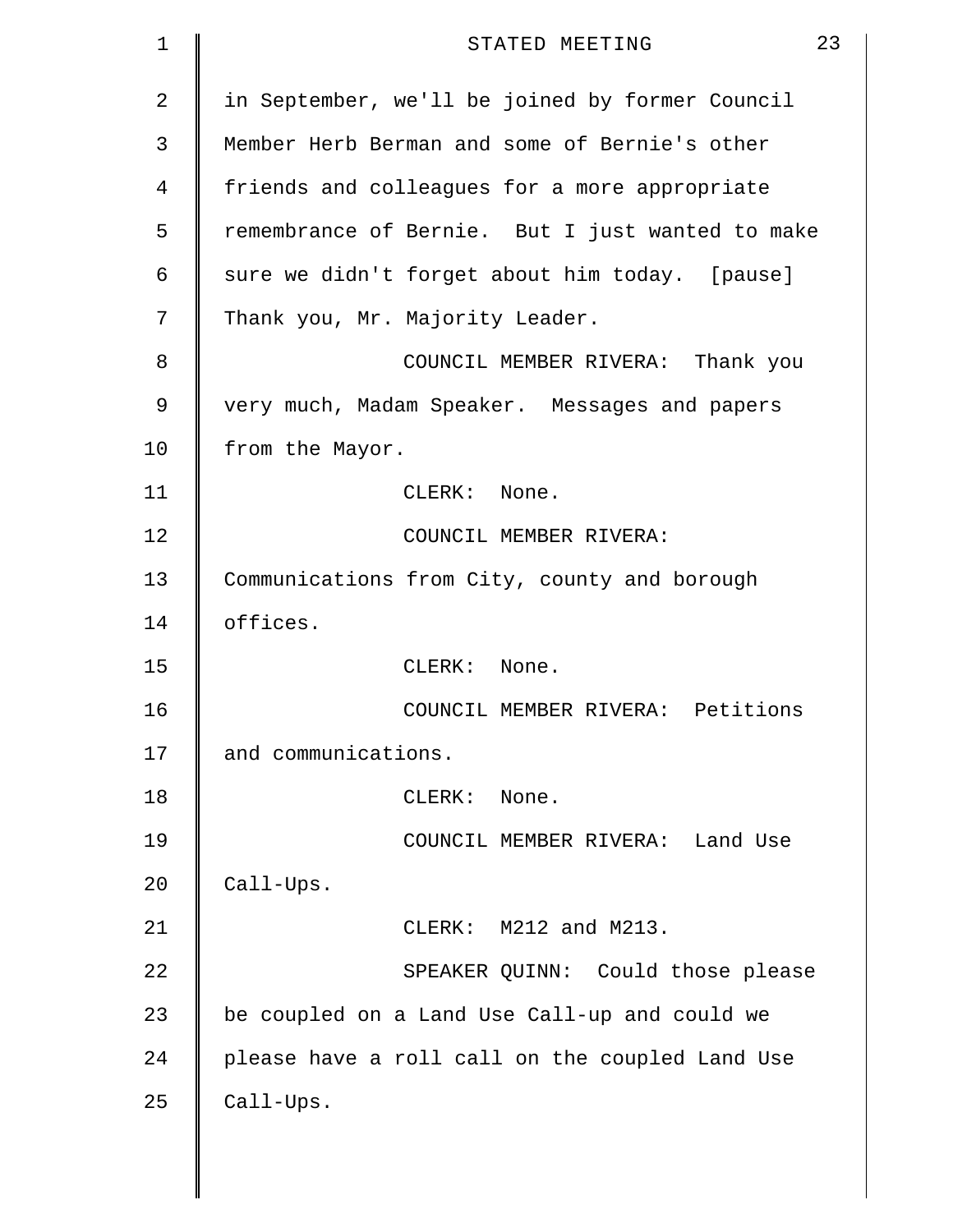| $\mathbf 1$    | 24<br>STATED MEETING                          |
|----------------|-----------------------------------------------|
| $\overline{2}$ | CLERK: Arroyo.                                |
| 3              | COUNCIL MEMBER ARROYO: Aye.                   |
| 4              | CLERK: Barron.                                |
| 5              | COUNCIL MEMBER BARRON: [off mic]              |
| 6              | Aye.                                          |
| 7              | CLERK: Brewer.                                |
| 8              | COUNCIL MEMBER BREWER: Aye.                   |
| $\mathsf 9$    | CLERK: Cabrera.                               |
| 10             | COUNCIL MEMBER CABRERA: Aye.                  |
| 11             | CLERK: Chin.                                  |
| 12             | COUNCIL MEMBER CHIN: Aye.                     |
| 13             | CLERK: Comrie.                                |
| 14             | COUNCIL MEMBER COMRIE: Aye.                   |
| 15             | Permission to vote on all Land Use Call-Ups,  |
| 16             | general order items and everything on today's |
| 17             | Council calendar.                             |
| 18             | COUNCIL MEMBER RIVERA: So ordered.            |
| 19             | COUNCIL MEMBER COMRIE: Aye on all.            |
| 20             | CLERK: Crowley.                               |
| 21             | COUNCIL MEMBER CROWLEY: Aye.                  |
| 22             | CLERK: Dickens.                               |
| 23             | COUNCIL MEMBER DICKENS: Aye.                  |
| 24             | CLERK: Dilan.                                 |
| 25             | COUNCIL MEMBER DILAN: Aye.                    |
|                |                                               |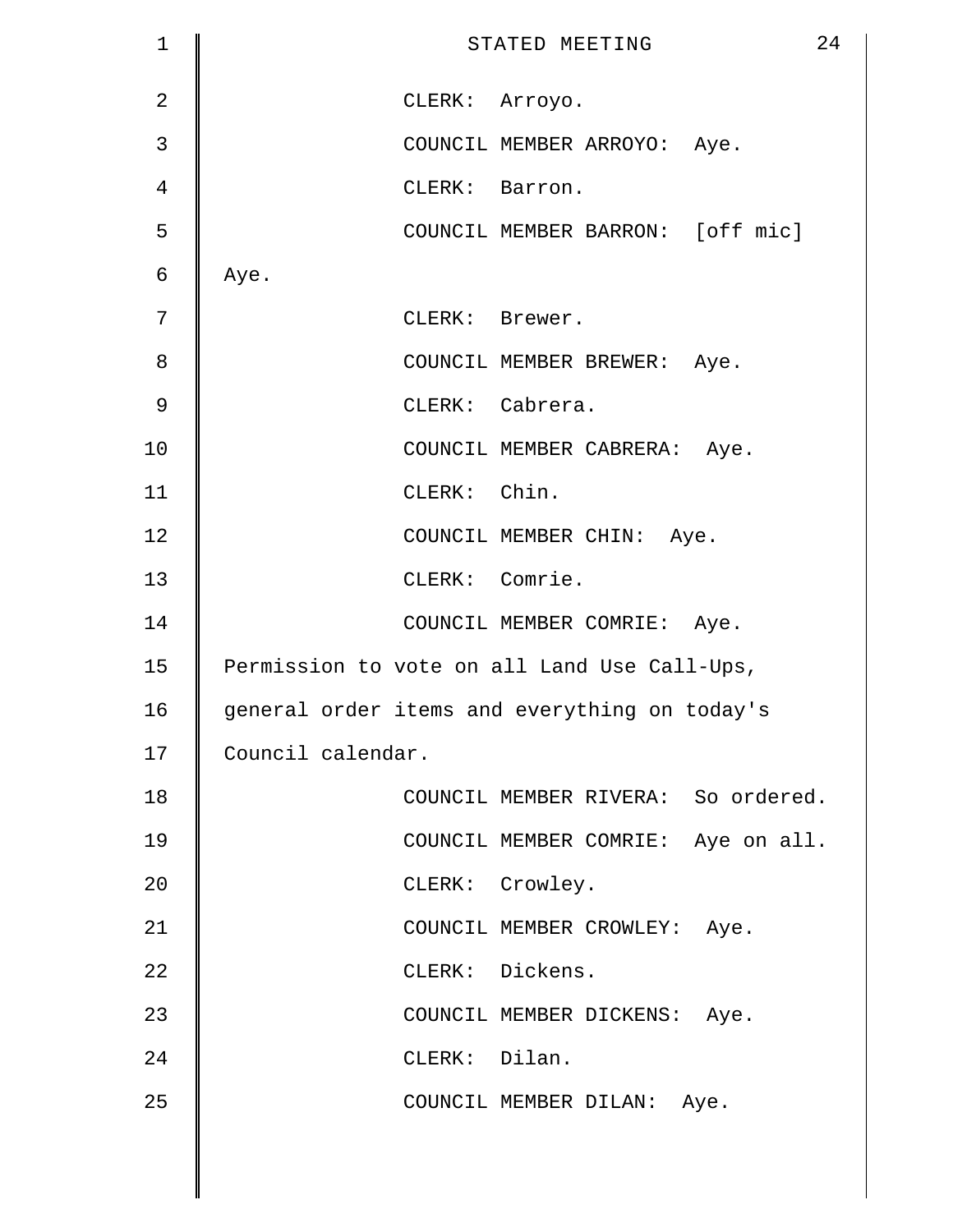| 1             |      |                | STATED MEETING                     | 25 |
|---------------|------|----------------|------------------------------------|----|
| 2             |      | CLERK: Dromm.  |                                    |    |
| $\mathbf{3}$  |      |                | COUNCIL MEMBER DROMM: [off mic]    |    |
| 4             | Aye. |                |                                    |    |
| 5             |      | CLERK: Eugene. |                                    |    |
| 6             |      |                | COUNCIL MEMBER EUGENE: Aye.        |    |
| 7             |      |                | CLERK: Ferreras. Fidler.           |    |
| 8             |      |                | COUNCIL MEMBER FIDLER: Aye.        |    |
| $\mathcal{G}$ |      | CLERK: Foster. |                                    |    |
| 10            |      |                | COUNCIL MEMBER FOSTER: Aye.        |    |
| 11            |      |                | CLERK: Garodnick.                  |    |
| 12            |      |                | COUNCIL MEMBER GARODNICK: Aye.     |    |
| 13            |      |                | CLERK: Gennaro.                    |    |
| 14            |      |                | COUNCIL MEMBER GENNARO: Yes.       |    |
| 15            |      |                | CLERK: Gentile.                    |    |
| 16            |      |                | COUNCIL MEMBER GENTILE: Aye.       |    |
| 17            |      |                | CLERK: Gonzalez.                   |    |
| 18            |      |                | COUNCIL MEMBER GONZALEZ: [off mic] |    |
| 19            | Aye. |                |                                    |    |
| 20            |      |                | CLERK: Greenfield.                 |    |
| 21            |      |                | COUNCIL MEMBER GREENFIELD: Aye.    |    |
| 22            |      |                | CLERK: Halloran.                   |    |
| 23            |      |                | COUNCIL MEMBER HALLORAN:<br>Aye.   |    |
| 24            |      |                | CLERK: Ignizio.                    |    |
| 25            |      |                | COUNCIL MEMBER IGNIZIO: Aye.       |    |
|               |      |                |                                    |    |
|               |      |                |                                    |    |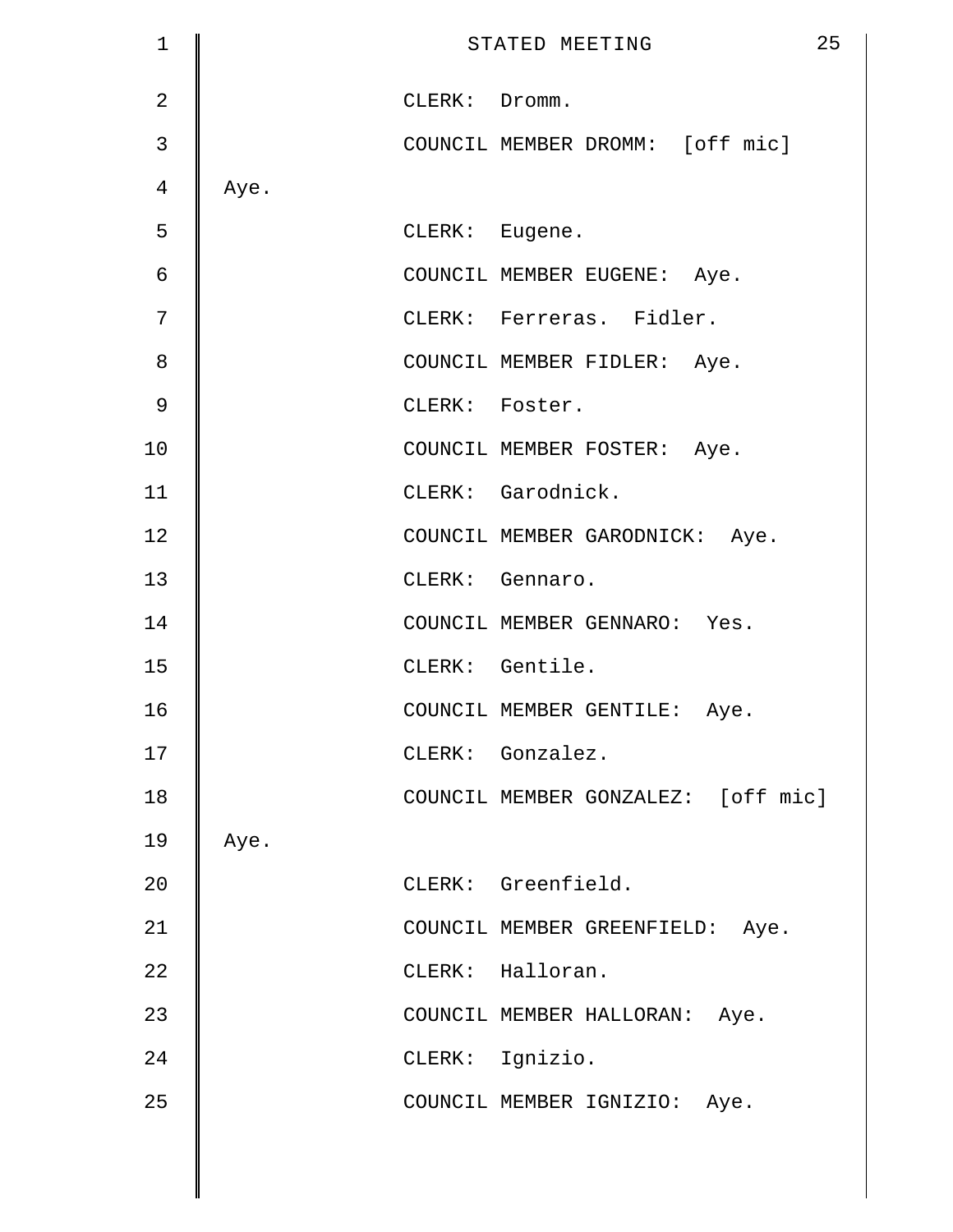| 1              | 26<br>STATED MEETING                               |
|----------------|----------------------------------------------------|
| $\overline{2}$ | CLERK: Jackson.                                    |
| 3              | COUNCIL MEMBER JACKSON: Aye.                       |
| 4              | CLERK: James.                                      |
| 5              | COUNCIL MEMBER JAMES: Aye.                         |
| 6              | CLERK: KOO.                                        |
| 7              | COUNCIL MEMBER KOO: Aye.                           |
| 8              | CLERK: Koppell.                                    |
| $\mathsf 9$    | COUNCIL MEMBER KOPPELL: Mr.                        |
| 10             | Majority Leader, with--may I have unanimous        |
| 11             | consent to vote aye on the Land Use Call-Ups, all  |
| 12             | the general orders calendar, and all resolutions?  |
| 13             | COUNCIL MEMBER RIVERA: So ordered.                 |
| 14             | COUNCIL MEMBER KOPPELL: Thank you.                 |
| 15             | CLERK: Koslowitz.                                  |
| 16             | COUNCIL MEMBER KOSLOWITZ: Aye.                     |
| 17             | CLERK: Lander.                                     |
| 18             | COUNCIL MEMBER LANDER: Aye.                        |
| 19             | CLERK: Lappin.                                     |
| 20             | COUNCIL MEMBER LEVIN: Aye.                         |
| 21             | CLERK: Levin.                                      |
| 22             | COUNCIL MEMBER LEVIN: Aye. Sorry,                  |
| 23             | that, that last one was Levin, sorry, I thought it |
| 24             | was--[laughter]                                    |
| 25             | CLERK: Mark-Viverito.                              |
|                |                                                    |
|                |                                                    |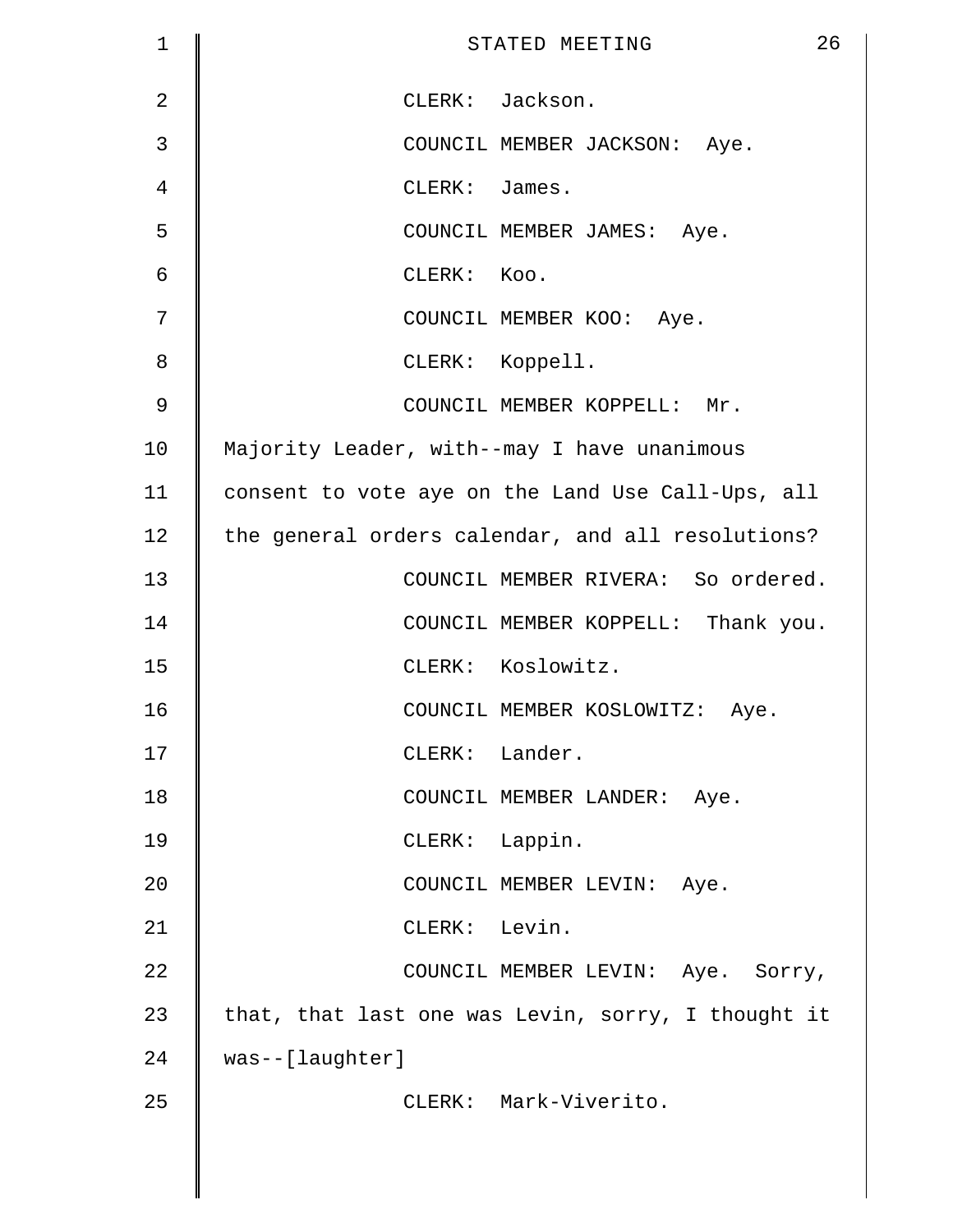| $\mathbf 1$    | 27<br>STATED MEETING                    |
|----------------|-----------------------------------------|
| $\overline{2}$ | COUNCIL MEMBER MARK-VIVERITO: [off      |
| 3              | mic] Aye.                               |
| 4              | CLERK: Mealy. Mendez.                   |
| 5              | COUNCIL MEMBER MENDEZ: Aye.             |
| 6              | CLERK: Nelson.                          |
| 7              | COUNCIL MEMBER NELSON: Aye.             |
| 8              | CLERK: Palma.                           |
| $\mathsf 9$    | COUNCIL MEMBER PALMA: Aye.              |
| 10             | CLERK: Recchia.                         |
| 11             | COUNCIL MEMBER RECCHIA: Aye.            |
| 12             | CLERK: Reyna.                           |
| 13             | COUNCIL MEMBER REYNA: Aye.              |
| 14             | CLERK: Rodriguez.                       |
| 15             | COUNCIL MEMBER RODRIGUEZ: Aye.          |
| 16             | CLERK: Rose. Sanders.                   |
| 17             | COUNCIL MEMBER SANDERS: Permission      |
| 18             | to vote on past Land Use item call-ups. |
| 19             | COUNCIL MEMBER RIVERA: So ordered.      |
| 20             | COUNCIL MEMBER SANDERS: I vote          |
| 21             | aye, I also vote aye on this one.       |
| 22             | CLERK: Seabrook.                        |
| 23             | COUNCIL MEMBER SEABROOK: Aye.           |
| 24             | CLERK: Ulrich.                          |
| 25             | COUNCIL MEMBER ULRICH: Aye.             |
|                |                                         |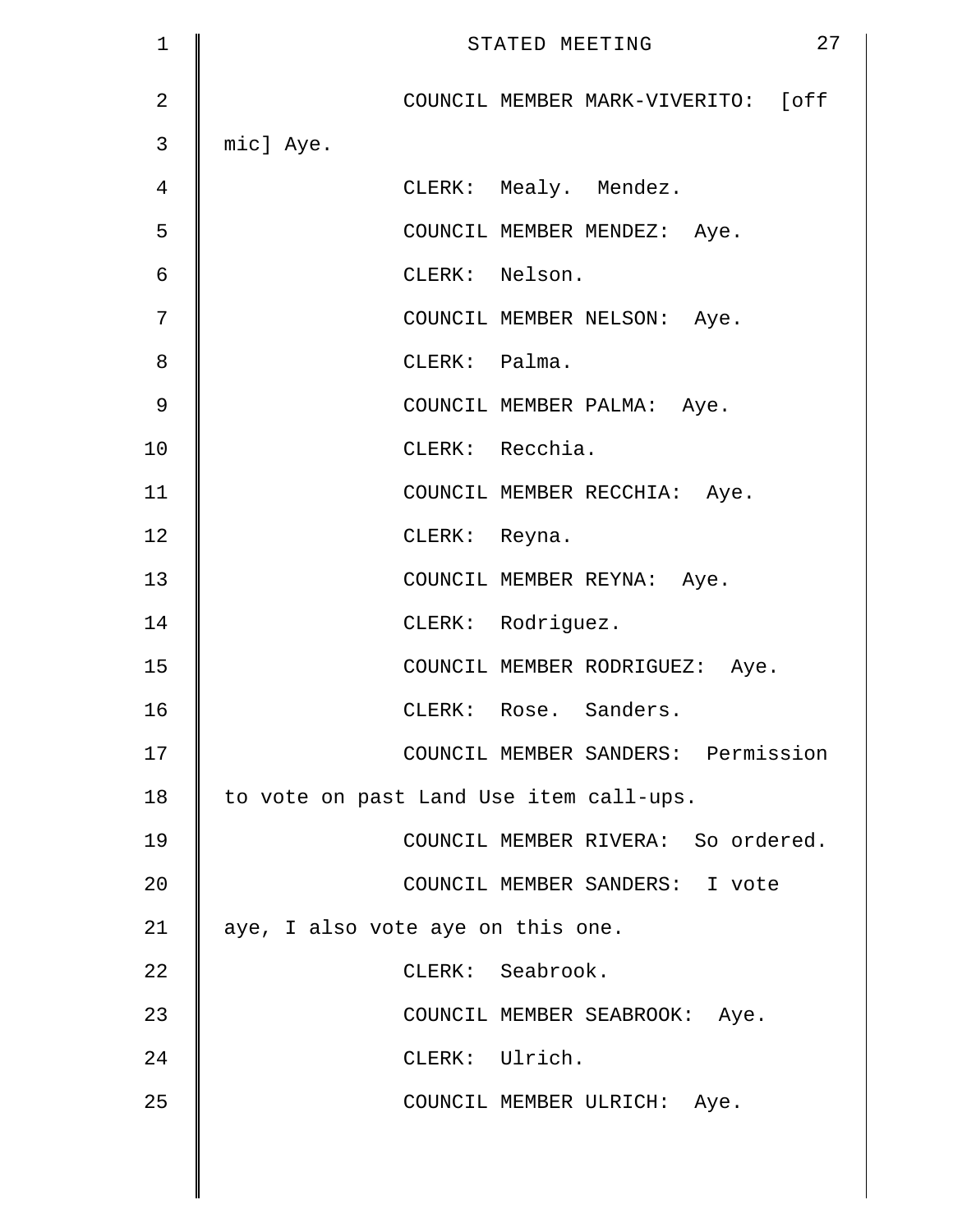| 1              | 28<br>STATED MEETING                             |
|----------------|--------------------------------------------------|
| $\overline{2}$ | CLERK: Vacca.                                    |
| 3              | COUNCIL MEMBER VACCA: I ask                      |
| 4              | permission to vote on all general order calendar |
| 5              | items and Land Use items, and I vote aye on all. |
| 6              | COUNCIL MEMBER RIVERA: So ordered.               |
| 7              | CLERK: Vallone.                                  |
| 8              | COUNCIL MEMBER VALLONE: Aye.                     |
| 9              | CLERK: Van Bramer.                               |
| 10             | COUNCIL MEMBER VAN BRAMER: Aye.                  |
| 11             | CLERK: Vann.                                     |
| 12             | COUNCIL MEMBER VANN: Aye.                        |
| 13             | CLERK: Weprin.                                   |
| 14             | COUNCIL MEMBER WEPRIN: Aye.                      |
| 15             | CLERK: White. Williams.                          |
| 16             | COUNCIL MEMBER WILLIAMS: Aye.                    |
| 17             | CLERK: Oddo.                                     |
| 18             | COUNCIL MEMBER ODDO: [off mic]                   |
| 19             | Yes.                                             |
| 20             | CLERK: Rivera.                                   |
| 21             | COUNCIL MEMBER RIVERA: I vote aye.               |
| 22             | CLERK: Speaker Quinn.                            |
| 23             | SPEAKER QUINN: [off mic] Yes.                    |
| 24             | CLERK: Today's Land use Call-Ups                 |
| 25             | were adopted by a vote of 46 in the affirmative, |
|                |                                                  |
|                |                                                  |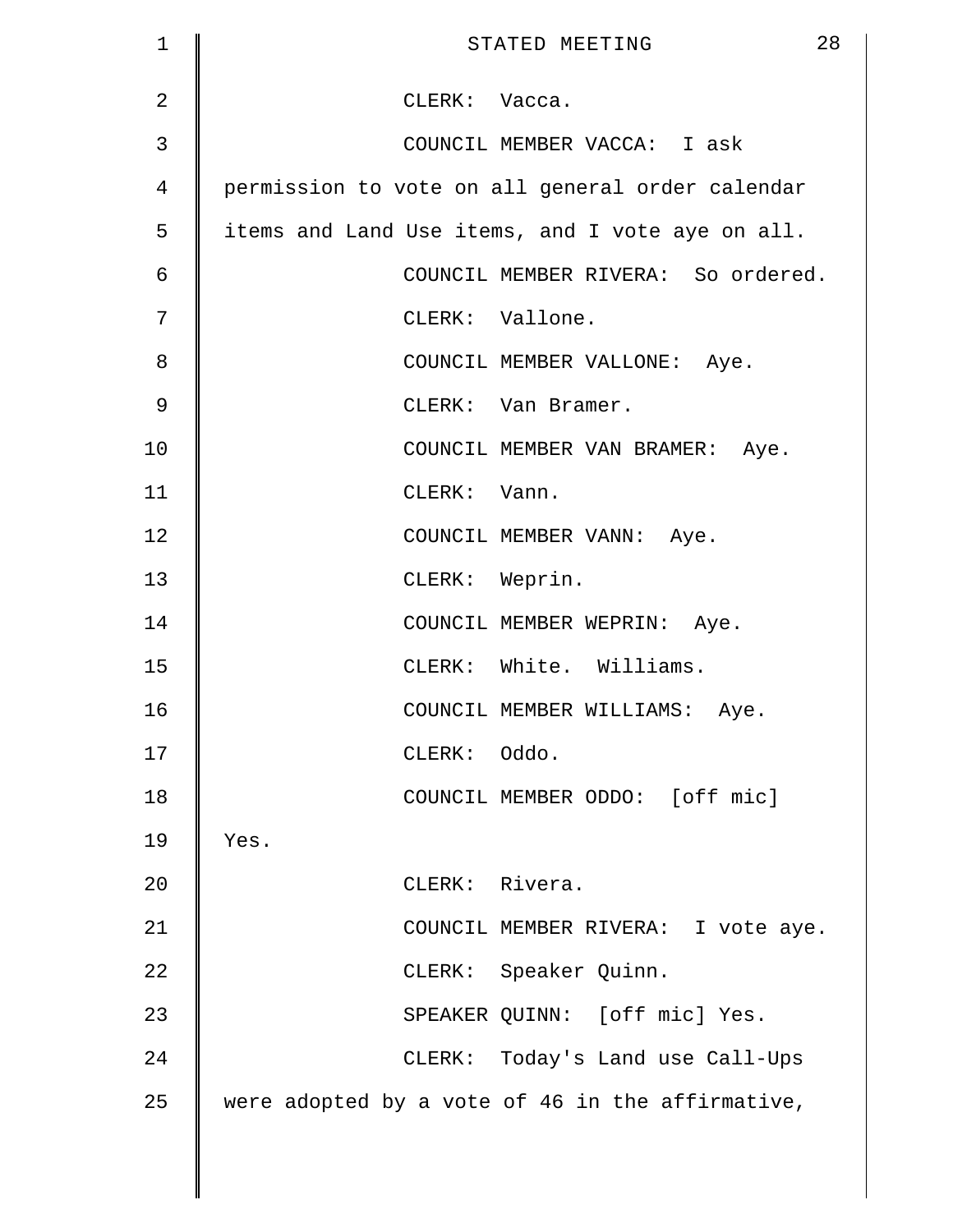| $\mathbf 1$    | 29<br>STATED MEETING                                 |
|----------------|------------------------------------------------------|
| $\overline{2}$ | with zero in the negative. Communication from the    |
| 3              | Speaker?                                             |
| 4              | SPEAKER QUINN: Thank you very                        |
| 5              | much. First, let me call on the Chair of             |
| 6              | Government Operations Committee to make an           |
| 7              | announcement. Chairperson Brewer.                    |
| 8              | COUNCIL MEMBER BREWER: Thank you                     |
| 9              | very much. I'm delighted that Valerie Vasquez and    |
| 10             | folks from the Board of Elections are here. Come     |
| 11             | on out and say hi with your amazing staff. As we     |
| 12             | know, on the $14th$ [applause] of September, we have |
| 13             | elections with new machines. And Valerie Vasquez     |
| 14             | and her wonderful staff have been showing us, and    |
| 15             | so that we can then either ask that they come to     |
| 16             | our community, which some of us are already doing,   |
| 17             | but in addition, we too will know how to share the   |
| 18             | information with our constituents. So, it was a      |
| 19             | lot of work to get the machines here, to get the     |
| 20             | staff here, and I thank you very much on behalf of   |
| 21             | the entire Council. Thank you, Madam Speaker.        |
| 22             | SPEAKER QUINN: Thank you very                        |
| 23             | much, Chair Brewer. Sticking with Government         |
| 24             | Operations, we are voting today on Intro 260A.       |
| 25             | This is a piece of legislation related to our City   |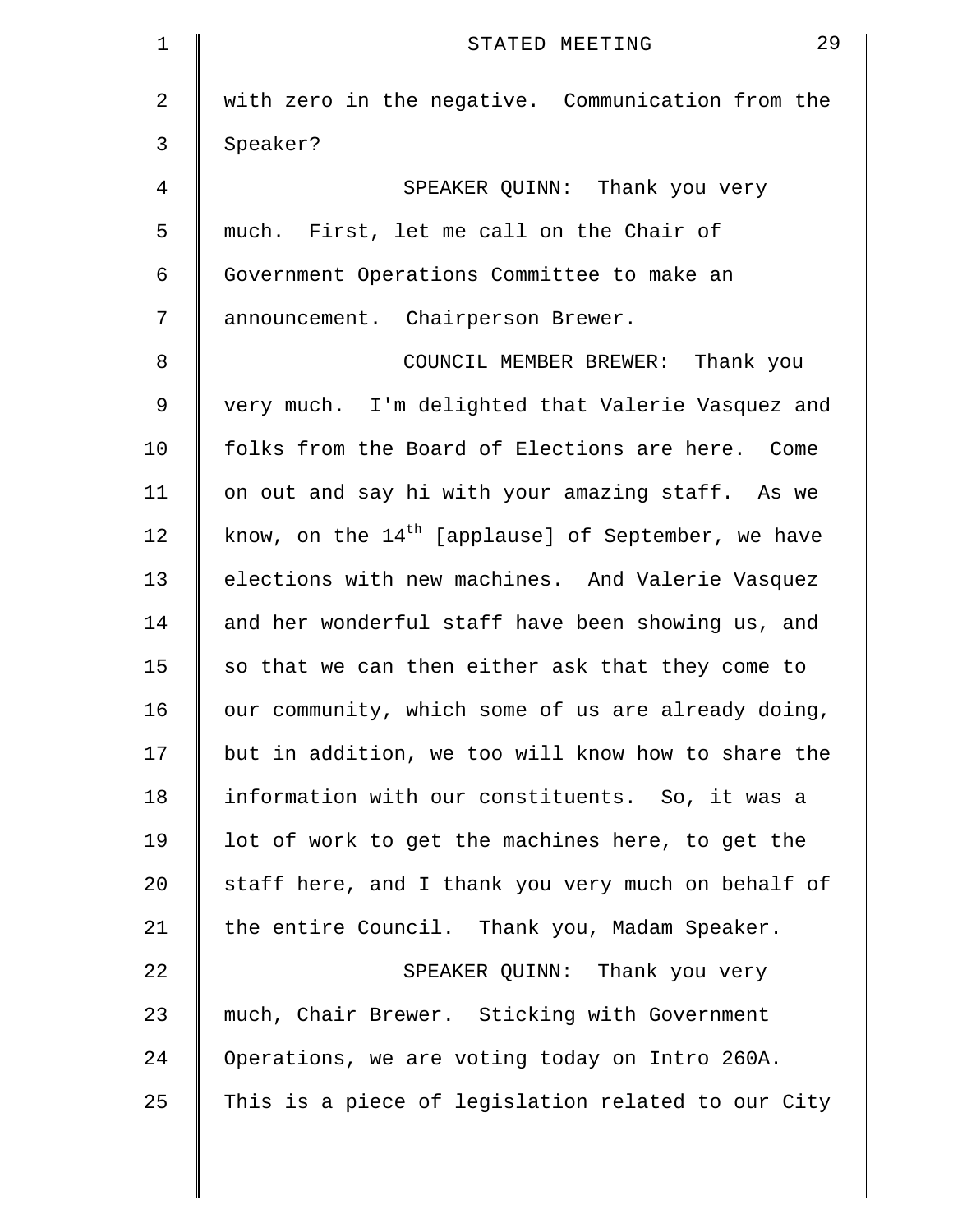| $\mathbf 1$ | 30<br>STATED MEETING                               |
|-------------|----------------------------------------------------|
| 2           | Clerk's office, I want to thank Matt Gewolb and    |
| 3           | Alex Pastilnik and Rob Newman for their work on    |
| 4           | this legislation. Want to thank Chairperson        |
| 5           | Brewer whose Committee this bill goes through,     |
| 6           | this bill went through. You know, we I think are   |
| 7           | all very aware that in New York State, we do not   |
| 8           | have marriage equality for all families. Now       |
| 9           | there are some states and jurisdictions that do,   |
| 10          | there are some countries outside of the United     |
| 11          | States that do. We in the City of New York have    |
| 12          | done just about everything we could think of to    |
| 13          | make sure that all families in our five boroughs   |
| 14          | are recognized equally. We have domestic           |
| 15          | partnership for City employees, we passed          |
| 16          | legislation which would have had domestic          |
| 17          | partnership requirements for employees of City     |
| 18          | contractors, we passed a law that says if you come |
| 19          | here to the City of New York and you have been     |
| 20          | married or a domestic partner or a civil union in  |
| 21          | another jurisdiction, we recognize you             |
| 22          | automatically as a domestic partner in New York.   |
| 23          | And in New York State, Governor Patterson took     |
| 24          | action recognizing all same sex marriages that are |
| 25          | conducted in other jurisdictions. We want to make  |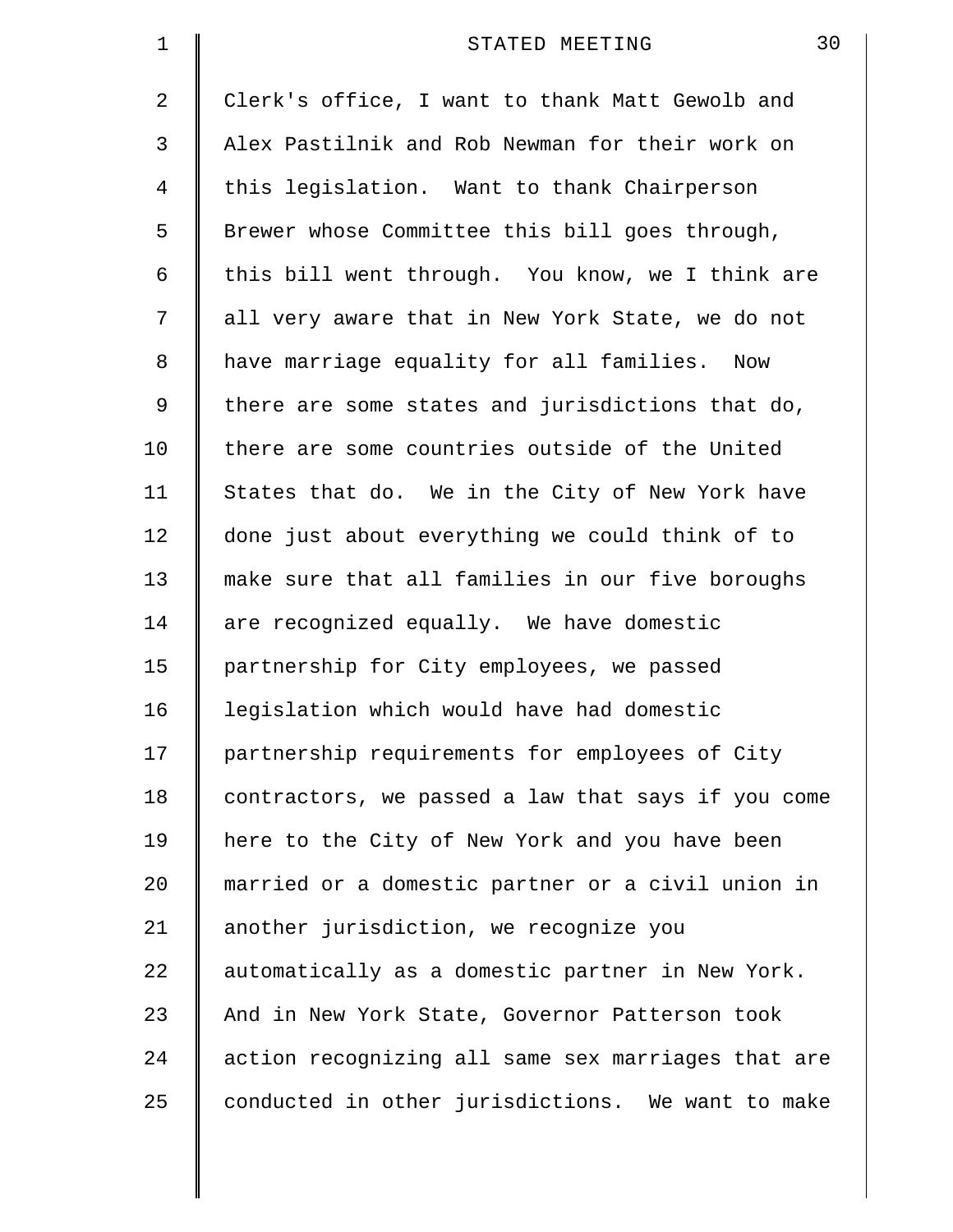| $\mathbf 1$ | 31<br>STATED MEETING                               |
|-------------|----------------------------------------------------|
| 2           | sure that every New Yorker who goes to our good    |
| 3           | City Clerk's office or to the Marriage Bureaus,    |
| 4           | either trying to get married if they're a same sex |
| 5           | couple, or who are going to get the fullest        |
| 6           | recognition they can get from the City of New      |
| 7           | York, domestic partnership, that those New Yorkers |
| 8           | are given information about where in the United    |
| 9           | States and in the world, they can go to get        |
| 10          | married if that is what they want for themselves   |
| 11          | and their family. We're going to end passing this  |
| 12          | law, require that that information is always on    |
| 13          | the City Clerk's website, that it is posted at the |
| 14          | Marriage Bureaus and the City Clerk's offices, and |
| 15          | also given out in hardcopy at the Marriage Bureau  |
| 16          | and the City Clerk's office. But as importantly    |
| 17          | as the information that New Yorkers will now get,  |
| 18          | that will give them an avenue to even greater      |
| 19          | recognition of their families, I believe our vote  |
| 20          | today sends another message to the New York State  |
| 21          | Senate: that we in the City of New York have gone  |
| 22          | as far as we can go. We're thinking out of the     |
| 23          | box on a regular basis to make sure that all of    |
| 24          | the families of New York know that they are loved, |
| 25          | respected and supported by the government of the   |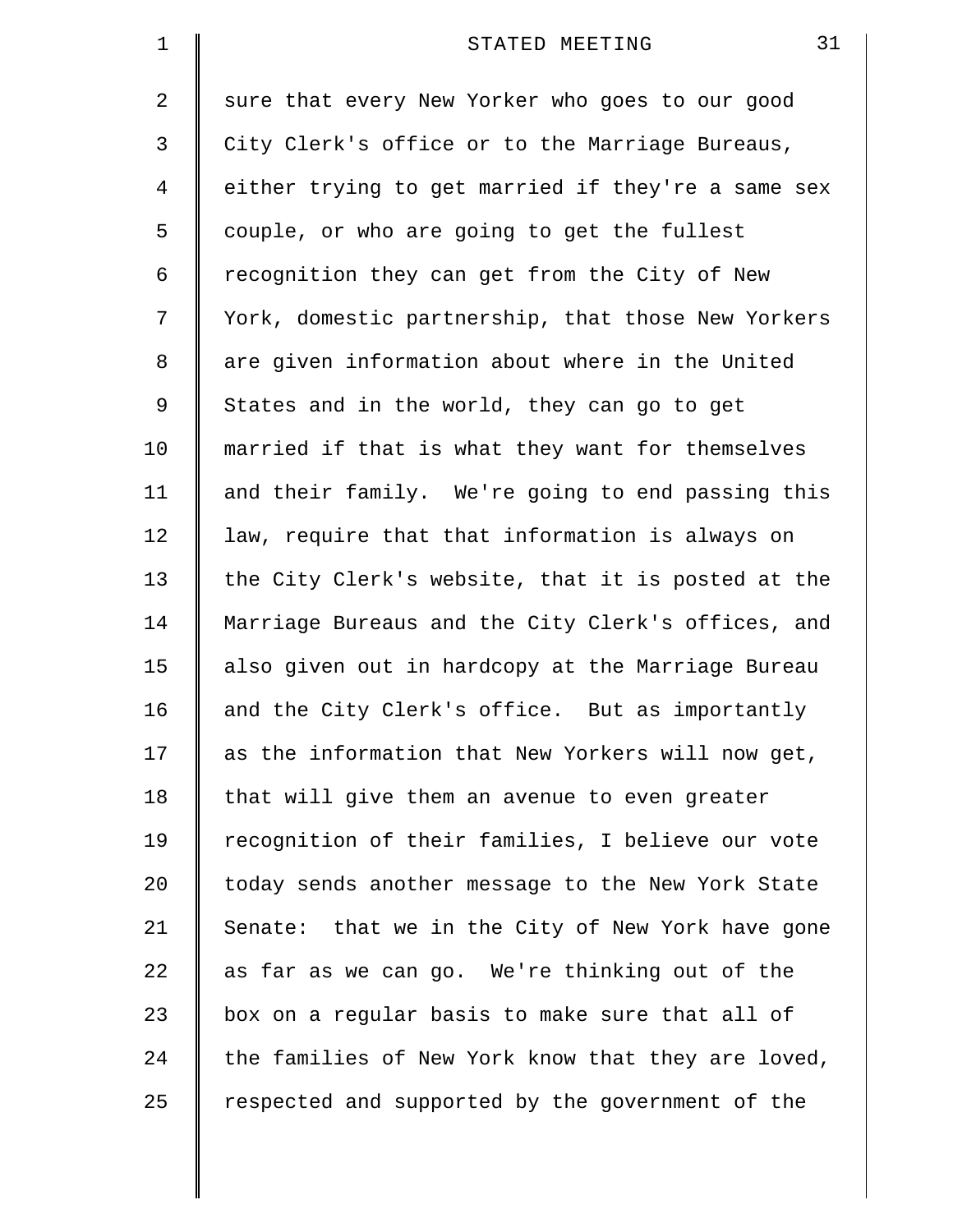| $\mathbf 1$    | 32<br>STATED MEETING                               |
|----------------|----------------------------------------------------|
| $\overline{a}$ | City of New York. But yet again, every day, the    |
| 3              | State Senate fails to recognize the families of    |
| 4              | our great state, and fails to do the job that we   |
| 5              | have done so many times, recognizing all families. |
| 6              | So I want to thank everyone who has worked on this |
| 7              | piece of legislation. And I hope finally the New   |
| 8              | York State Senate hears the cries of families      |
| 9              | throughout our five boroughs and throughout the    |
| 10             | State of New York and finally does the right thing |
| 11             | and passes marriage equality for our great State.  |
| 12             | Let me call on the Chair of our Government         |
| 13             | Operations Committee, Gale Brewer.                 |
| 14             | COUNCIL MEMBER BREWER: Thank you,                  |
| 15             | Madam Speaker. The hearing that we had was very    |
| 16             | helpful, because for all the reasons that you just |
| 17             | listed, it's an important bill. But in addition,   |
| 18             | right now what happens is people just call friends |
| 19             | to figure out, "What do I do when I go to          |
| 20             | Connecticut? What do I do when I go to             |
| 21             | Massachusetts?" etc. Because you could be          |
| 22             | disabled. What are the challenges? And it's a      |
| 23             | constant friend of friend information system, as   |
| 24             | opposed to good information on the website in the  |
| 25             | office that is updated constantly. So we have the  |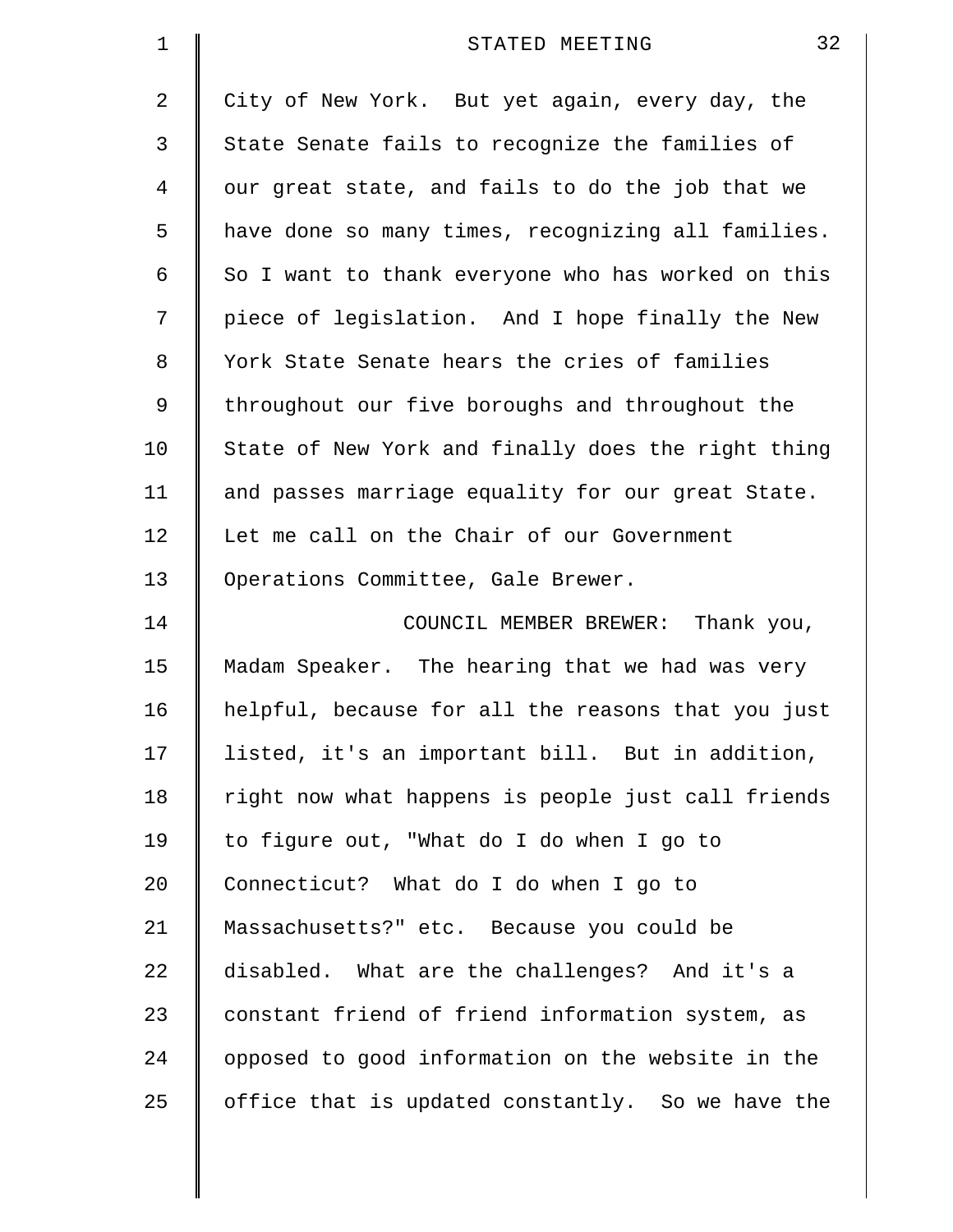| 1           | 33<br>STATED MEETING                               |
|-------------|----------------------------------------------------|
| 2           | promise of the City Clerk that it will be updated  |
| 3           | constantly, and I think that the information will  |
| 4           | be more important because it is something that     |
| 5           | people can trust and they don't have to run around |
| 6           | and find friends, although god knows we need the   |
| 7           | friends in order to get the bill passed. Thank     |
| 8           | you very much.                                     |
| $\mathsf 9$ | SPEAKER QUINN: Thank you,                          |
| 10          | Chairperson Brewer. We're also voting today on     |
| 11          | Intro 87A, a piece of legislation that was passed  |
| 12          | out of our Housing and Buildings Committee, and I  |
| 13          | want to thank the Chair of that Committee, Eric    |
| 14          | Dilan. I also want to thank Bob Hom, Ben Goodman,  |
| 15          | Laura Rogers, Jeff Haberman and the folks at Make  |
| 16          | the Road New York, who worked with us on this      |
| 17          | legislation. This is a piece of legislation        |
| 18          | that's been sponsored and championed by Council    |
| 19          | Member Melissa Mark-Viverito, and I want to thank  |
| 20          | her. 87A will require that any individual who      |
| 21          | owns 25 percent of, or more, of a residential      |
| 22          | property in the City of New York, that that        |
| 23          | individual's identity be listed on the filings     |
| 24          | that building owners have to make on an annual     |
| 25          | basis. Right now, far too often, when tenants      |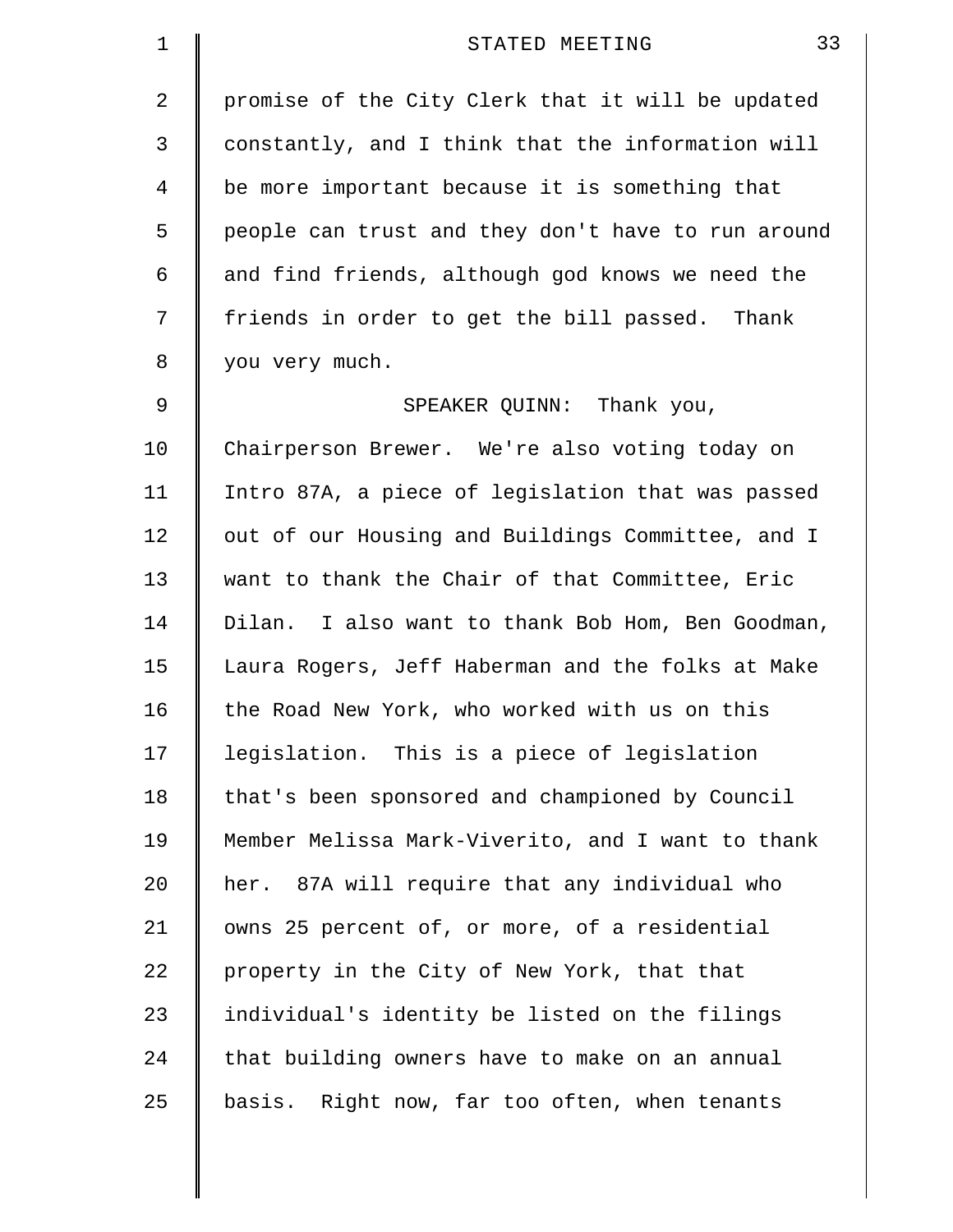| $\mathbf 1$ | 34<br>STATED MEETING                               |
|-------------|----------------------------------------------------|
| 2           | don't have heat or hot water or have other         |
| 3           | buildings problems, and they go to try to find out |
| 4           | who their owner of their building is, so they can  |
| 5           | get redress, all they can find are the letters     |
| 6           | LLC. They can't find who the person is behind the  |
| 7           | corporation, they can't find a person to call, a   |
| 8           | person to write to. This is also an enormous       |
| 9           | challenge at times for our Department of Housing,  |
| 10          | as they're trying to hold landlords accountable to |
| 11          | their legal responsibility to tenants. 87A is      |
| 12          | going to bring much needed transparency to the     |
| 13          | question of who owns the building you rent in, and |
| 14          | that transparency is going to be an important tool |
| 15          | to make the buildings of the City of New York      |
| 16          | truly livable and safe for tenants who are paying  |
| 17          | their rent every single month. And I again want    |
| 18          | to thank Council Member Melissa Mark-Viverito for  |
| 19          | her work championing this and many other tenant    |
| 20          | issues in the City Council and call on her to say  |
| 21          | a few words.                                       |
| 22          | COUNCIL MEMBER MARK-VIVERITO:                      |
| 23          | Thank you, Madam Speaker. First of all, I'm very   |
| 24          | pleased that we are voting today on Intro 87A.     |
| 25          | Under this legislation, as you've indicated,       |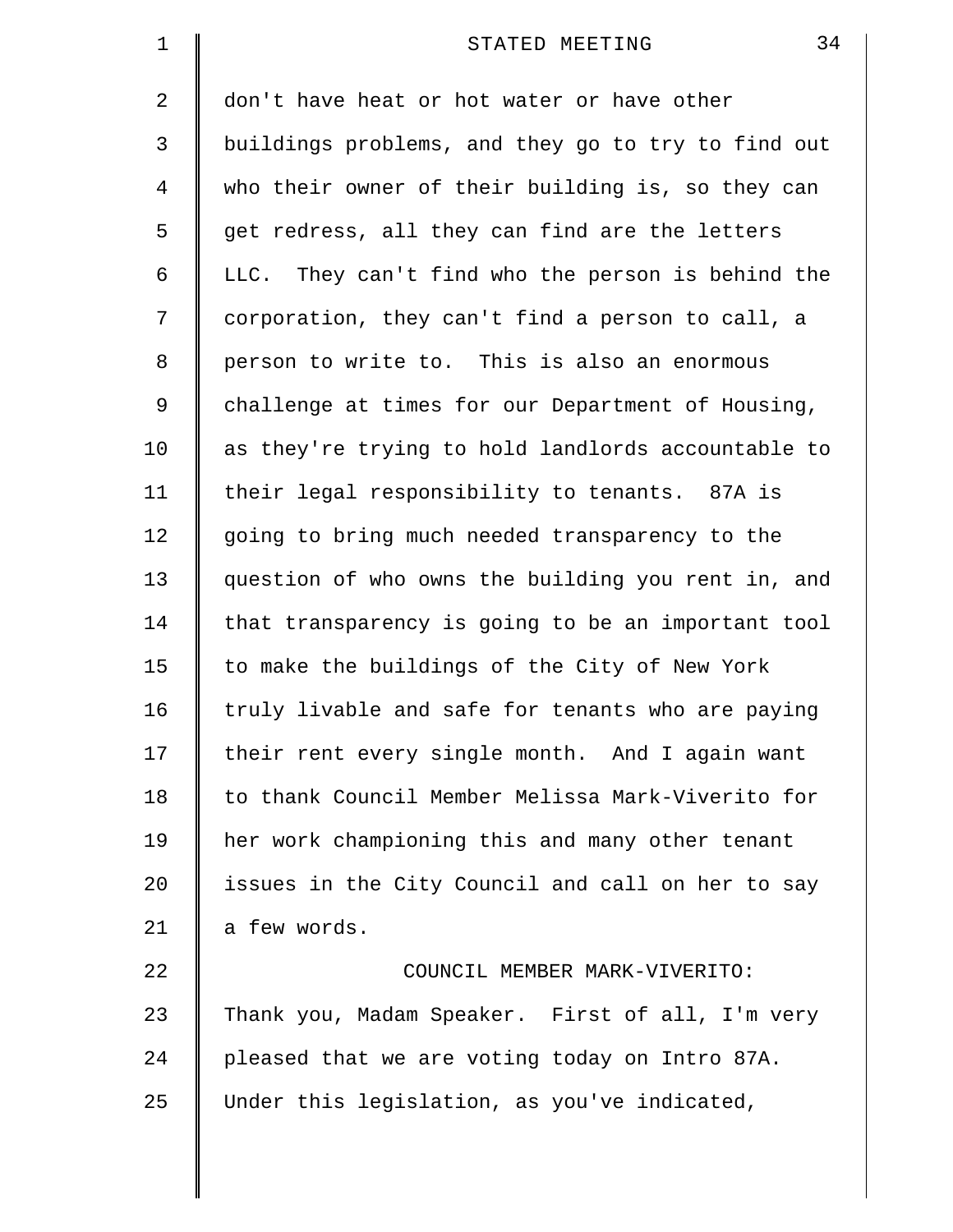| $\mathbf 1$    | 35<br>STATED MEETING                               |
|----------------|----------------------------------------------------|
| 2              | corporate owners of residential buildings will be  |
| 3              | required to provide the City with the names and    |
| $\overline{4}$ | contact information of their company's principal   |
| 5              | partners, when they file the registration          |
| 6              | statements with the City of New York.              |
| 7              | Additionally, these corporate entities will no     |
| 8              | longer be able to register with the addresses of   |
| 9              | mail handling facilities, as they so often do now, |
| 10             | and will instead be required to provide a real,    |
| 11             | brick and mortar address, where the true owners of |
| 12             | the building can be reached. In passing this       |
| 13             | legislation, the City Council will be sending a    |
| 14             | clear message that landlords should not be allowed |
| 15             | to hide behind shell companies and P.O. boxes as   |
| 16             | their tenants scramble to resolve housing issues.  |
| 17             | The increased level of transparency proposed by    |
| 18             | the legislation has benefits for all parties       |
| 19             | involved. For example, legal service providers     |
| 20             | have reported that the lack of information as to   |
| 21             | the individuals that have a real stake in          |
| 22             | residential buildings has forced some tenants into |
| 23             | litigation, when problems with their housing could |
| 24             | have otherwise been settled outside of a           |
| 25             | courtroom. I would like to thank Speaker Quinn,    |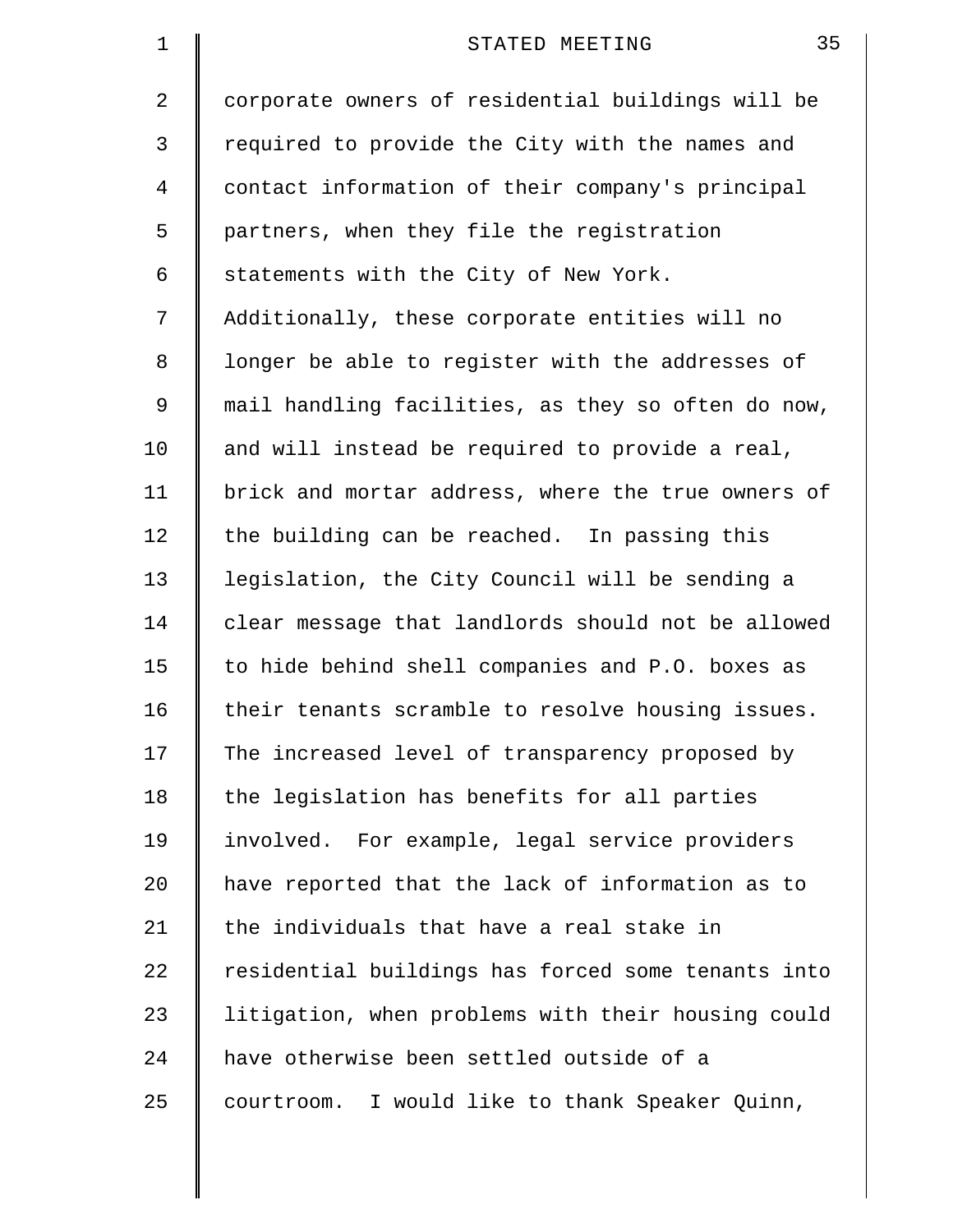| 1  | 36<br>STATED MEETING                                       |
|----|------------------------------------------------------------|
| 2  | the Housing and Buildings Chair Eric Dilan, as             |
| 3  | well as Jay Faberman, Bob Hom, and Ben Goodman.<br>$\perp$ |
| 4  | would also like to thank, from my staff, Joe               |
| 5  | Toronto, who worked very hard on this legislation          |
| 6  | as well. And lastly, I want to really thank in a           |
| 7  | special way all of the advocates that have come            |
| 8  | out in support of this legislation, most                   |
| 9  | particularly Make the Road New York, that's here           |
| 10 | today to witness this vote. I know there are many          |
| 11 | Make the Road Members here today that have been            |
| 12 | organizing to help bring this bill to passage, so          |
| 13 | I want to thank them all for their work for being          |
| 14 | here, to witness this victory for tenants                  |
| 15 | citywide. And again, obviously, I urge all my              |
| 16 | colleagues to vote yes on this intro. Thank you.           |
| 17 | SPEAKER QUINN: Thank you very                              |
| 18 | much, Council Member Melissa Mark-Viverito.<br>And         |
| 19 | again, thank you to Chairperson Dilan for his work         |
| 20 | on this piece of legislation. Lastly, I want to            |
| 21 | talk about a Land Use items we're voting on today,         |
| 22 | 15 Penn Plaza. I know he left already, but I want          |
| 23 | to thank the Chair of our Land Use Committee,              |
| 24 | Leroy Comrie, and the Chair of our Zoning                  |
| 25 | Subcommittee Mark Weprin for all of their work on          |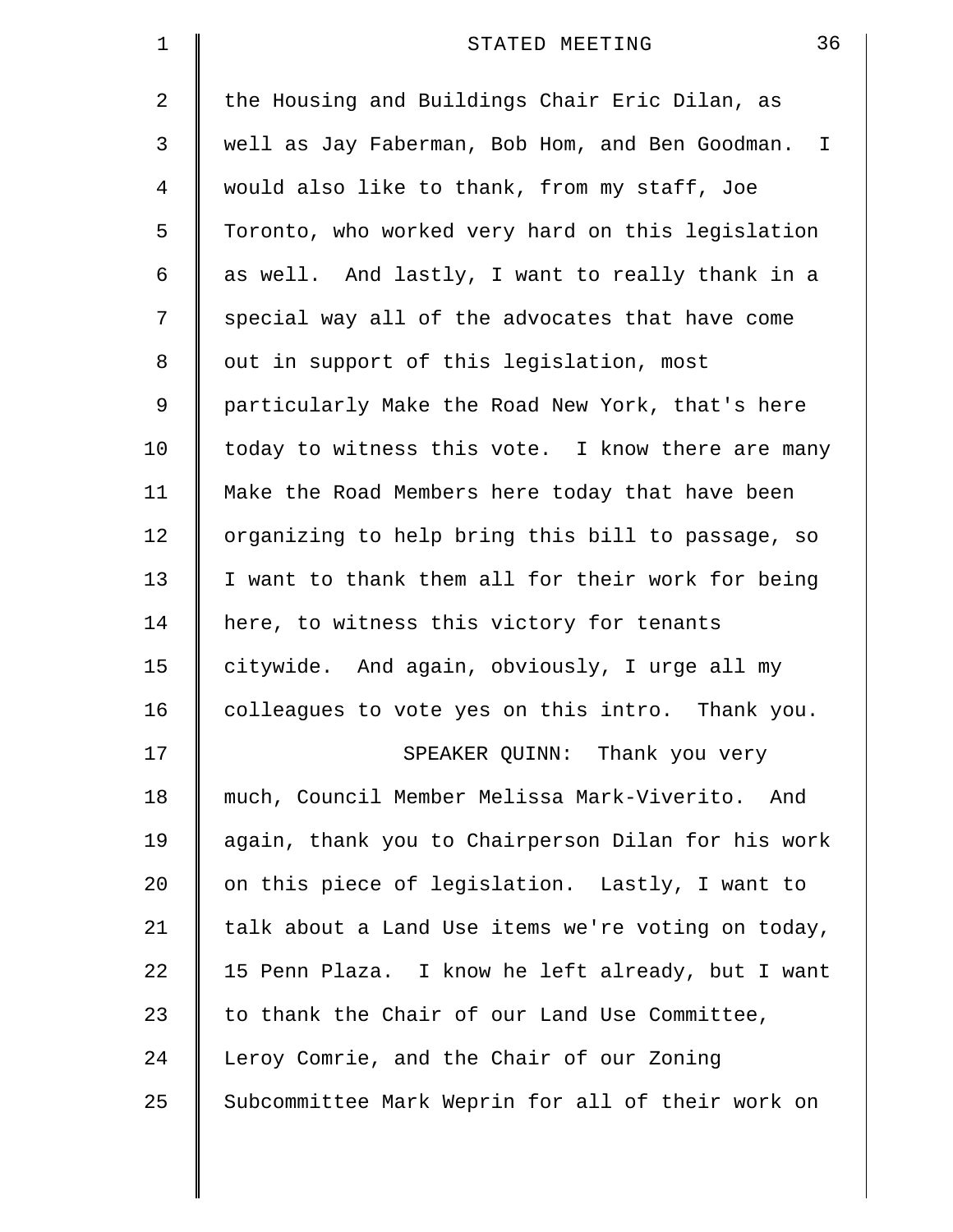| $\mathbf 1$ | 37<br>STATED MEETING                                       |
|-------------|------------------------------------------------------------|
| 2           | this project. I also want to thank Ramon                   |
| 3           | Martinez, Danielle Deserbo [phonetic] and Gail             |
| 4           | Benjamin, as well as the rest of the Land Use              |
| 5           | staff for their work on this project. I want to,           |
| 6           | in addition to the two chairs, also thank Council          |
| 7           | Members Dickens and Vann for their work on this            |
| 8           | matter today, and also Council Member Sanders.             |
| 9           | This project, and this zoning vote today, are              |
| 10          | going to help make sure that New York City has a           |
| 11          | new and important 21 <sup>st</sup> Century office tower in |
| 12          | midtown Manhattan. This rezoning is going to make          |
| 13          | sure that New York City is keeping pace with               |
| 14          | London and the rest of the world as it relates to          |
| 15          | having the type of high tech office space                  |
| 16          | businesses need and want right now. The fact that          |
| 17          | there's a developer who wants to build a building          |
| 18          | right now in the midtown district, who believes            |
| 19          | that if he builds a large building, that it will           |
| 20          | be filled up by workers and financial industries           |
| 21          | and other tenants. That is an important message            |
| 22          | to all of us, to the City of New York, and to the          |
| 23          | rest of the world, that New York City is moving            |
| 24          | forward and moving out of this recession.<br>This          |
| 25          | building is going to create 6,000 at least                 |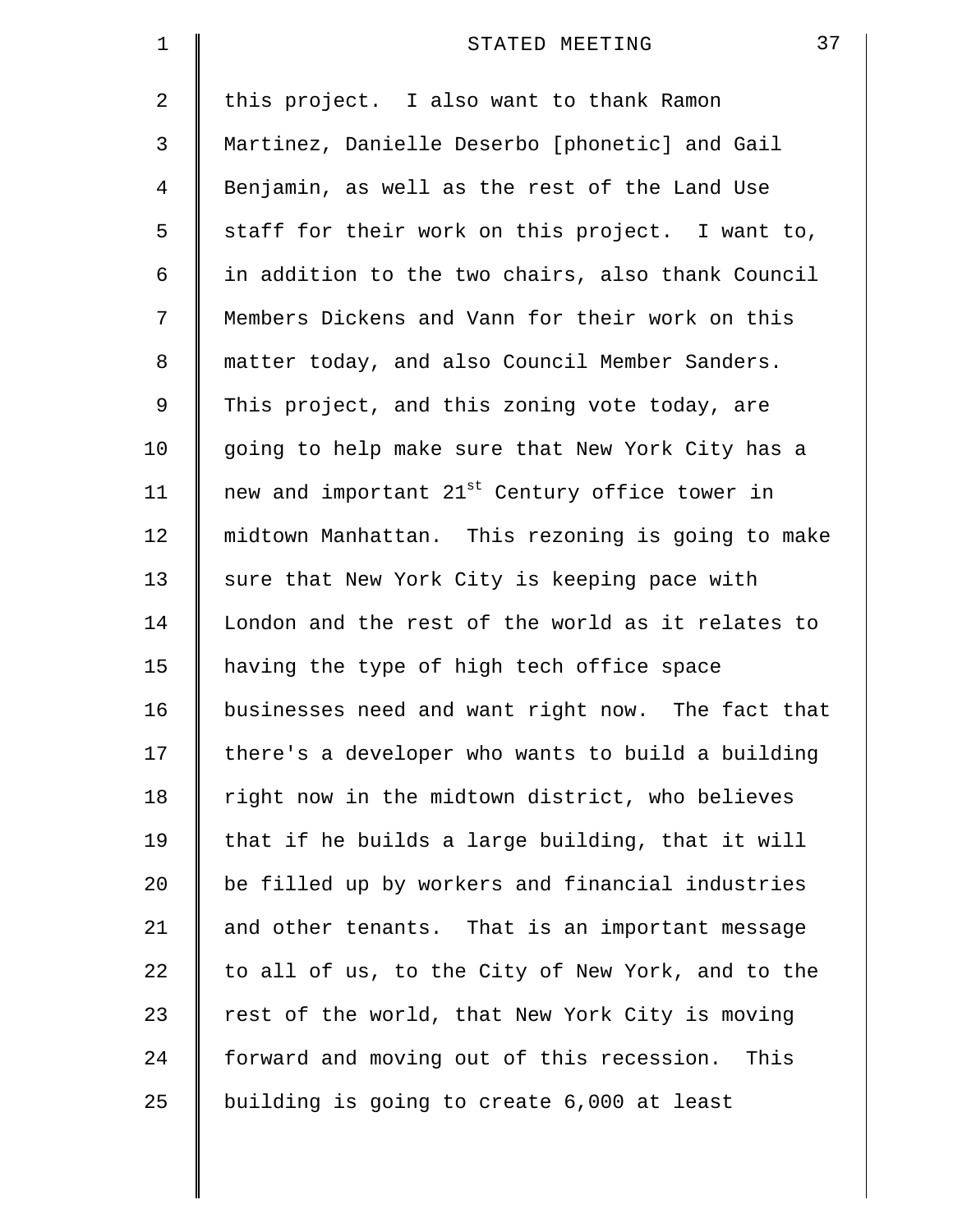| $\mathbf 1$    | 38<br>STATED MEETING                               |
|----------------|----------------------------------------------------|
| $\overline{2}$ | construction jobs, and numerous permanent jobs     |
| 3              | after it is built. It is a sign that New York      |
| 4              | City is constantly growing and moving forward.     |
| 5              | Now, questions have been made about, raised about  |
| 6              | whether this building will have a significant      |
| 7              | impact on the Empire State Building. Now the       |
| 8              | Empire State Building is one of the most iconic    |
| 9              | buildings in the City of New York, a building that |
| 10             | in some ways is synonymous with the City of New    |
| 11             | York. And it is an important an iconic part of     |
| 12             | our skyline. But our skyline is always changing    |
| 13             | and growing. New York City is not a stagnant       |
| 14             | city, it is never a place that will be frozen in   |
| 15             | time. It is a place that is always literally and   |
| 16             | figuratively striving for the heavens. This        |
| 17             | building will be in addition to our skyline, an    |
| 18             | addition that sends a message that we are going to |
| 19             | compete as hard as we can for the jobs of the 21st |
| $20 \,$        | Century. It is also a building whose development,  |
| 21             | because it is significant has been thoroughly      |
| 22             | studied, through the environmental impact          |
| 23             | statement process, studied by the City Planning    |
| 24             | Commission, studied by the Landmarks Preservation  |
| 25             | Commission. And in all of those studies, we        |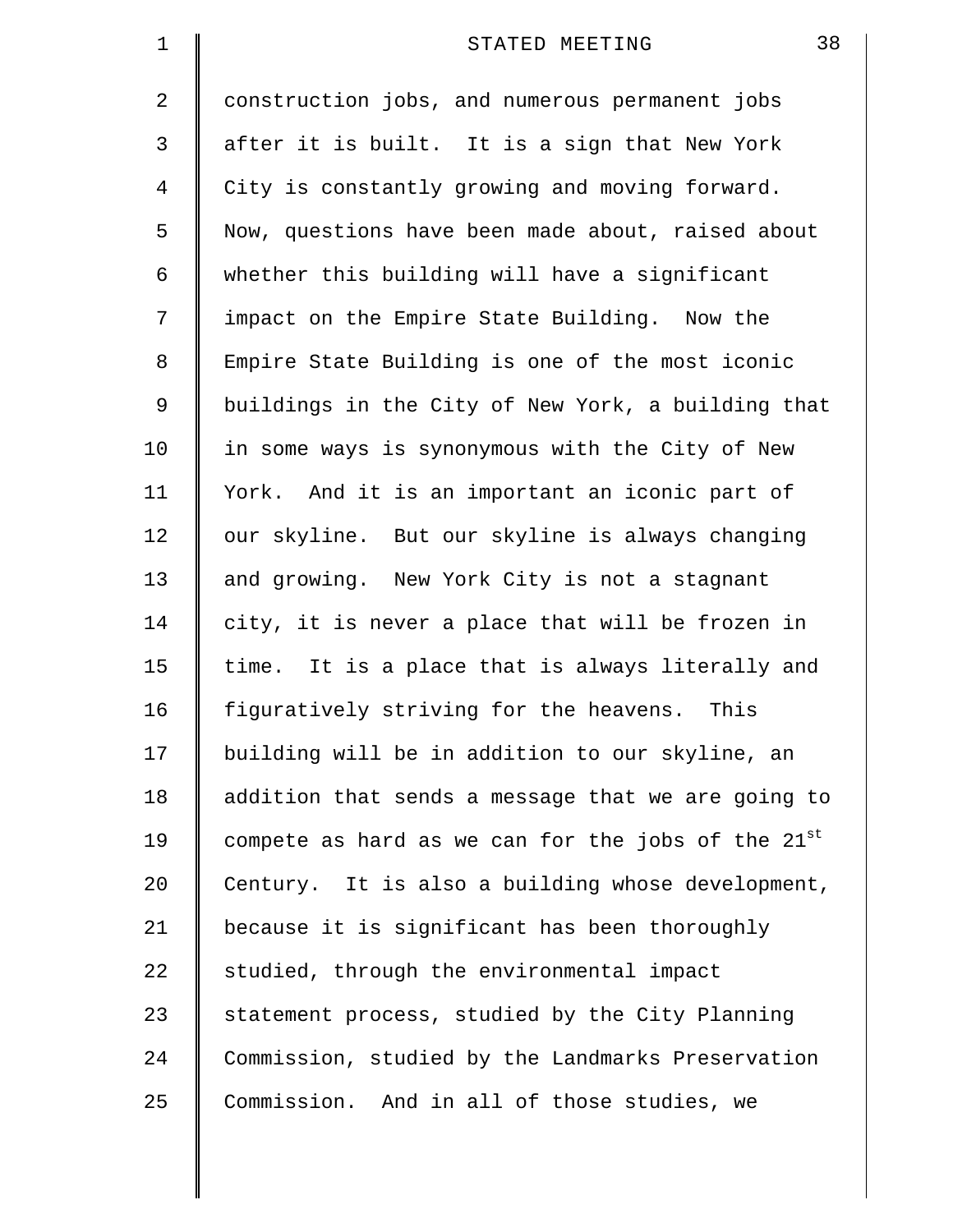| $\mathbf 1$ | 39<br>STATED MEETING                              |
|-------------|---------------------------------------------------|
| 2           | looked at numerous view corridors of the Empire   |
| 3           | State Building. The impact on the view of the     |
| 4           | Empire State Building was deemed not to be        |
| 5           | significant. Now we appreciate the Empire State   |
| 6           | Building's concerns, but none of the facts or     |
| 7           | scientific or data analysis bear out the belief   |
| 8           | that there will be significant impact on their    |
| 9           | view, the view of their building. So this vote    |
| 10          | today is one where we can make a statement about  |
| 11          | the future of New York, about the every growing   |
| 12          | nature of New York, and one that brings with it   |
| 13          | \$150 million in transportation additions to this |
| 14          | neighborhood, paid for by the developer. Anyone   |
| 15          | who has been around Penn Station around rush hour |
| 16          | knows how many people there are on the street. So |
| 17          | have the Gimbels Tunnel reopened, so people can   |
| 18          | move underground, is going to be just as one      |
| 19          | example, an important benefit, to the traffic and |
| $20 \,$     | pedestrian flow in that neighborhood. So as both  |
| 21          | the Speaker and the person who represents 15 Penn |
| 22          | Plaza, I would urge all of my colleagues to       |
| 23          | support this vote, want to thank everyone who     |
| 24          | worked on the Land Use matters, as well as the    |
| 25          | Transportation matters, and the MWBE issues that  |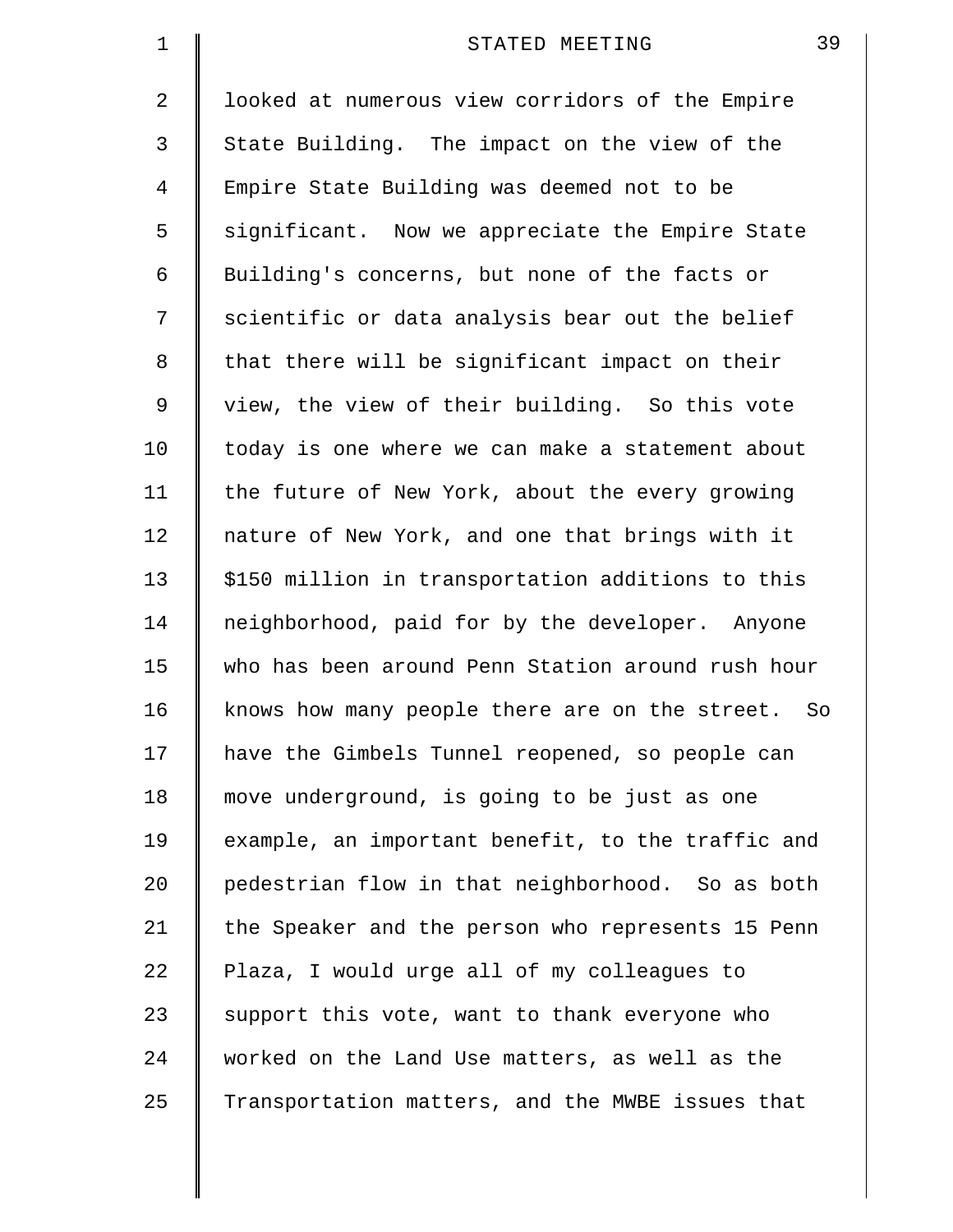| 1  | 40<br>STATED MEETING                               |
|----|----------------------------------------------------|
| 2  | were raised, and again thank everyone for their    |
| 3  | support on this matter. I know that the Chair of   |
| 4  | the Land Use Committee has left, but I want to     |
| 5  | call on the Chair of the Subcommittee, Mark Weprin |
| 6  | and thank him for the high level of attention he   |
| 7  | gave this project.                                 |
| 8  | COUNCIL MEMBER WEPRIN: Thank you,                  |
| 9  | Madam Speaker. I want to thank you for your        |
| 10 | leadership and thank Chairman Comrie and the staff |
| 11 | for all their help. As the Speaker mentioned,      |
| 12 | this, this project is really about New York of the |
| 13 | future. The fact that this huge office building    |
| 14 | will be coming into New York City, a state of the  |
| 15 | art modern office building, is a huge benefit for  |
| 16 | New York. The global economy has changed, my       |
| 17 | friends, and, and in other parts of the world,     |
| 18 | they're building new and modern office buildings.  |
| 19 | New York City has an office, the average age of    |
| 20 | office buildings in this City, the building stock, |
| 21 | is well over 60 years old. We need new and modern  |
| 22 | buildings, in order not only to retain the         |
| 23 | businesses, but to attract new businesses, to come |
| 24 | to New York City. This is very important, and      |
| 25 | it's going to generate thousands of jobs, billions |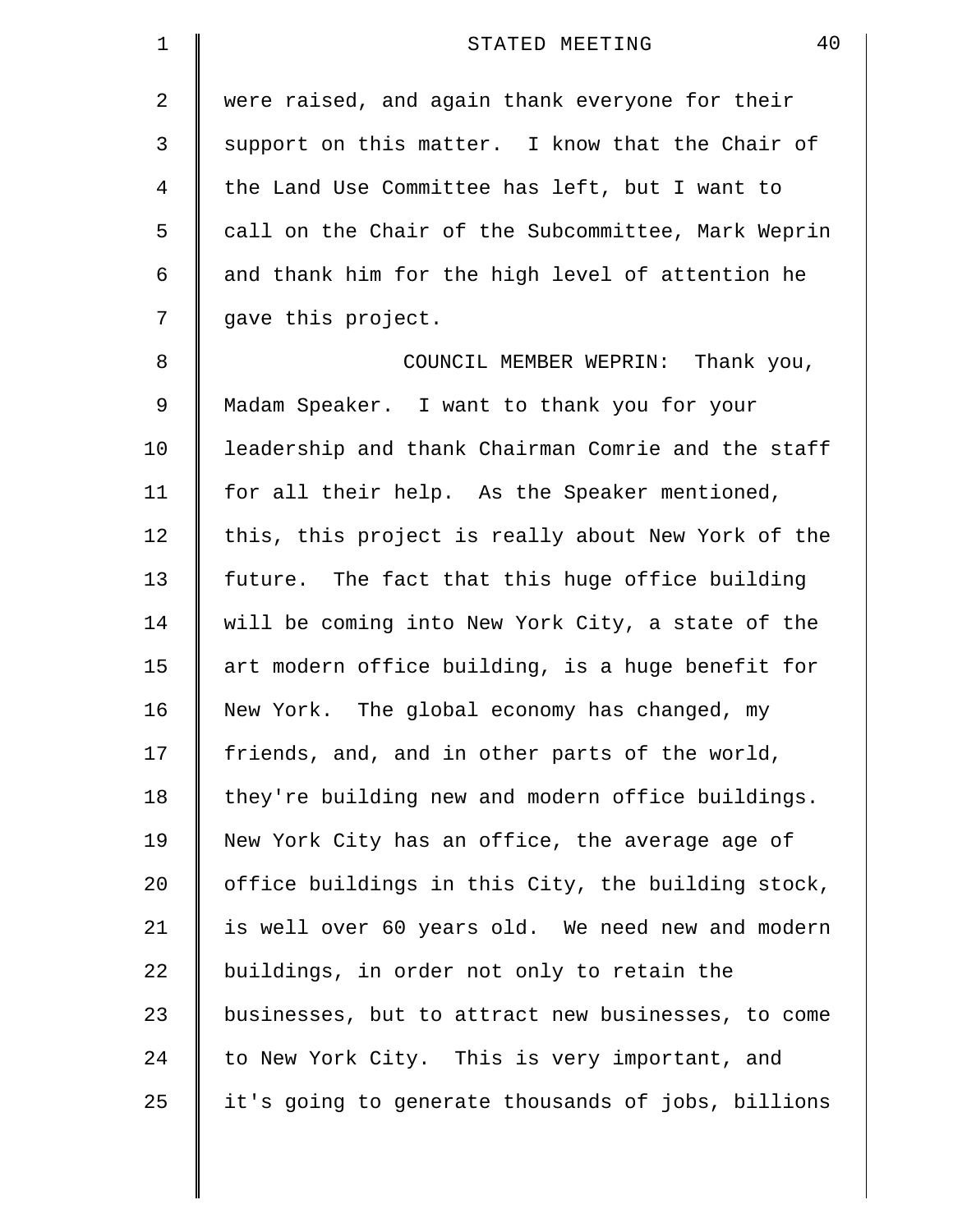| 1           | 41<br>STATED MEETING                                |
|-------------|-----------------------------------------------------|
| 2           | of dollar in economic activity, and Speaker Quinn   |
| 3           | mentioned over \$100 million, \$150 million dollars |
| 4           | in transportation improvements at the biggest       |
| 5           | transportation hub in the City of New York. And     |
| 6           | it's going to connect the whole process. There is   |
| 7           | the Amtrak, Long Island Railroad and five subway    |
| 8           | lines, all right there. This is the perfect place   |
| $\mathsf 9$ | to build a big office tower, it's being so          |
| 10          | accessible. And it's going to move New York into    |
| 11          | the future, and it's just the beginning of what     |
| 12          | New York of the future is going to look like. Now   |
| 13          | I would be remiss if I didn't discuss an issue      |
| 14          | that came up in our hearings, something that's      |
| 15          | very important to the members of this Council.      |
| 16          | New York of the future does not mean that           |
| 17          | buildings have to include workers and construction  |
| 18          | of the past. And this City is an amazing City,      |
| 19          | with so many new immigrants, more than half of the  |
| 20          | City is made up of people of color, so many new     |
| 21          | entrepreneurs are popping up every day, someone     |
| 22          | with an idea, and a skill and a computer. We need   |
| 23          | to reach out to these new businesses, to reach out  |
| 24          | to new firms, and that's why this Council feels     |
| 25          | very strongly that not only for this development,   |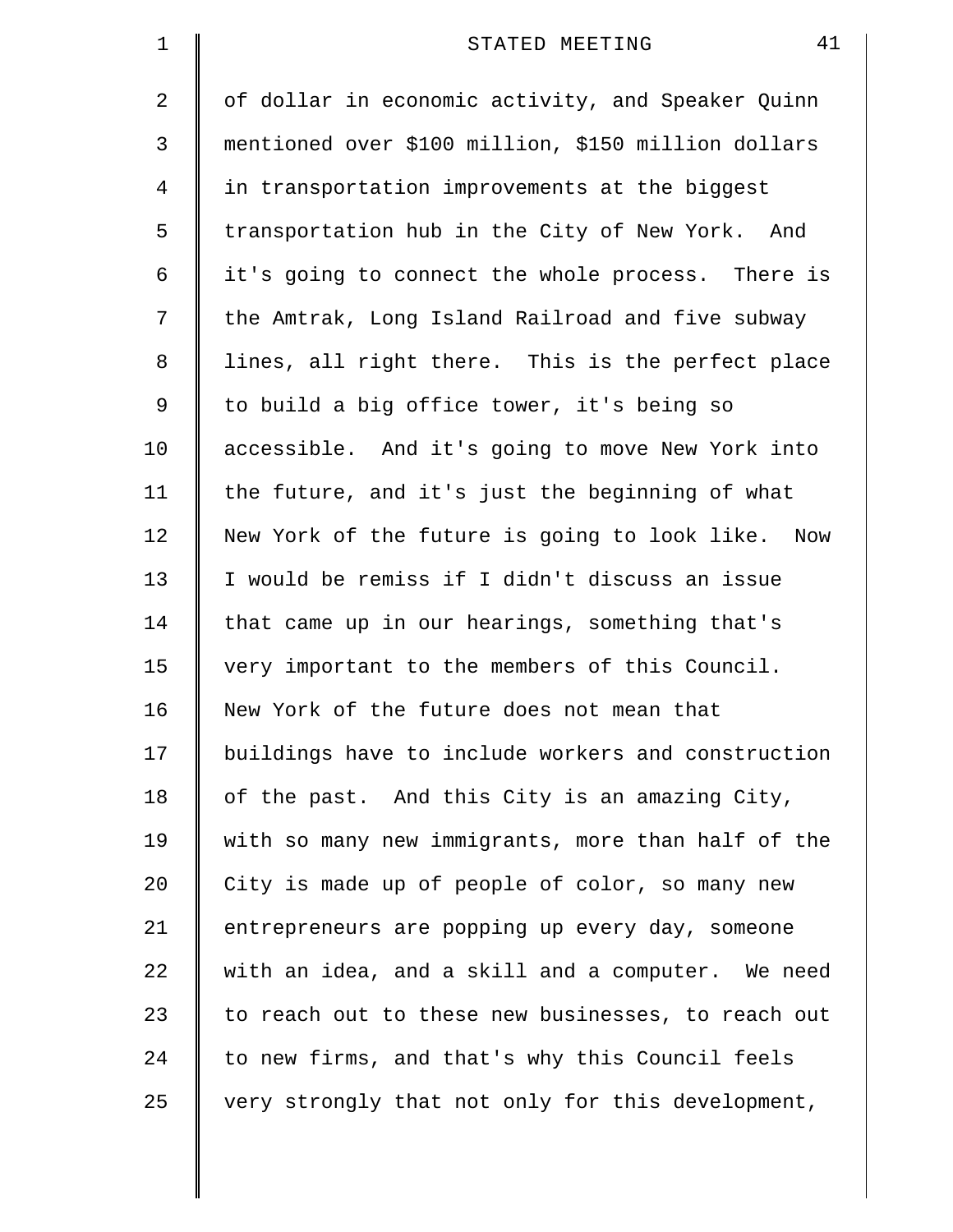| $\mathbf 1$ | 42<br>STATED MEETING                               |
|-------------|----------------------------------------------------|
| 2           | but in the future, that developers don't look to   |
| 3           | the workers of the past but look to the workers of |
| 4           | the future, as well, by including minority and     |
| 5           | women owned businesses in all construction jobs,   |
| 6           | because that's who makes this City great, that     |
| 7           | who's going to make this City grow in the future,  |
| 8           | and this is just one step in what's going to be a  |
| 9           | very bright future, the best days of New York City |
| 10          | are ahead of us, and I'm looking forward to seeing |
| 11          | it continue to grow. Thank you.                    |
| 12          | SPEAKER QUINN: Thank you very                      |
| 13          | much, Chair Weprin, and that concludes             |
| 14          | communications from the Speaker.                   |
| 15          | COUNCIL MEMBER RIVERA: Thank you                   |
| 16          | very much, Madam Speaker. Next we'll move on to    |
| 17          | discussion of general orders. Council Member       |
| 18          | Arroyo.                                            |
| 19          | COUNCIL MEMBER ARROYO: Yes, Mr.                    |
| 20          | Chair, I'd like consent to vote aye on all general |
| 21          | order items on the calendar.                       |
| 22          | COUNCIL MEMBER RIVERA: So ordered.                 |
| 23          | COUNCIL MEMBER ARROYO: I vote aye.                 |
| 24          | COUNCIL MEMBER RIVERA: Thank you                   |
| 25          | very much. Next we move on to Council Member       |
|             |                                                    |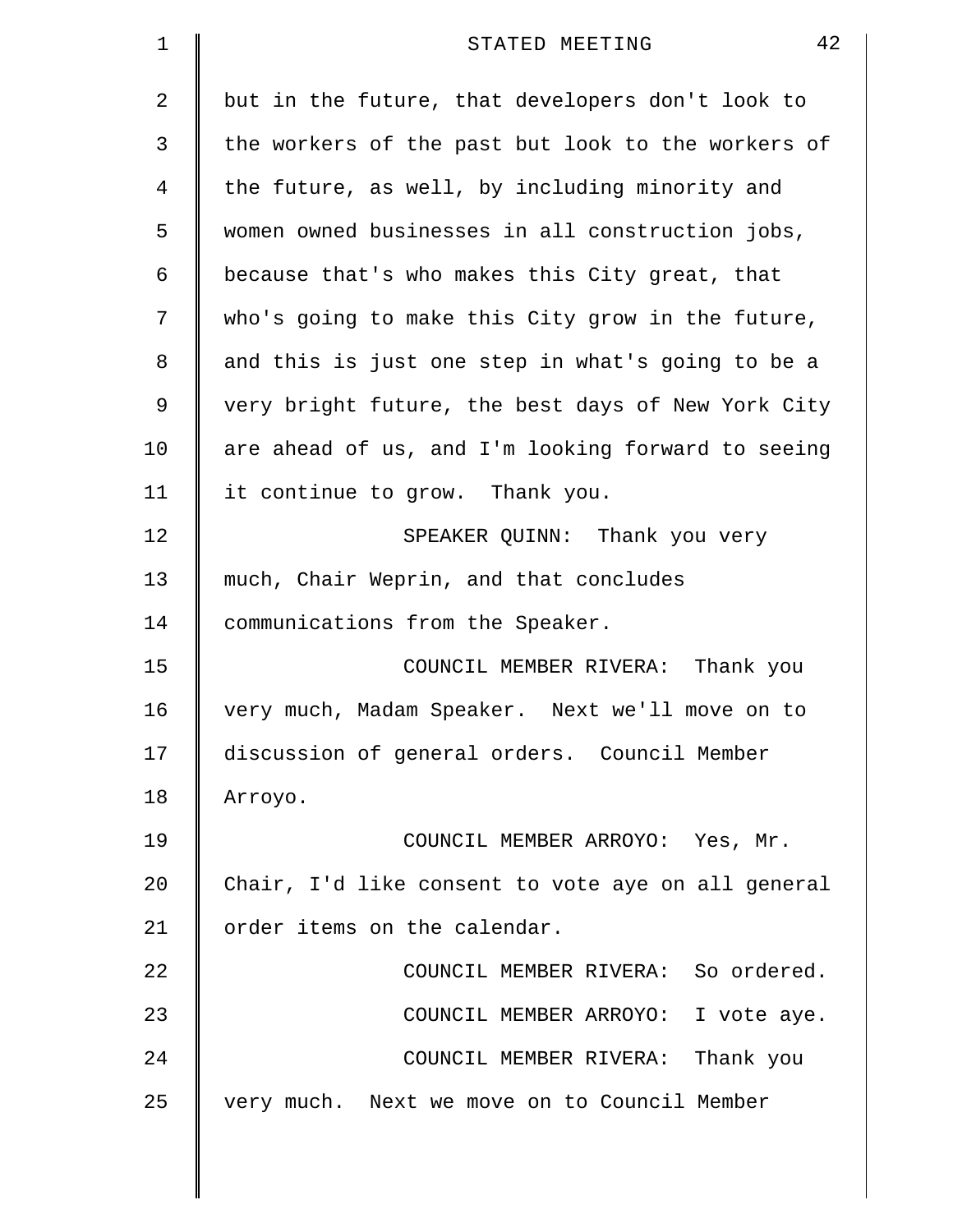| $\mathbf{1}$   | 43<br>STATED MEETING                               |
|----------------|----------------------------------------------------|
| 2              | Barron.                                            |
| $\mathfrak{Z}$ | COUNCIL MEMBER BARRON: Thank you                   |
| $\overline{4}$ | very much. My colleagues are staying to say to     |
| 5              | us, New York City is now about buildings, New York |
| 6              | City is about people. We must bear in mind when    |
| 7              | we construct buildings, we must determine what the |
| $\,8\,$        | impact that building is going to be on people.     |
| $\mathsf 9$    | For us to sit here, knowing that the City is now   |
| 10             | 65 percent people of color, knowing that this      |
| 11             | Council is a majority people of color, and for us  |
| 12             | to construct a building in mid-Manhattan that's 67 |
| 13             | stories high, and not a single Black or Latino or  |
| 14             | Asian firm is going to be able to afford the rent  |
| 15             | in that building, or the commercial space rent in  |
| 16             | that building, and as their constructing it, they  |
| 17             | have the nerve to say they only going to commit to |
| 18             | a possible goal of 15 percent for minority and     |
| 19             | women contractors, and we're talking about the     |
| 20             | future? Well, the future of the City,              |
| 21             | demographically has changed. We should vote no,    |
| 22             | and demand that some space be allocated for firms  |
| 23             | that's not going to be able to afford those rents. |
| 24             | This is a project for the rich, for the elites, in |
| 25             | this City, and this City Council should not go for |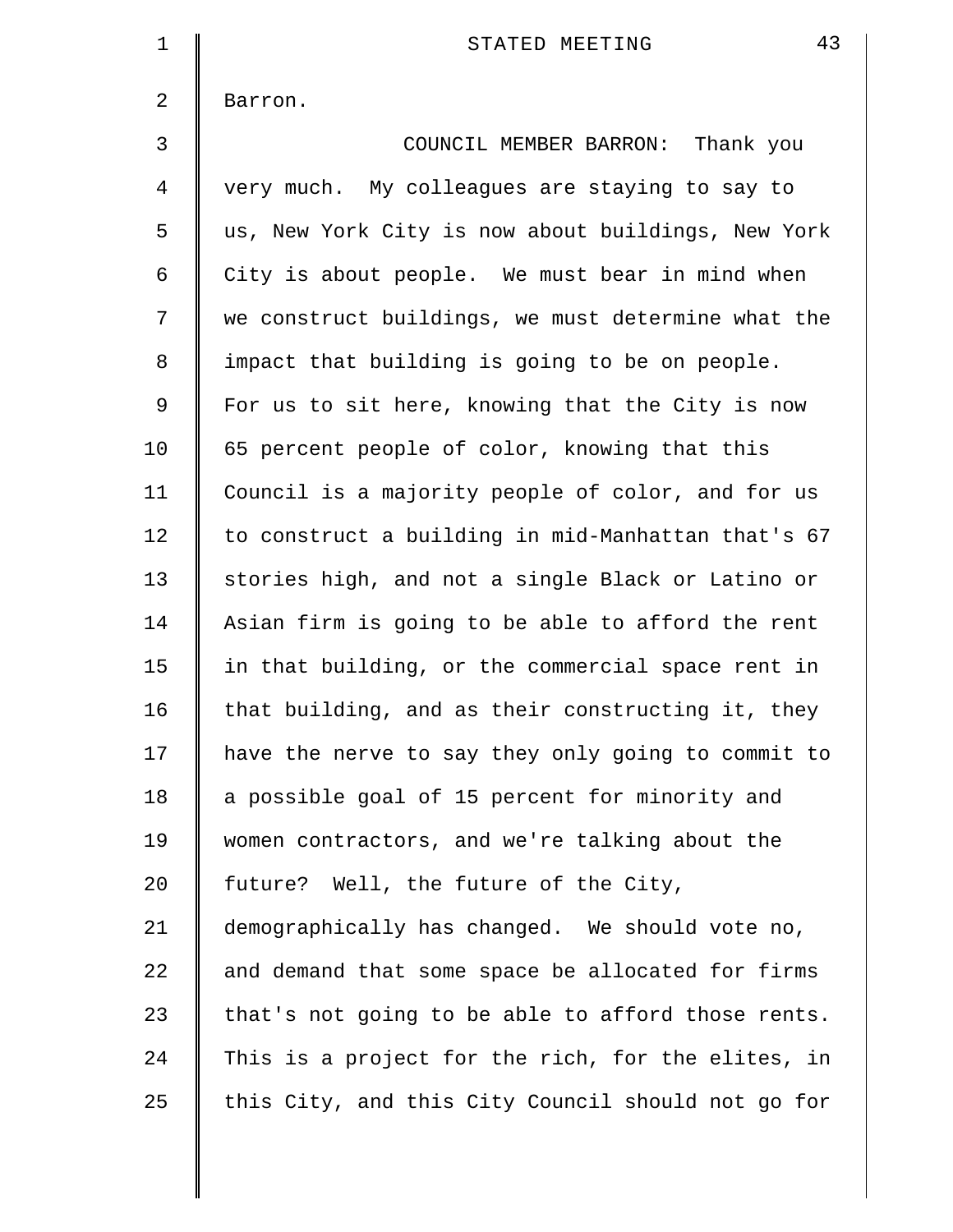| 1  | 44<br>STATED MEETING                               |
|----|----------------------------------------------------|
| 2  | that. When they say "thousands of jobs," jobs for  |
| 3  | who? When they say we're going to have economic    |
| 4  | development and more revenue that'll go into the   |
| 5  | general budget, for who? That general budget       |
| 6  | money never trickles down to the 'hood.<br>It      |
| 7  | doesn't trickle down to our neighborhoods.<br>The  |
| 8  | only time we've ever progressed as a people in     |
| 9  | this nation, is when you specify, when you get     |
| 10 | specific with the goals and the commitments to our |
| 11 | communities. Vote no.                              |
| 12 | COUNCIL MEMBER RIVERA: Council                     |
| 13 | Member.                                            |
| 14 | COUNCIL MEMBER BARRON: This is an                  |
| 15 | elitist project.                                   |
| 16 | Thank you<br>COUNCIL MEMBER RIVERA:                |
| 17 | very much. Next we'll move on to Council Member    |
| 18 | Foster.                                            |
| 19 | COUNCIL MEMBER FOSTER: Thank you.                  |
| 20 | I'd like to per--permission, excuse me, to vote    |
| 21 | aye on all of the general, general order calendar, |
| 22 | please.                                            |
| 23 | COUNCIL MEMBER RIVERA: I, so                       |
| 24 | ordered.                                           |
| 25 | COUNCIL MEMBER FOSTER: Aye on all,                 |
|    |                                                    |
|    |                                                    |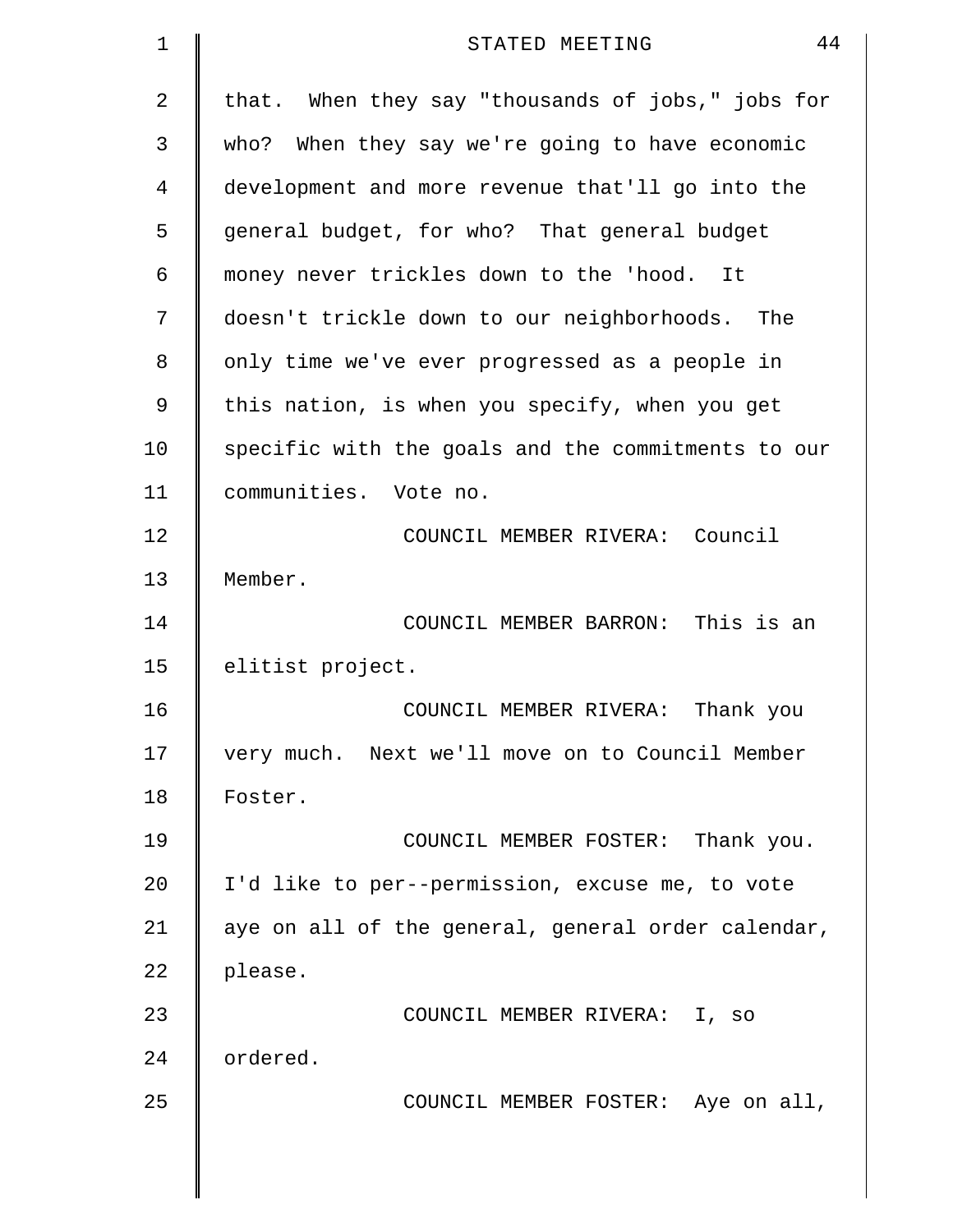| $\mathbf 1$    | 45<br>STATED MEETING                                   |
|----------------|--------------------------------------------------------|
| $\overline{2}$ | thank you.                                             |
| 3              | COUNCIL MEMBER RIVERA: Thank you.                      |
| 4              | Next we'll move on to Council Member Mealy.            |
| 5              | COUNCIL MEMBER MEALY: Can I have                       |
| 6              | permission to vote on all Call-Ups and all             |
| 7              | general, general orders?                               |
| 8              | COUNCIL MEMBER RIVERA: So ordered.                     |
| 9              | COUNCIL MEMBER MEALY: Aye on all.                      |
| 10             | COUNCIL MEMBER RIVERA: Thank you                       |
| 11             | very much. Seeing no others, we'll move on to          |
| 12             | reports of special committees.                         |
| 13             | CLERK: None.                                           |
| 14             | COUNCIL MEMBER RIVERA: Reports of                      |
| 15             | standing committees.                                   |
| 16             | CLERK: Report of the Committee on                      |
| 17             | Finance. Resolution 370-A, District Plan for the       |
| 18             | 34 <sup>th</sup> Street Business Improvement District. |
| 19             | SPEAKER QUINN: Amended and coupled                     |
| 20             | on general orders.                                     |
| 21             | CLERK: Preconsidered Resolution                        |
| 22             | 421, organizations to receive funding in Fiscal        |
| 23             | Year 2011.                                             |
| 24             | SPEAKER QUINN: Coupled on general                      |
| 25             | orders.                                                |
|                |                                                        |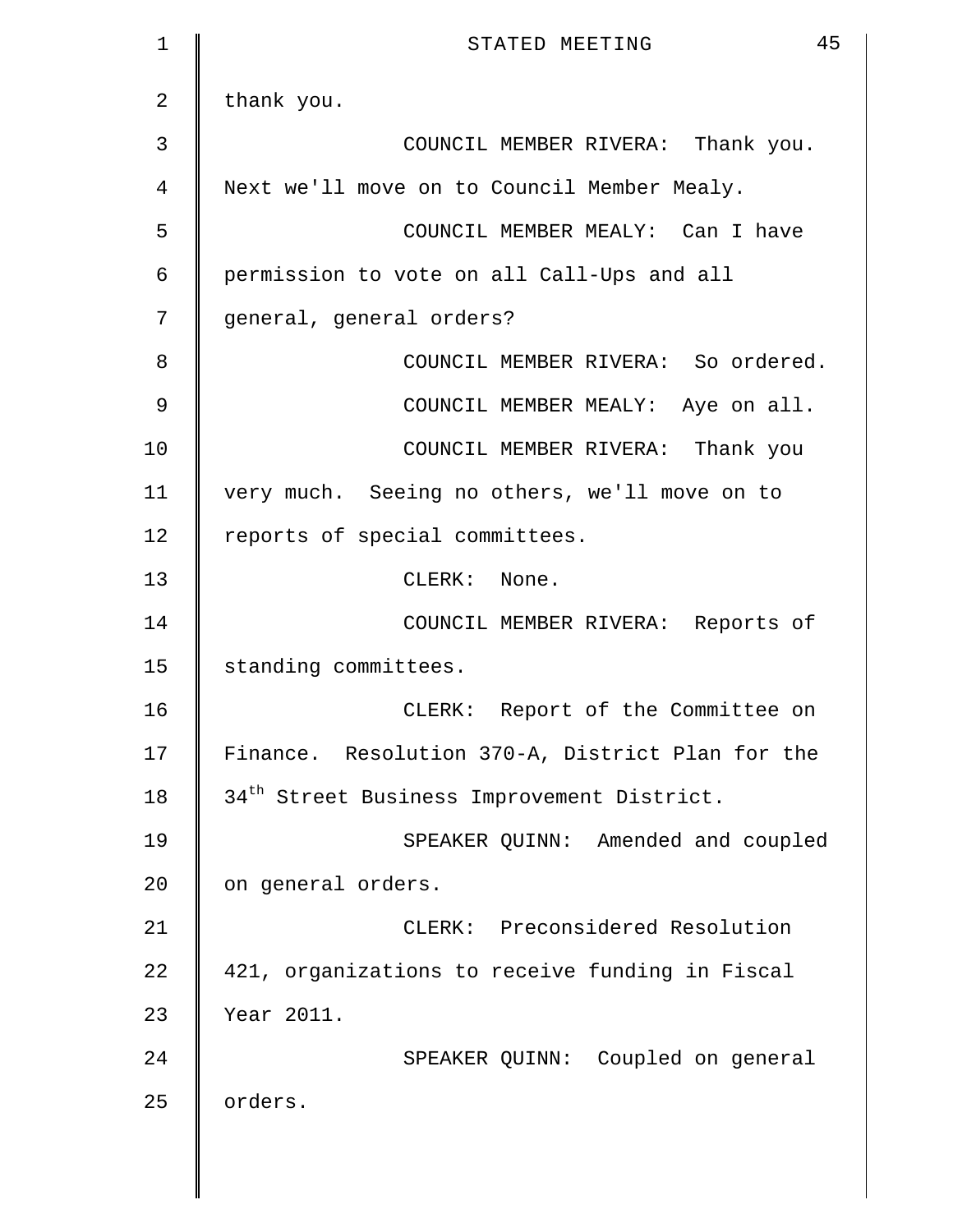| $\mathbf 1$ | 46<br>STATED MEETING                              |
|-------------|---------------------------------------------------|
| 2           | CLERK: Report of the Committee on                 |
| 3           | Housing and Buildings, Intro 87A, filing of       |
| 4           | registration statements by owners of dwellings.   |
| 5           | SPEAKER QUINN: Amended and coupled                |
| 6           | on general orders.                                |
| 7           | CLERK: Report of the Committee on                 |
| 8           | Land Use, Resolution 191, granting for franchise  |
| 9           | for installation of telecommunications equipment. |
| 10          | SPEAKER QUINN: Coupled on general                 |
| 11          | orders.                                           |
| 12          | CLERK: LU-159 and Reso 428 through                |
| 13          | LU 163 and Resolution 132 on page 4, applications |
| 14          | regarding 15 Penn Plaza.                          |
| 15          | SPEAKER QUINN: Coupled on general                 |
| 16          | orders.                                           |
| 17          | CLERK: LU-164 and Resolution 433                  |
| 18          | and LU-165 and Resolution 434, designation by the |
| 19          | Landmarks Preservation Commission.                |
| 20          | SPEAKER QUINN: Coupled on general                 |
| 21          | orders.                                           |
| 22          | CLERK: LU-166 and Resolution 435                  |
| 23          | through LU-168 and Resolution 437, on enclosed    |
| 24          | sidewalk cafés.                                   |
| 25          | SPEAKER QUINN: Coupled on general                 |
|             |                                                   |
|             |                                                   |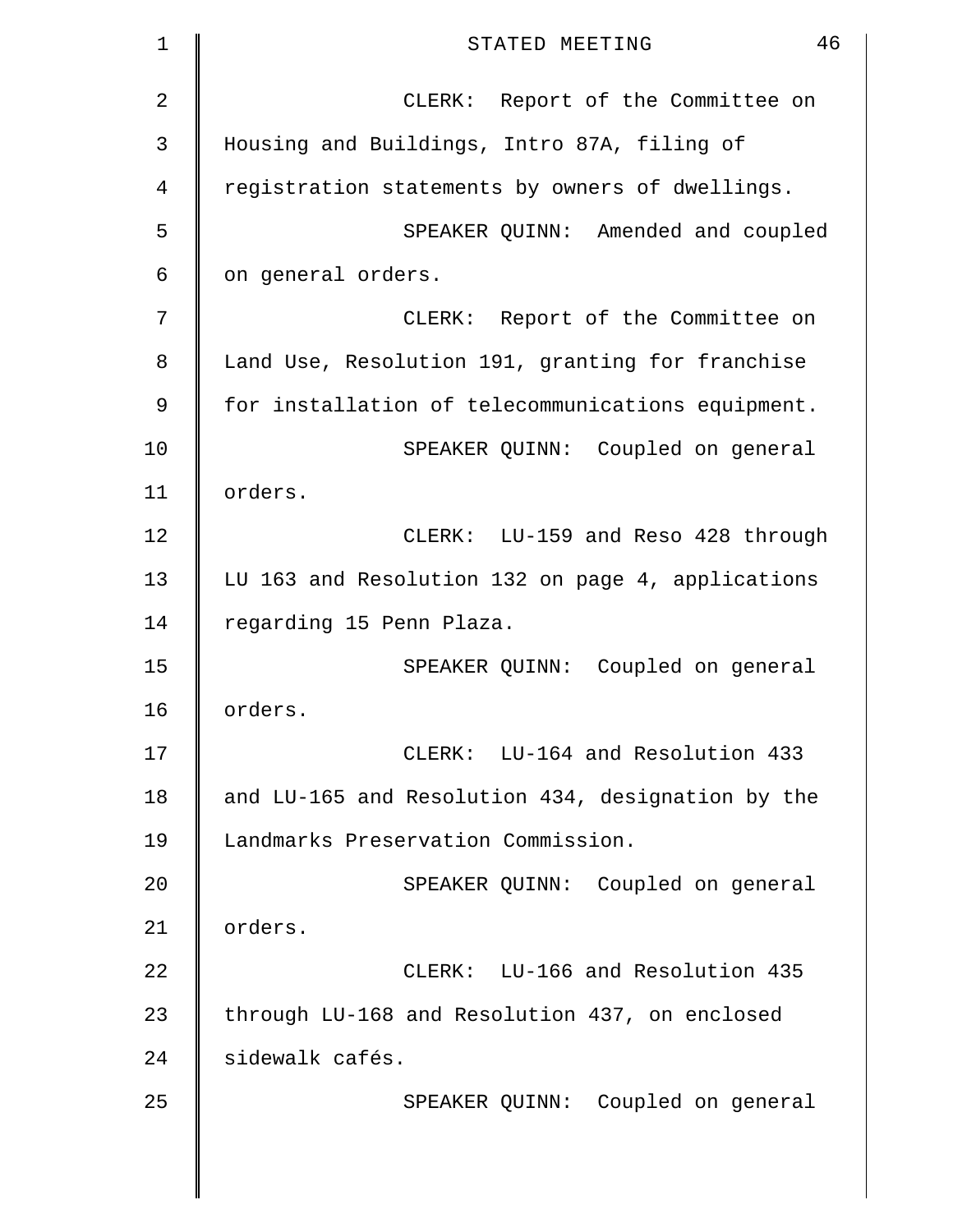```
1 STATED MEETING 47
2 | orders.
3 CLERK: Preconsidered LU-169 and 
4 Resolution 438, primary intermediate school 
5 | facility.
6 SPEAKER QUINN: Coupled on general 
7 | orders.
8 8 CLERK: Preconsidered LU-170 and
9 Resolution 439 through LU-173 and Resolution 442,
10 | various UDAPs.
11 SPEAKER QUINN: Coupled on general 
12 | orders.
13 | CLERK: Report of the Committee on
14 | Rules, Privileges and Elections, M178 and
15 Resolution 433, approving the appointment of Joel 
16 Foreman, M.D.
17 | SPEAKER OUINN: Coupled on general
18 orders. 
19 COUNCIL MEMBER RIVERA: General 
20 | order calendar.
21 | CLERK: Introduction 260-A,
22 | information regarding same sex marriages.
23 | SPEAKER QUINN: Coupled on general
24 | orders.
25 | CLERK: Resolution appointing
```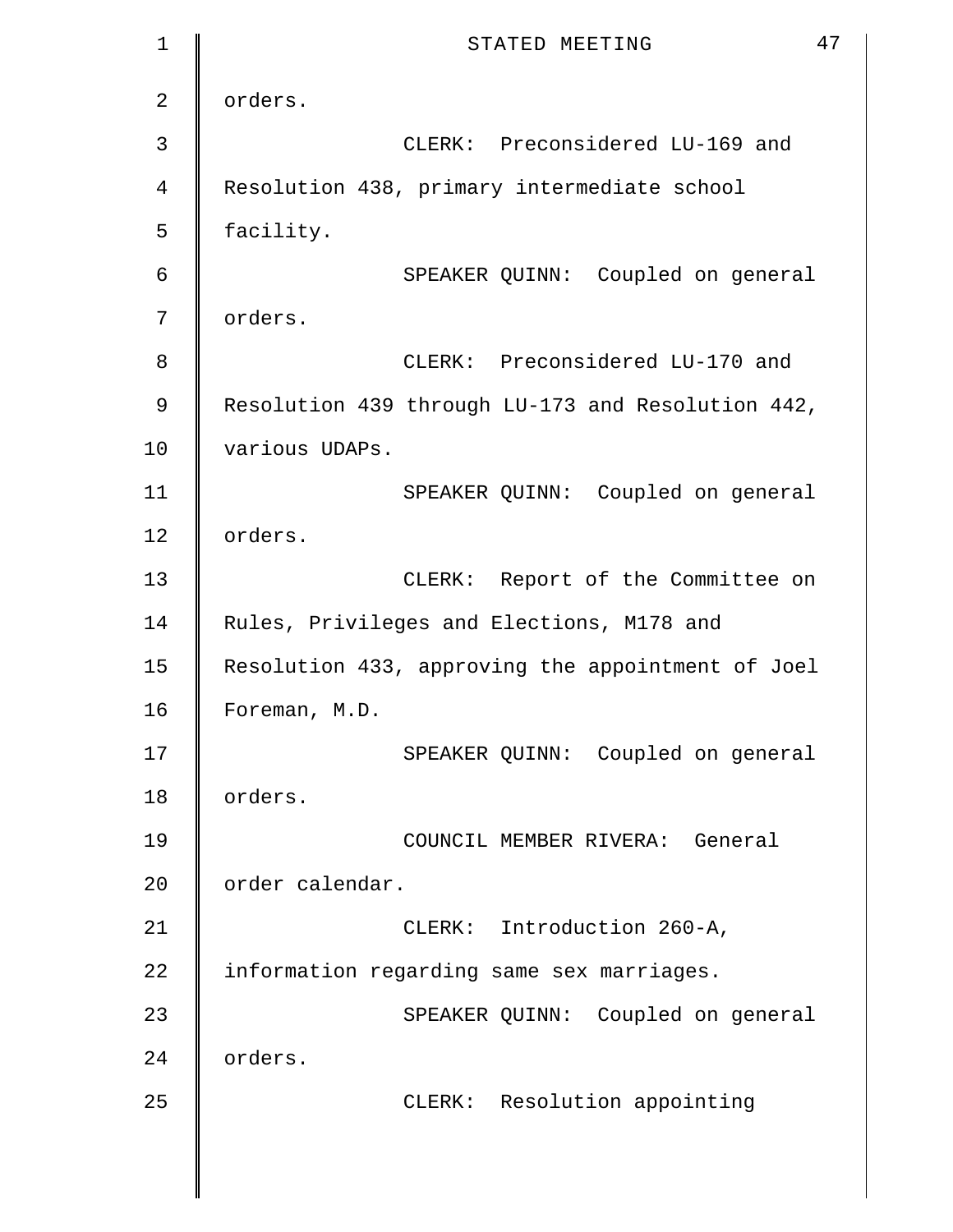| 1  | 48<br>STATED MEETING                               |
|----|----------------------------------------------------|
| 2  | various persons Commissioner of Deeds.             |
| 3  | SPEAKER QUINN: Coupled on general                  |
| 4  | orders and at this point I ask for a roll call on  |
| 5  | all items that have been coupled on the general    |
| 6  | order calendar, please.                            |
| 7  | CLERK: Barron.                                     |
| 8  | COUNCIL MEMBER BARRON: Pass, so I                  |
| 9  | $can--$                                            |
| 10 | CLERK: Brewer.                                     |
| 11 | COUNCIL MEMBER BREWER: I vote aye,                 |
| 12 | I'm somebody who likes old things, and I do worry  |
| 13 | about icons, like the build--Empire State          |
| 14 | Building; however, listening to my colleagues and  |
| 15 | realizing the need for jobs, realizing the need    |
| 16 | for new buildings, and realizing that there is a   |
| 17 | good location at 15 Penn, which is in the          |
| 18 | commercial district, I am persuaded that views are |
| 19 | important, but history is, and history's           |
| 20 | important, but it's certainly, this is a building  |
| 21 | that is worth supporting. And this transportation  |
| 22 | hub additions are equally important. I vote aye    |
| 23 | on all.                                            |
| 24 | CLERK: Cabrera.                                    |
| 25 | COUNCIL MEMBER CABRERA: Aye.                       |
|    |                                                    |
|    |                                                    |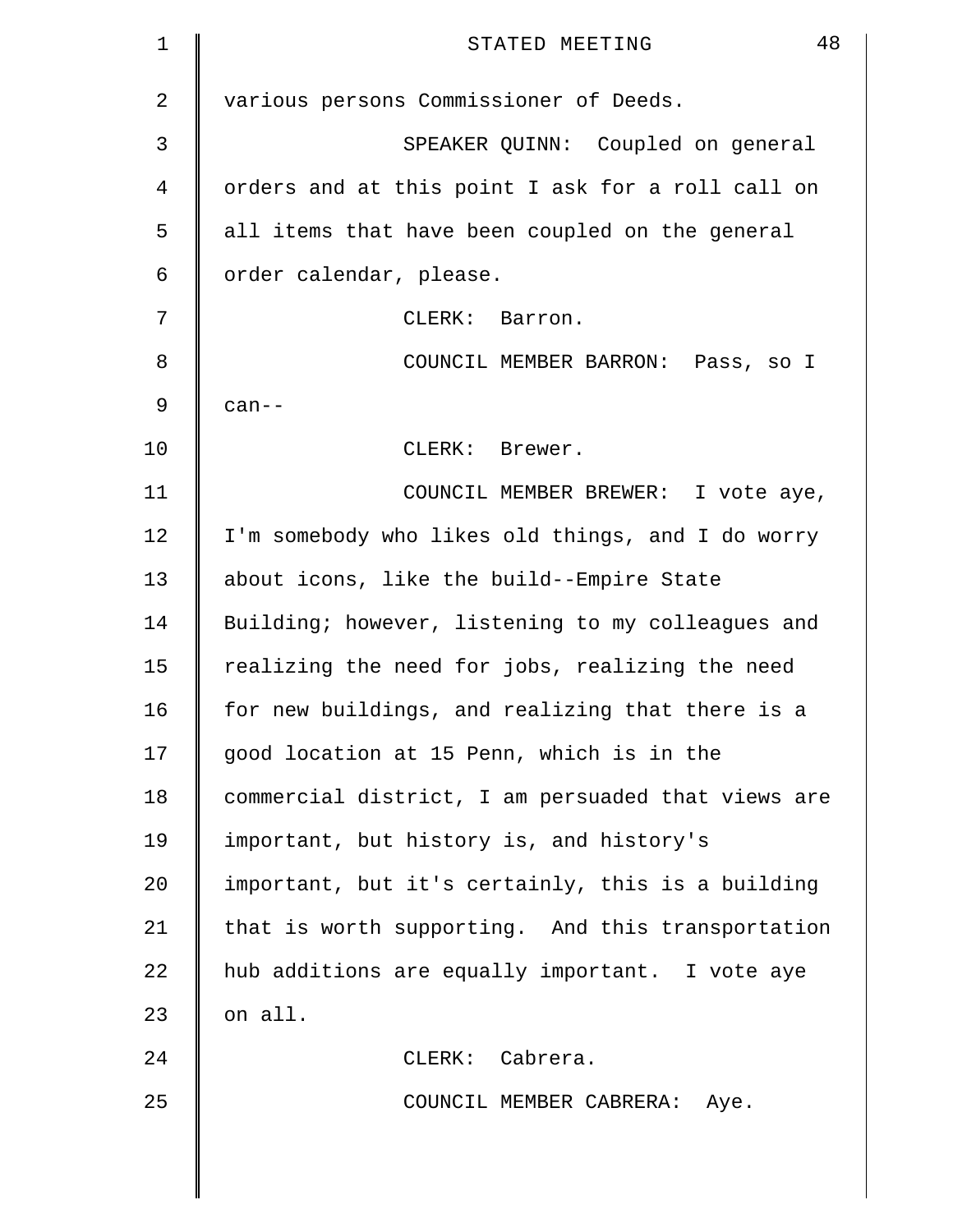| $\mathbf 1$ | 49<br>STATED MEETING                               |
|-------------|----------------------------------------------------|
| 2           | CLERK: Chin.                                       |
| 3           | COUNCIL MEMBER CHIN: Aye on all.                   |
| 4           | CLERK: Crowley.                                    |
| 5           | COUNCIL MEMBER CROWLEY: I vote                     |
| 6           | aye.                                               |
| 7           | CLERK: Dickens.                                    |
| 8           | COUNCIL MEMBER DICKENS: Permission                 |
| 9           | to explain my vote?                                |
| 10          | COUNCIL MEMBER RIVERA: So ordered.                 |
| 11          | COUNCIL MEMBER DICKENS: I just                     |
| 12          | want to commend my colleagues, Council Members     |
| 13          | Comrie and Vann, for the hard work that they did   |
| 14          | in, in working on this, this, this development     |
| 15          | project, dealing with the heights. But, and my     |
| 16          | council, my colleague, Council Member Barron, did  |
| 17          | address issues that are of serious concerns, and   |
| 18          | that's why they took the fight up. And so I        |
| 19          | commend them for fighting for not only a minimum   |
| 20          | goal, because that's what we usually talk about,   |
| 21          | but instead no less than 15 percent. So it's not,  |
| 22          | it's not fair, it should be more, but if we don't  |
| 23          | put it in then we get nothing frequently. So, I    |
| 24          | commend you, my colleagues, for the hard work that |
| 25          | you did for including MWBEs, so that it wouldn't   |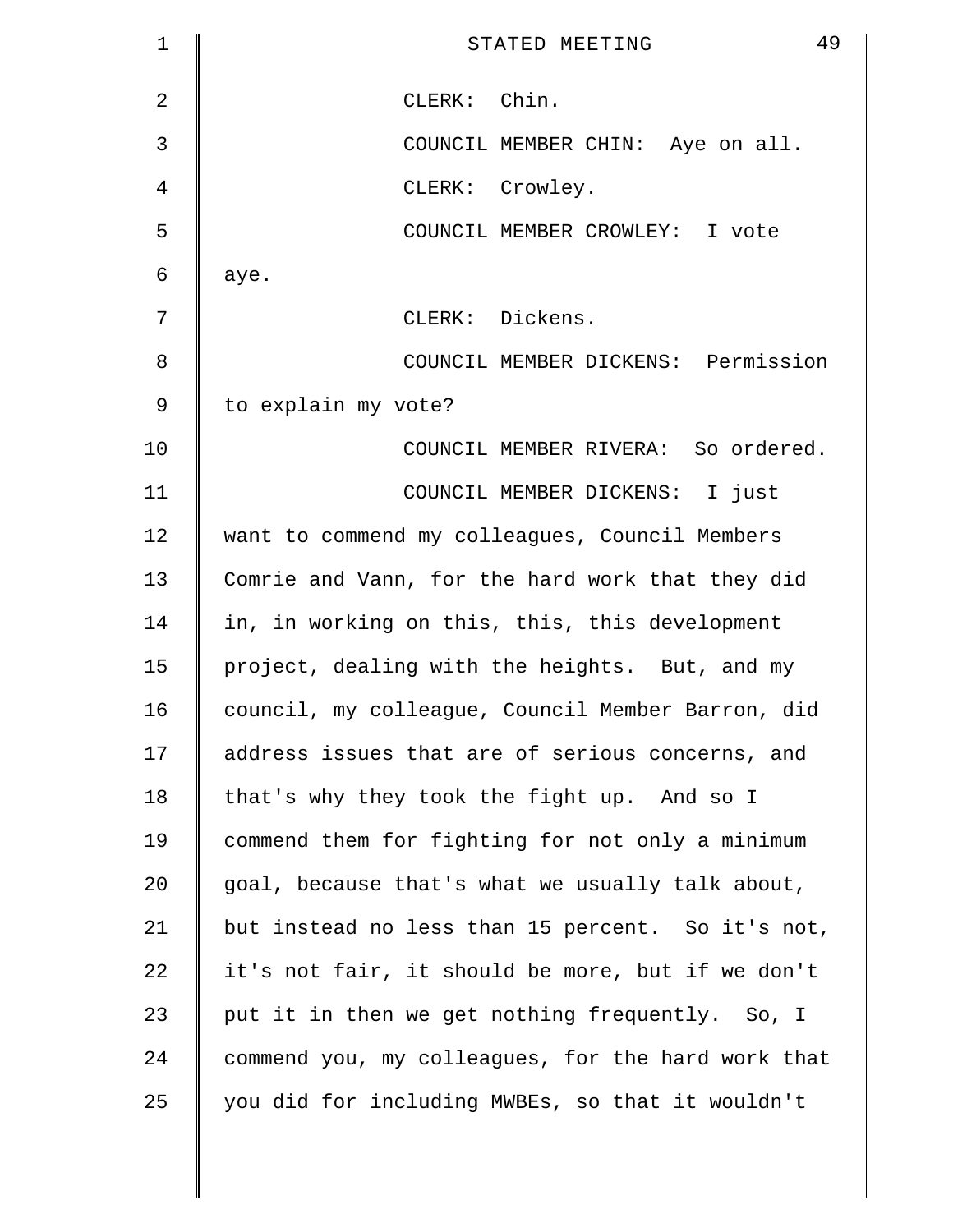| 1  | 50<br>STATED MEETING                               |
|----|----------------------------------------------------|
| 2  | be a minimum, but it would be a guarantee of no    |
| 3  | less than. In addition, I thank you for seeing to  |
| 4  | it that there would be a monitoring firm in place  |
| 5  | to ensure that this occurs. In addition, you also  |
| 6  | address the issue of the retail space and I am     |
| 7  | grateful to see that in, because frequently it is  |
| 8  | not in any of the agreements that we have in Land  |
| 9  | Use. So, I thank both of you, I commend you, and   |
| 10 | I vote aye.                                        |
| 11 | CLERK: Dilan.                                      |
| 12 | COUNCIL MEMBER DILAN: Aye on all.                  |
| 13 | CLERK: Dromm.                                      |
| 14 | COUNCIL MEMBER DROMM: Aye.                         |
| 15 | CLERK: Eugene.                                     |
| 16 | COUNCIL MEMBER EUGENE:<br>Aye.                     |
| 17 | CLERK: Ferreras. Fidler.                           |
| 18 | COUNCIL MEMBER FIDLER: Majority                    |
| 19 | Leader Rivera, may I be briefly excused to explain |
| 20 | my vote?                                           |
| 21 | COUNCIL MEMBER RIVERA: Yes.                        |
| 22 | COUNCIL MEMBER FIDLER: First let                   |
| 23 | me just begin by saying that I am going to be      |
| 24 | voting aye on all, but I, the vote on 15 Penn      |
| 25 | Plaza was particularly troubling for me. First, I  |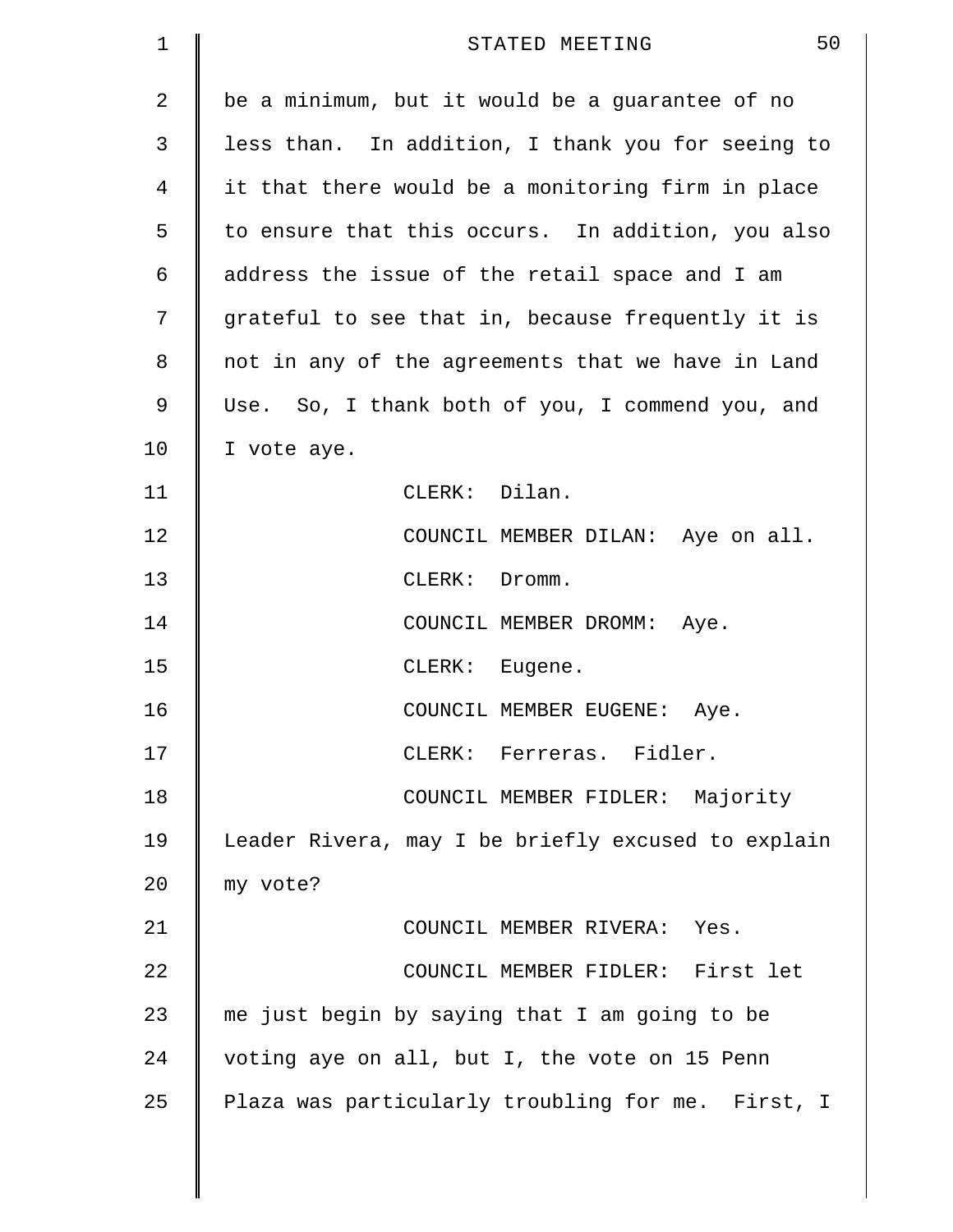| $\mathbf 1$ | 51<br>STATED MEETING                               |
|-------------|----------------------------------------------------|
| 2           | happen to believe that we've landmarked a lot of   |
| 3           | things, and if there's one thing that's iconic and |
| 4           | landmarkable in the world, it would be the part of |
| 5           | our skyline that the Empire State Building is in.  |
| 6           | But I'm also troubled by the applicant, which in   |
| 7           | my community, Vornado Realty, has shown not only   |
| 8           | that they're not a good neighbor, but they can't   |
| 9           | be trusted to keep their word, even written word.  |
| 10          | So, I'm glad there's going to be an independent    |
| 11          | monitor of the promises that they've made here.    |
| 12          | On the other side, we have the jobs. And the fact  |
| 13          | that in this economy, to get someone to build a    |
| 14          | project of this size, that is so sorely needed, is |
| 15          | a difficult thing to do, and I don't want to       |
| 16          | discourage it. What persuades me ultimately is my  |
| 17          | belief that the member in whose district the       |
| 18          | project lies should get as much deference as       |
| 19          | possible, and this project is supported by that,   |
| 20          | by the member, it happens to be the Speaker. And   |
| 21          | for that reason, I am voting for it. But I would   |
| 22          | just urge my colleagues to rely heavily on that    |
| 23          | independent monitor when it comes to Vornado       |
| 24          | Realty Trust. Thank you.                           |
| 25          | CLERK: Garodnick.                                  |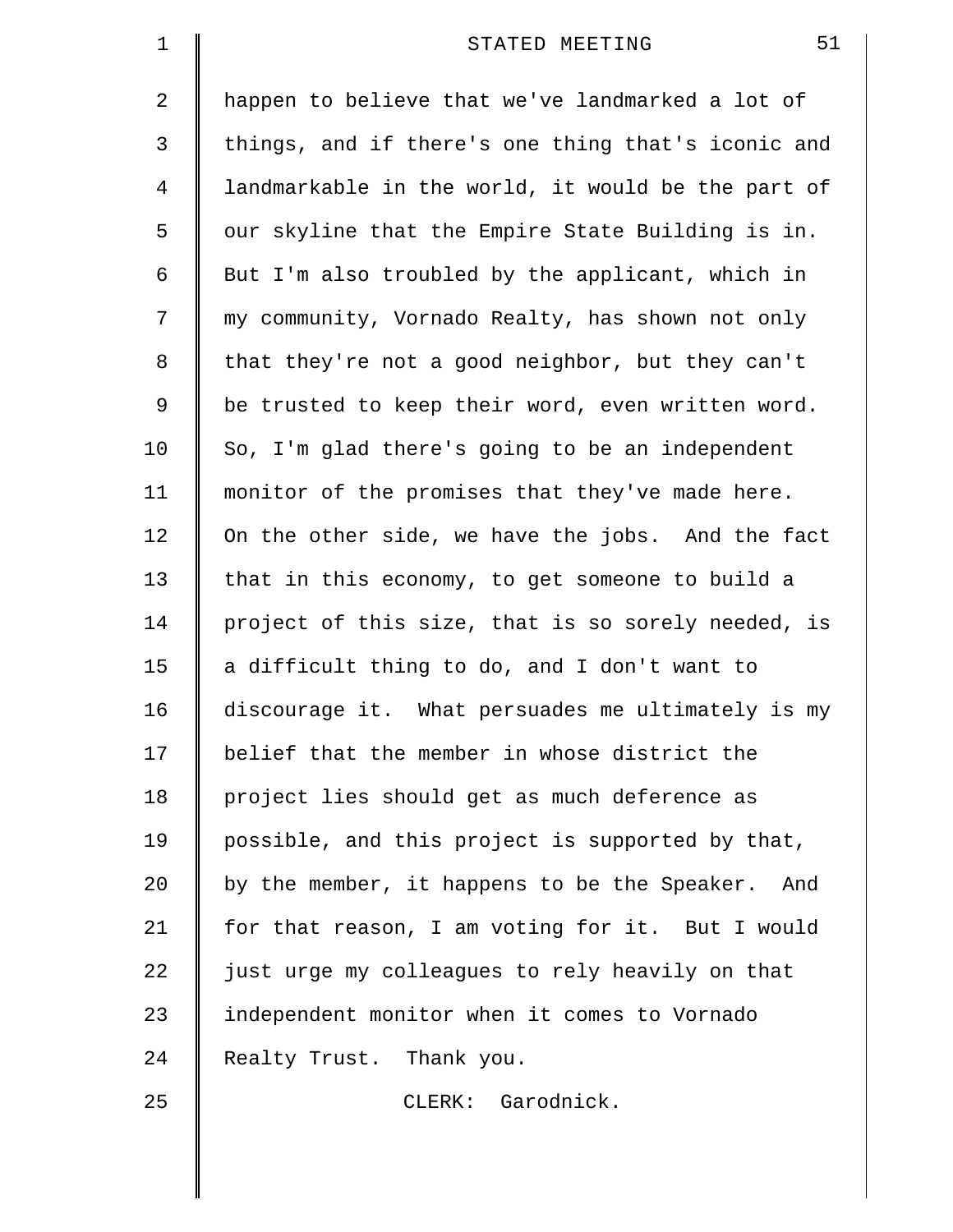| $\mathbf 1$    | 52<br>STATED MEETING                              |
|----------------|---------------------------------------------------|
| $\overline{2}$ | COUNCIL MEMBER GARODNICK: Aye.                    |
| 3              | CLERK: Gennaro. Gentile.                          |
| 4              | COUNCIL MEMBER GENTILE: Aye.                      |
| 5              | CLERK: Gonzalez.                                  |
| 6              | COUNCIL MEMBER GONZALEZ: Aye.                     |
| 7              | CLERK: Greenfield.                                |
| 8              | COUNCIL MEMBER GREENFIELD: No on                  |
| $\mathsf 9$    | 268, 260-A, aye on everything else.               |
| 10             | CLERK: Halloran.                                  |
| 11             | COUNCIL MEMBER HALLORAN: Going to                 |
| 12             | vote nay to 191, aye to the rest. Thanks.         |
| 13             | CLERK: Ignizio.                                   |
| 14             | COUNCIL MEMBER IGNIZIO: Yes, I'd                  |
| 15             | just like to vote no on 191, Reso 191, and aye on |
| 16             | all others. Thank you.                            |
| 17             | CLERK: Jackson.                                   |
| 18             | COUNCIL MEMBER JACKSON: Majority                  |
| 19             | Leader, may I be excused to explain my vote?      |
| 20             | COUNCIL MEMBER RIVERA: Yes.                       |
| 21             | COUNCIL MEMBER JACKSON: Thank you.                |
| 22             | My colleagues, serving on the Land Use Committee  |
| 23             | on the Zoning and Franchise Committee, I listened |
| 24             | to our colleagues, Leroy Comrie, Al Vann, and     |
| 25             | other colleagues speak about the project by       |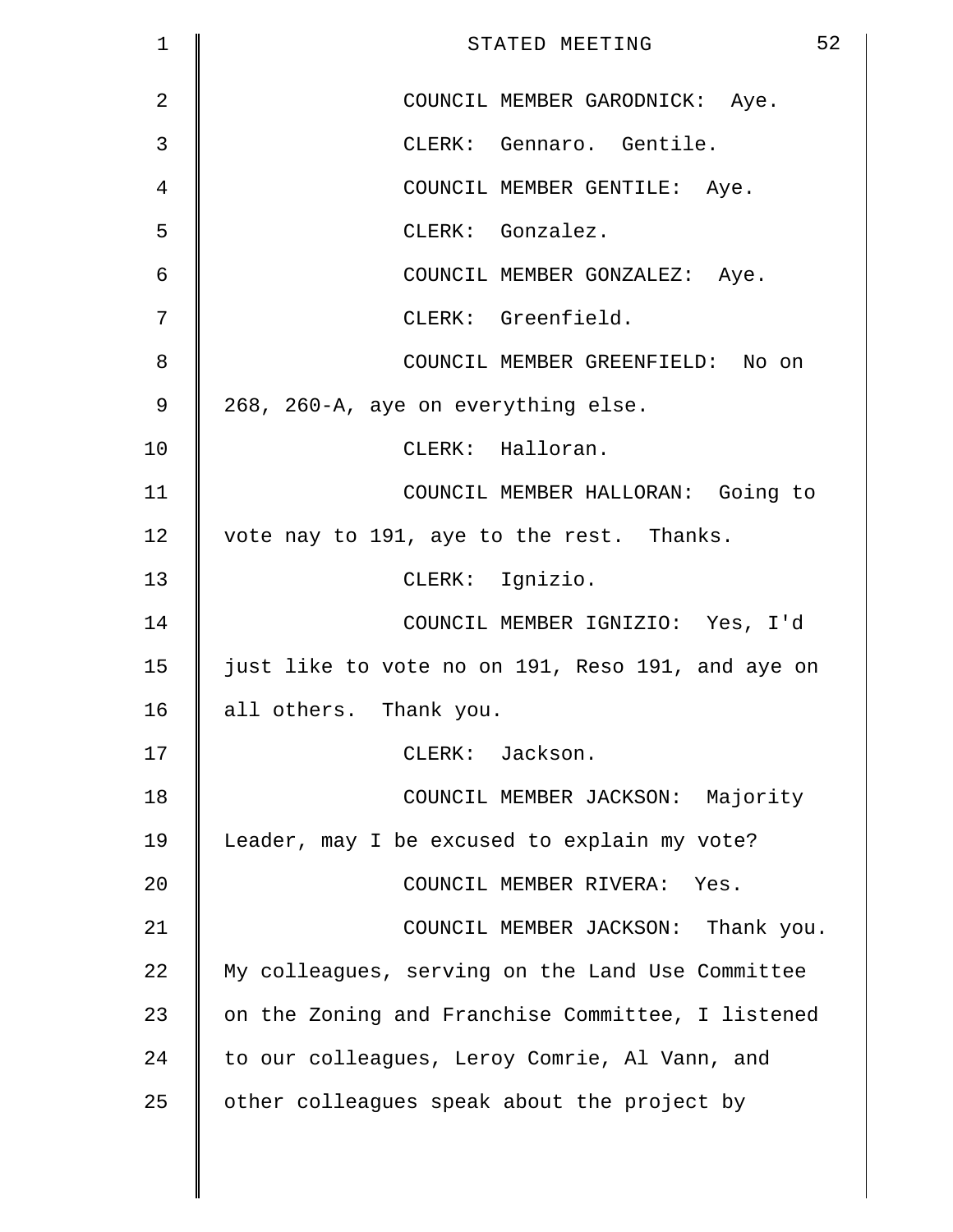| $\mathbf 1$    | 53<br>STATED MEETING                               |
|----------------|----------------------------------------------------|
| 2              | Vornado Realty Trust. And in listening to that, I  |
| 3              | had to say something and stand up and speak on     |
| $\overline{4}$ | behalf of my colleagues with respects to MWBEs,    |
| 5              | knowing that as the co-chair of the Black, Latino  |
| 6              | and Asian Caucus, listening to my colleagues who   |
| 7              | are members of the caucus, I had to stand with     |
| 8              | them and speak in favor of increased minority and  |
| 9              | women owned businesses in New York City. And more  |
| 10             | specifically, I said, the community that I         |
| 11             | represent in Northern Manhattan, based on the 2000 |
| 12             | census, an average family of four earned less than |
| 13             | \$34,000 a year, and knowing what the employment   |
| 14             | situation is today, meaning that there's record    |
| 15             | unemployment, and especially in communities of     |
| 16             | color. I had to stand and say that the situation   |
| 17             | was unacceptable, and I stood with my colleagues   |
| 18             | in voicing that to the representatives of the      |
| 19             | Realty Trust that were in the hearing room. So,    |
| 20             | I'm very, very pleased to hear that no less than   |
| 21             | 15 percent of the, as per the agreement, is going  |
| 22             | forward in dealing with this realty trust company. |
| 23             | I am proud to stand here with my colleagues and I  |
| 24             | am so pleased that Leroy Comrie, Al Vann, Inez     |
| 25             | Dickens and our Speaker and others, that spoke     |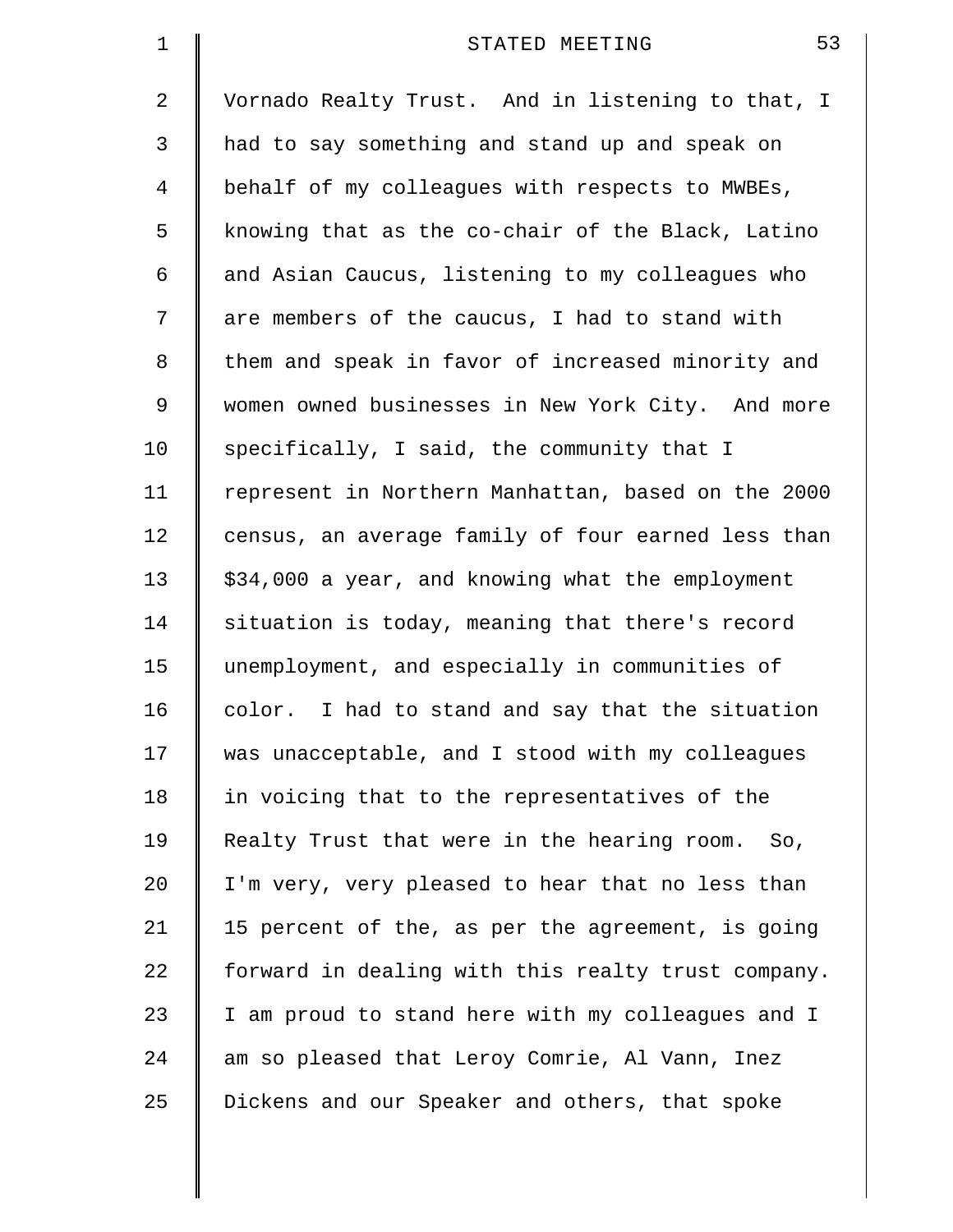| 1  | 54<br>STATED MEETING                               |
|----|----------------------------------------------------|
| 2  | during the hearings, and some of them that were    |
| 3  | not people of color, but obviously members that    |
| 4  | are sensitive to the needs of the people of our    |
| 5  | great City. And I thank all of you for being       |
| 6  | involved and speaking out on behalf of the people  |
| 7  | of New York City. Thank you. And I vote aye on     |
| 8  | all.                                               |
| 9  | CLERK: James.                                      |
| 10 | COUNCIL MEMBER JAMES: I vote aye                   |
| 11 | on all, but before I do, before I vote, it's       |
| 12 | really critically important that going forward we  |
| 13 | can no longer negotiate piecemeal on every         |
| 14 | particular project. There needs to be a template   |
| 15 | going forward with respect to increasing           |
| 16 | opportunities for businesses of color and women in |
| 17 | the City of New York, creating community benefits  |
| 18 | in the City of New York. I believe that every      |
| 19 | single time we go forward on a major capital       |
| 20 | project, we have to delay the project because we   |
| 21 | need to negotiate. What we need is a template for  |
| 22 | all projects in the City of New York, so that we   |
| 23 | can ensure that every project the City benefits,   |
| 24 | that all residents benefit, and that no one is     |
| 25 | left out. I vote aye on all.                       |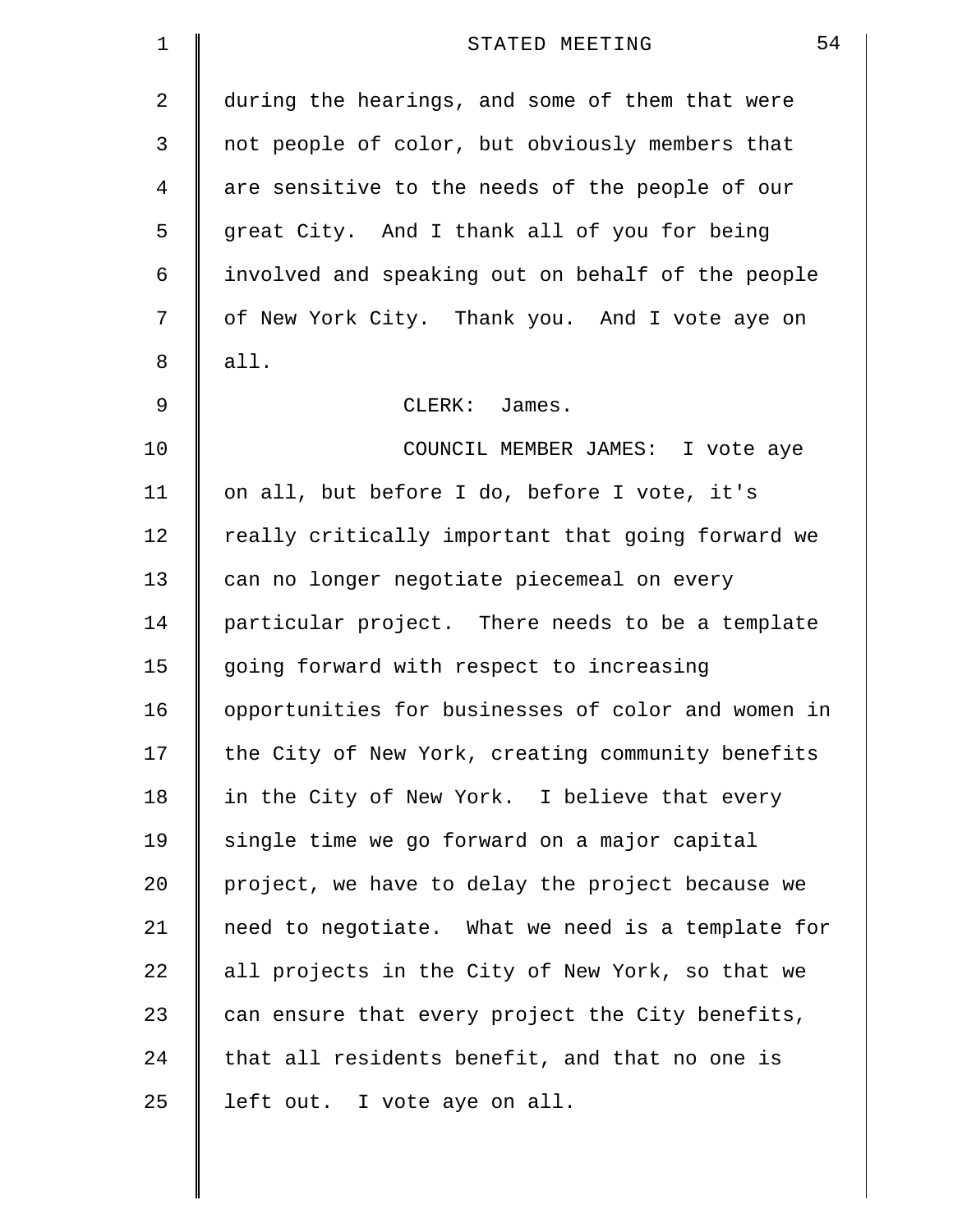| 1             | 55<br>STATED MEETING                               |
|---------------|----------------------------------------------------|
| 2             | CLERK: Koo.                                        |
| 3             | COUNCIL MEMBER KOO: I vote aye on                  |
| 4             | all except Resolution 191. Aye on all except 191.  |
| 5             | CLERK: Koslowitz.                                  |
| 6             | COUNCIL MEMBER KOSLOWITZ: Aye on                   |
| 7             | all.                                               |
| 8             | CLERK: Lander.                                     |
| $\mathcal{G}$ | COUNCIL MEMBER LANDER: I vote aye                  |
| 10            | on all, with special enthusiasm for Intros 260A    |
| 11            | bringing us steps closer to marriage equality, and |
| 12            | 87A enabling tenants to know who their landlord    |
| 13            | is; and with the reservations on 15 Penn Plaza     |
| 14            | that have been so well stated by Chairman Comrie   |
| 15            | and others, aye on all.                            |
| 16            | CLERK: Levin.                                      |
| 17            | COUNCIL MEMBER LEVIN: Aye on all.                  |
| 18            | CLERK: Mark-Viverito.                              |
| 19            | COUNCIL MEMBER MARK-VIVERITO: Aye                  |
| 20            | on all.                                            |
| 21            | CLERK: Mealy. Mendez.                              |
| 22            | COUNCIL MEMBER MENDEZ: Aye on all.                 |
| 23            | CLERK: Nelson.                                     |
| 24            | COUNCIL MEMBER NELSON: [off mic]                   |
| 25            | Aye on all.                                        |
|               |                                                    |
|               |                                                    |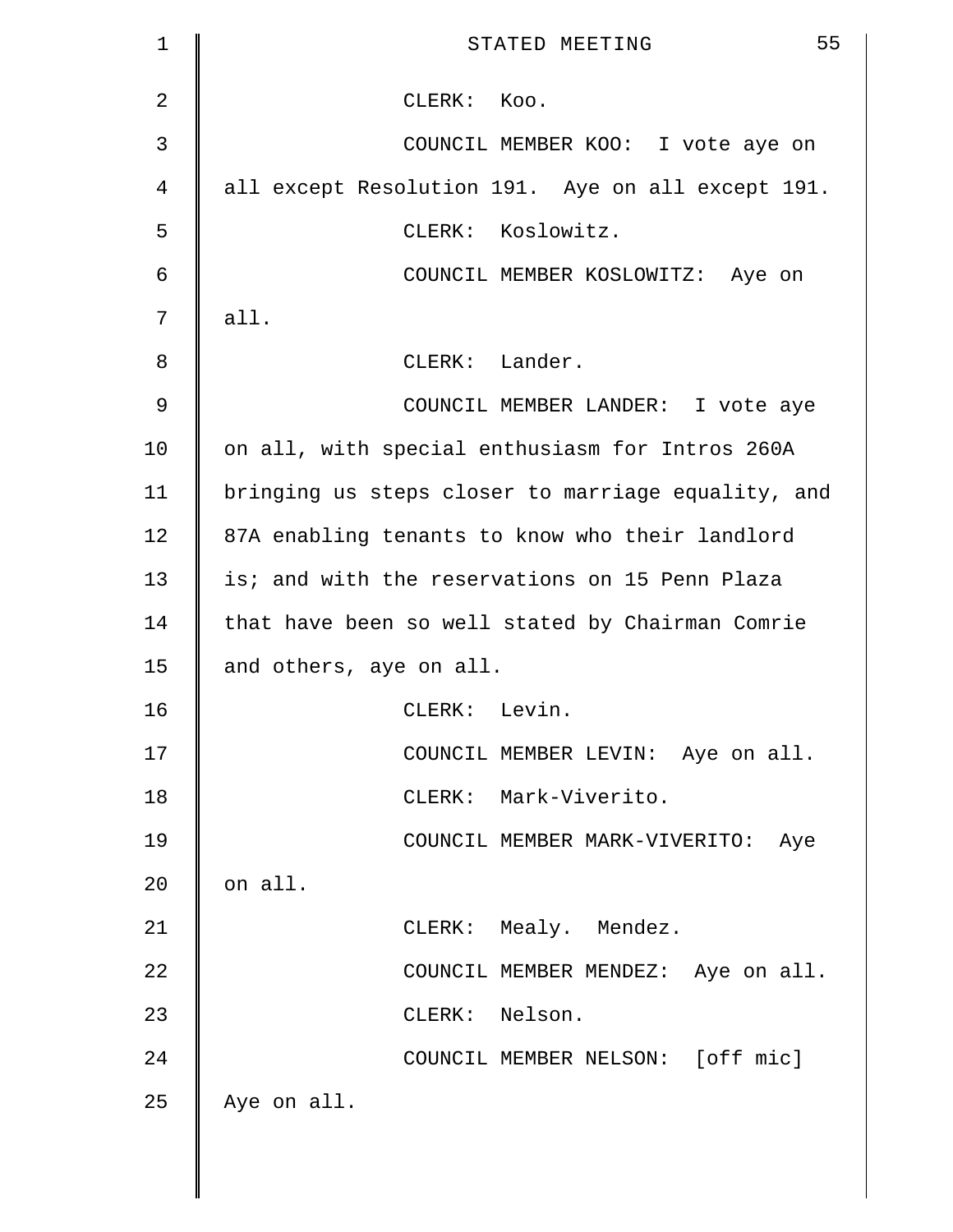| $\mathbf 1$    | 56<br>STATED MEETING                               |
|----------------|----------------------------------------------------|
| $\overline{2}$ | CLERK: Palma.                                      |
| 3              | COUNCIL MEMBER PALMA: Aye on all.                  |
| 4              | CLERK: Recchia.                                    |
| 5              | COUNCIL MEMBER RECCHIA: Aye on                     |
| 6              | all.                                               |
| 7              | CLERK: Reyna.                                      |
| 8              | COUNCIL MEMBER REYNA: Aye on all.                  |
| $\mathcal{G}$  | CLERK: Rodriguez.                                  |
| 10             | COUNCIL MEMBER RODRIGUEZ: Aye.                     |
| 11             | CLERK: Seabrook.                                   |
| 12             | COUNCIL MEMBER SEABROOK: [off mic]                 |
| 13             | Aye.                                               |
| 14             | CLERK: Ulrich.                                     |
| 15             | COUNCIL MEMBER ULRICH: No on Reso                  |
| 16             | 191 and aye on all others.                         |
| 17             | CLERK: Vallone.                                    |
| 18             | COUNCIL MEMBER VALLONE: May I be                   |
| 19             | excused to explain?                                |
| 20             | COUNCIL MEMBER RIVERA: Yes.                        |
| 21             | COUNCIL MEMBER VALLONE: I'm going                  |
| 22             | to vote no on Reso 191, regarding the cell towers. |
| 23             | I was the one who introduced the Resolution which  |
| 24             | politely asked the Empire State Building to light  |
| 25             | up in honor of Mother Teresa on her birthday,      |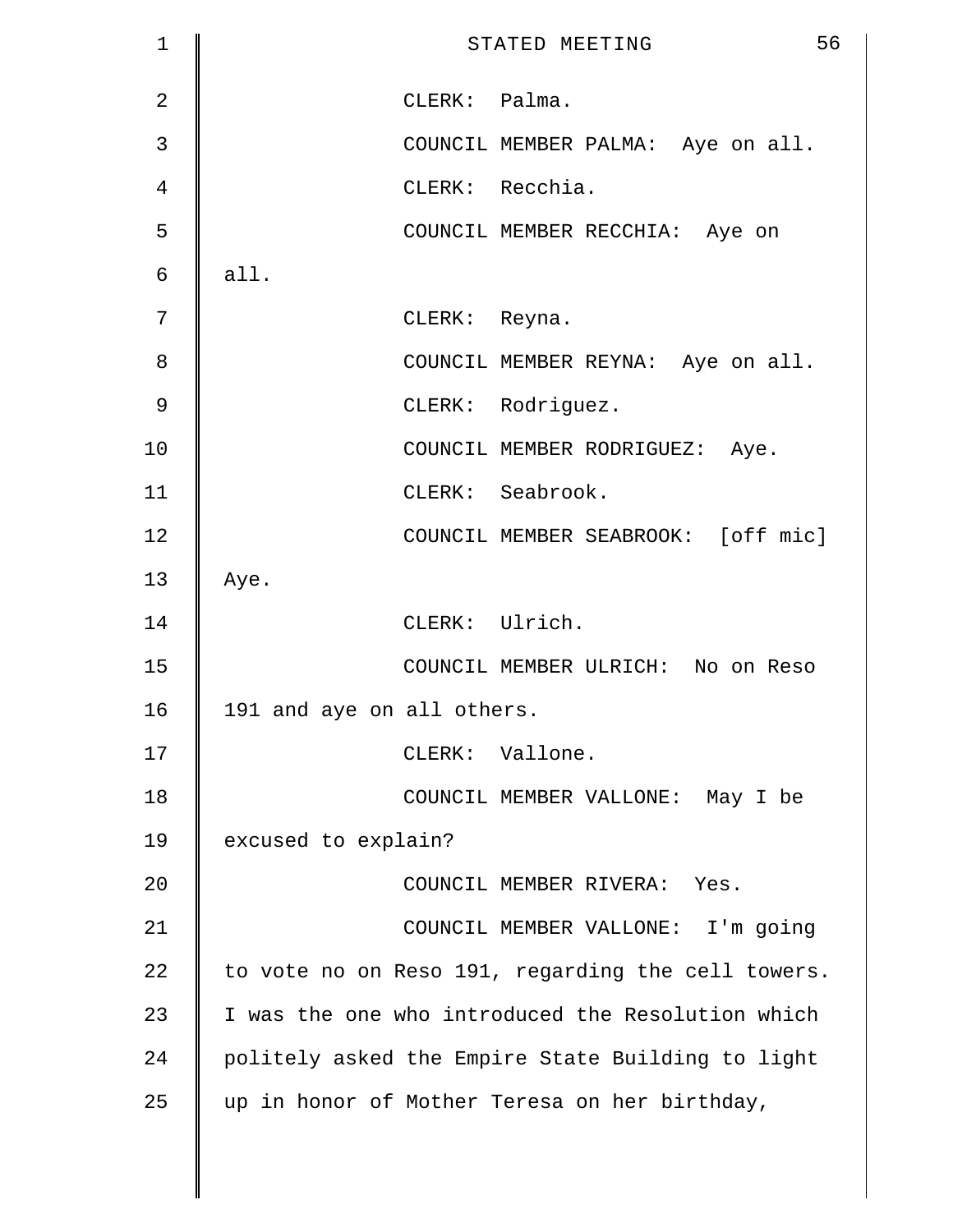| 1  | 57<br>STATED MEETING                               |
|----|----------------------------------------------------|
| 2  | which is tomorrow. And like all of my colleagues,  |
| 3  | I'm going to be voting on this matter solely on    |
| 4  | the merits, I just happen to be particularly happy |
| 5  | that the merits are not on the side of the Empire  |
| 6  | State Building. [laughter] You know what, we're    |
| 7  | not going to see the lights tomorrow night, for    |
| 8  | Mother Teresa, but I think years down the road,    |
| 9  | we'll see a beautiful new edition to our skyline,  |
| 10 | which in my mind will be Mother Teresa Tower. So,  |
| 11 | I vote aye on all the rest, thank you.             |
| 12 | CLERK: Van Bramer.                                 |
| 13 | COUNCIL MEMBER VAN BRAMER: Aye on                  |
| 14 | all.                                               |
| 15 | CLERK: Vann.                                       |
| 16 | COUNCIL MEMBER VANN:<br>May I explain              |
| 17 | my vote?                                           |
| 18 | COUNCIL MEMBER RIVERA: Yes.                        |
| 19 | COUNCIL MEMBER VANN: I serve on                    |
| 20 | the Zoning and Franchise Committee, and I was      |
| 21 | appalled when Vornado Realty Trust made their      |
| 22 | presentation, because they had not considered or   |
| 23 | provided for any involvement on behalf of people   |
| 24 | of color in New York City, which as you know is    |
| 25 | the new majority. I was equally disturbed that     |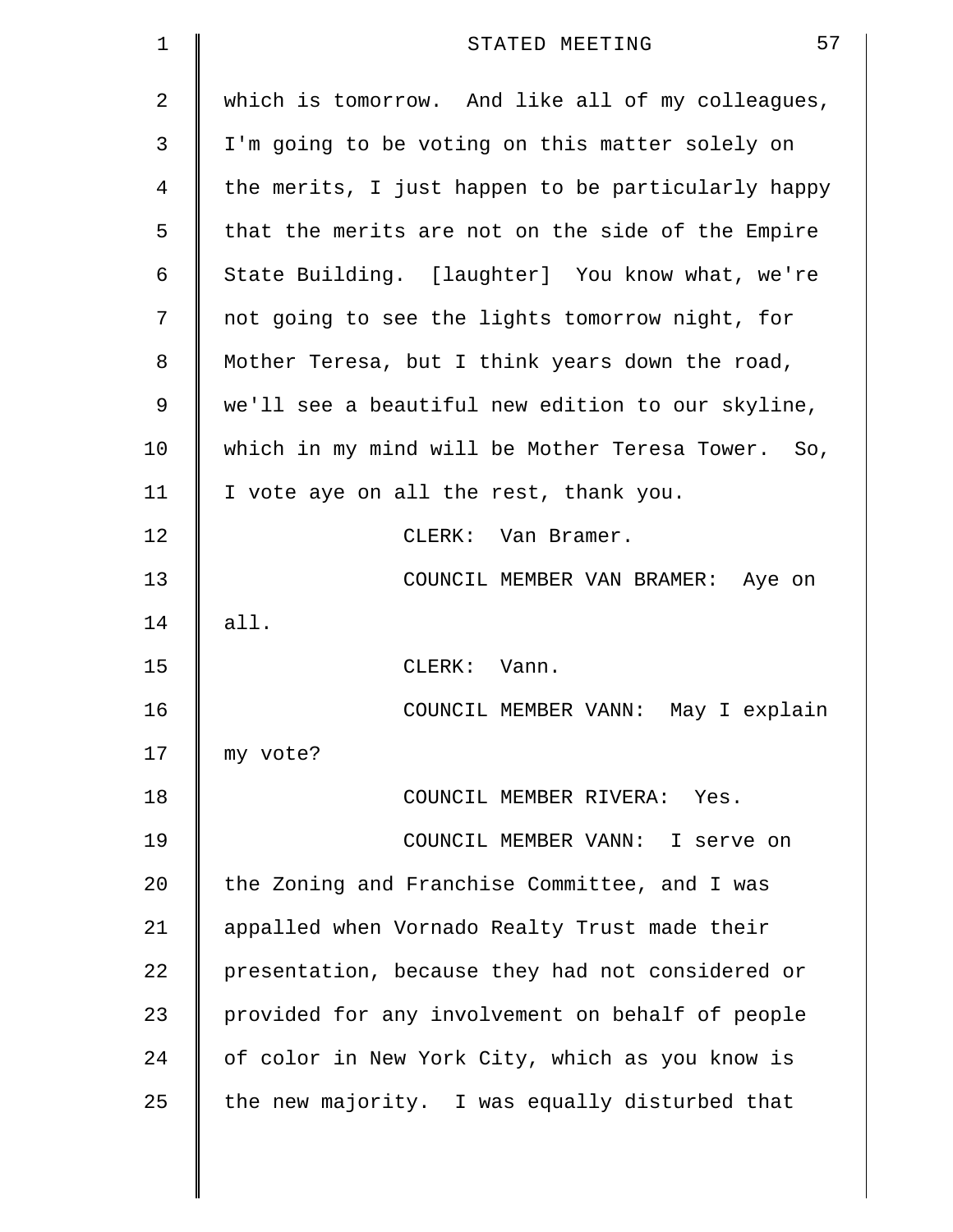| 1  | 58<br>STATED MEETING                               |
|----|----------------------------------------------------|
| 2  | we, all of us as a Council, had not acknowledged   |
| 3  | this glaring omission up until that point. I was   |
| 4  | very concerned about that. But I'm very pleased    |
| 5  | that once we became aware of that omission, that   |
| 6  | we responded. Members showed a great deal of       |
| 7  | concern, as did the Speaker in his, in her staff.  |
| 8  | We were able to put together and they were         |
| 9  | receptive to the recommendations that we made that |
| 10 | I think are significant. You got from nothing to   |
| 11 | a guarantee of 15 percent of the dollar value of   |
| 12 | the construction trade; you go from nothing to not |
| 13 | less than 15 percent of the total dollar value of  |
| 14 | the soft costs, including architecture,            |
| 15 | engineering, legal, insurance. You have the        |
| 16 | provision for a monitor that we will make          |
| 17 | recommendations, that will be report to the City   |
| 18 | Council and other things as well. So, I think      |
| 19 | Tish James is correct, and I think that the issue  |
| 20 | today will cause us to be more assertive to put    |
| 21 | together the type of template that she mentioned   |
| 22 | that all that come before us will know their       |
| 23 | standard that they must meet, to make sure that    |
| 24 | all people in New York City are being, will be     |
| 25 | involved in any involvement that takes place. I    |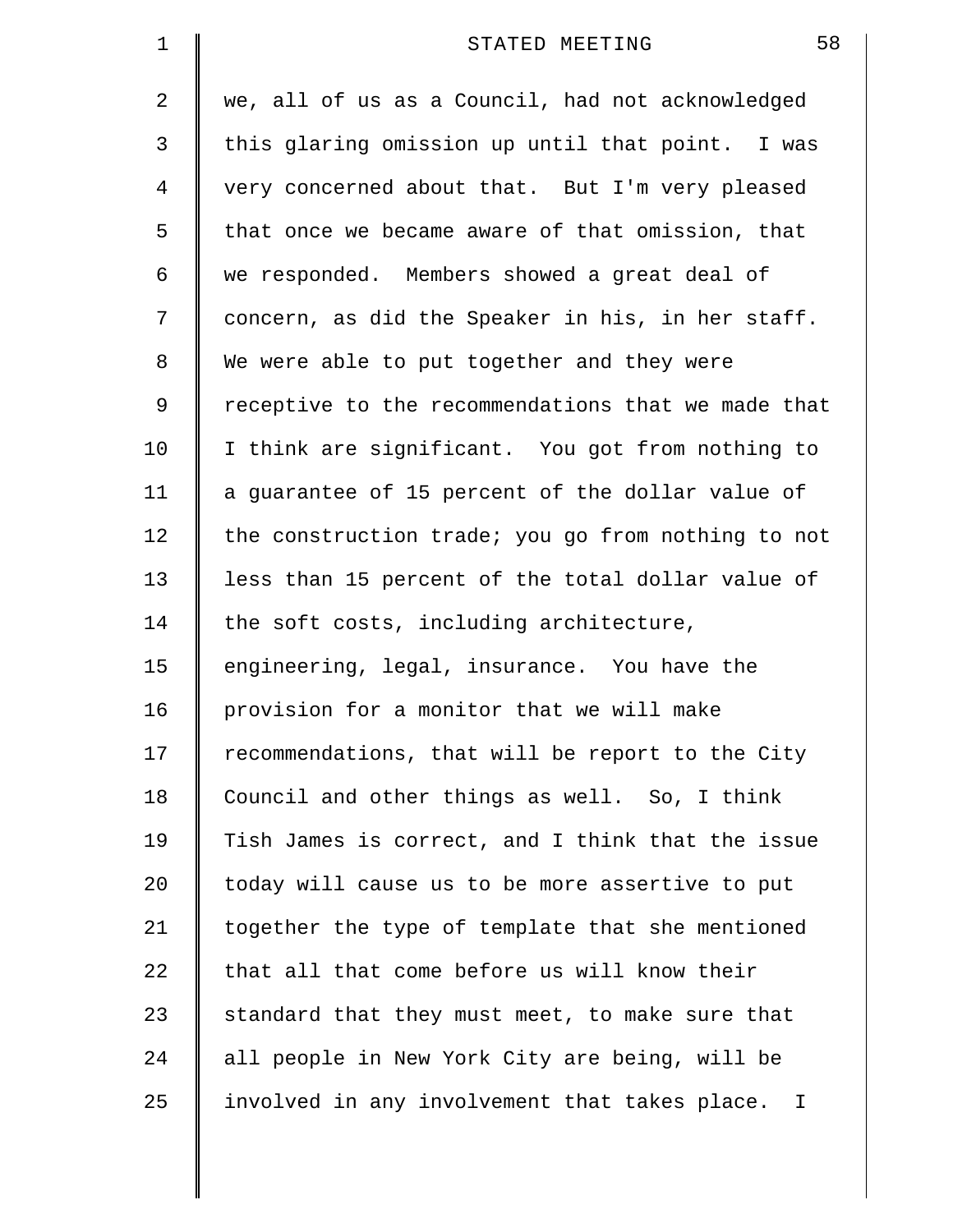| 1  | 59<br>STATED MEETING                               |
|----|----------------------------------------------------|
| 2  | think today will be a key day to make sure that    |
| 3  | that happen. So I'd like to thank Raymond,         |
| 4  | representing the Speaker, Chuck and everyone that  |
| 5  | got involved, to make sure the Vornado listened.   |
| 6  | They were responsive, they came to the table, they |
| 7  | made some conceptions, and I think we have a good, |
| 8  | pretty good deal here, but it can be better and    |
| 9  | will be better, when we as a caucus assert         |
| 10 | ourselves early on in the process. Thank you, I    |
| 11 | vote aye.                                          |
| 12 | CLERK: Weprin.                                     |
| 13 | COUNCIL MEMBER WEPRIN: Aye on all.                 |
| 14 | CLERK: Williams.                                   |
| 15 | COUNCIL MEMBER WILLIAMS: May I be                  |
| 16 | excused to explain my vote?                        |
| 17 | COUNCIL MEMBER RIVERA: Yes.                        |
| 18 | COUNCIL MEMBER WILLIAMS: First,                    |
| 19 | I'm just very excited about 87A. As a community    |
| 20 | organizer, it was, tenant organizer, particularly, |
| 21 | it was always very difficult trying to find out    |
| 22 | the proper owners of a building, so I want to      |
| 23 | thank Melissa Mark-Viverito and all those who      |
| 24 | worked on it for getting this bill passed. When    |
| 25 | it comes to Vornado and the 1510 Penn Plaza, I am  |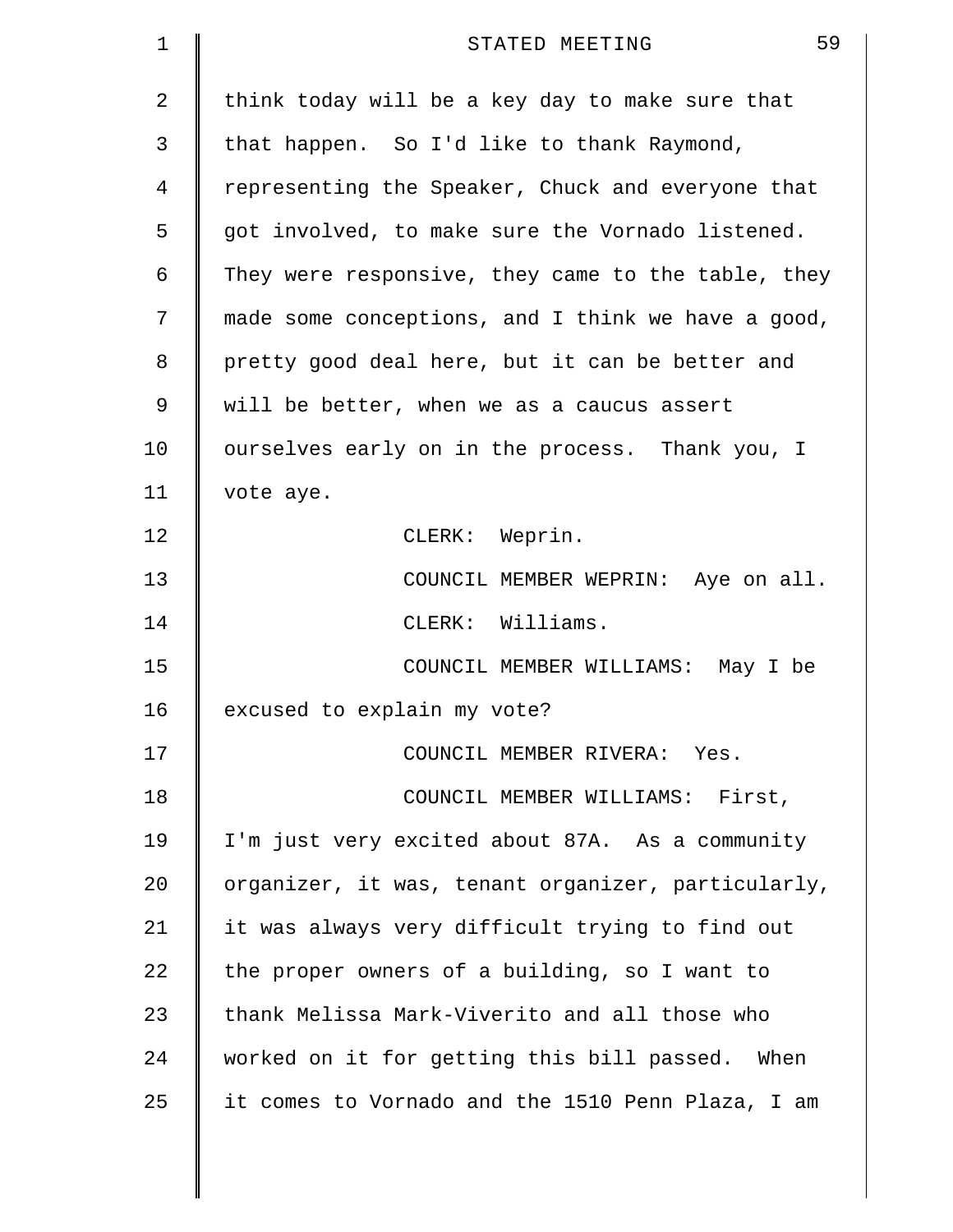| $\mathbf 1$    | 60<br>STATED MEETING                               |
|----------------|----------------------------------------------------|
| $\overline{2}$ | a young black male, and some accounts part of the  |
| 3              | 48 percent that's employed, and I'm very excited   |
| 4              | about that. But every day I try to remind myself   |
| 5              | of the 52 percent that is unemployed, and that is  |
| 6              | very important to me. And I took much issue with   |
| 7              | the earlier versions of what was going on. I'm     |
| 8              | going to vote aye this time because I think it,    |
| 9              | there was a lot of last minute things that came    |
| 10             | up, and I think with the time that we had, we got  |
| 11             | some things that we never got before. I like the   |
| 12             | minimum of 15 percent and like the monitoring      |
| 13             | system. But I do think in the future, to get my    |
| 14             | vote at least, we're going to have to work on a    |
| 15             | lot more. I vote aye on all. Thank you.            |
| 16             | CLERK:<br>Barron.                                  |
| 17             | COUNCIL MEMBER BARRON: May I be                    |
| 18             | excused to explain my vote. I just want to remind  |
| 19             | my colleagues, when we were numerical, numerically |
| 20             | the minorities in this body, we got 25 and 30      |
| 21             | percent from, for minority and woman businesses,   |
| 22             | 25 and 30 percent, and oftentimes they didn't even |
| 23             | honor that commitment. Check out Yankee Stadium    |
| 24             | that we talked so much about jobs for here, when   |
| 25             | you look at the actual jobs that come to our       |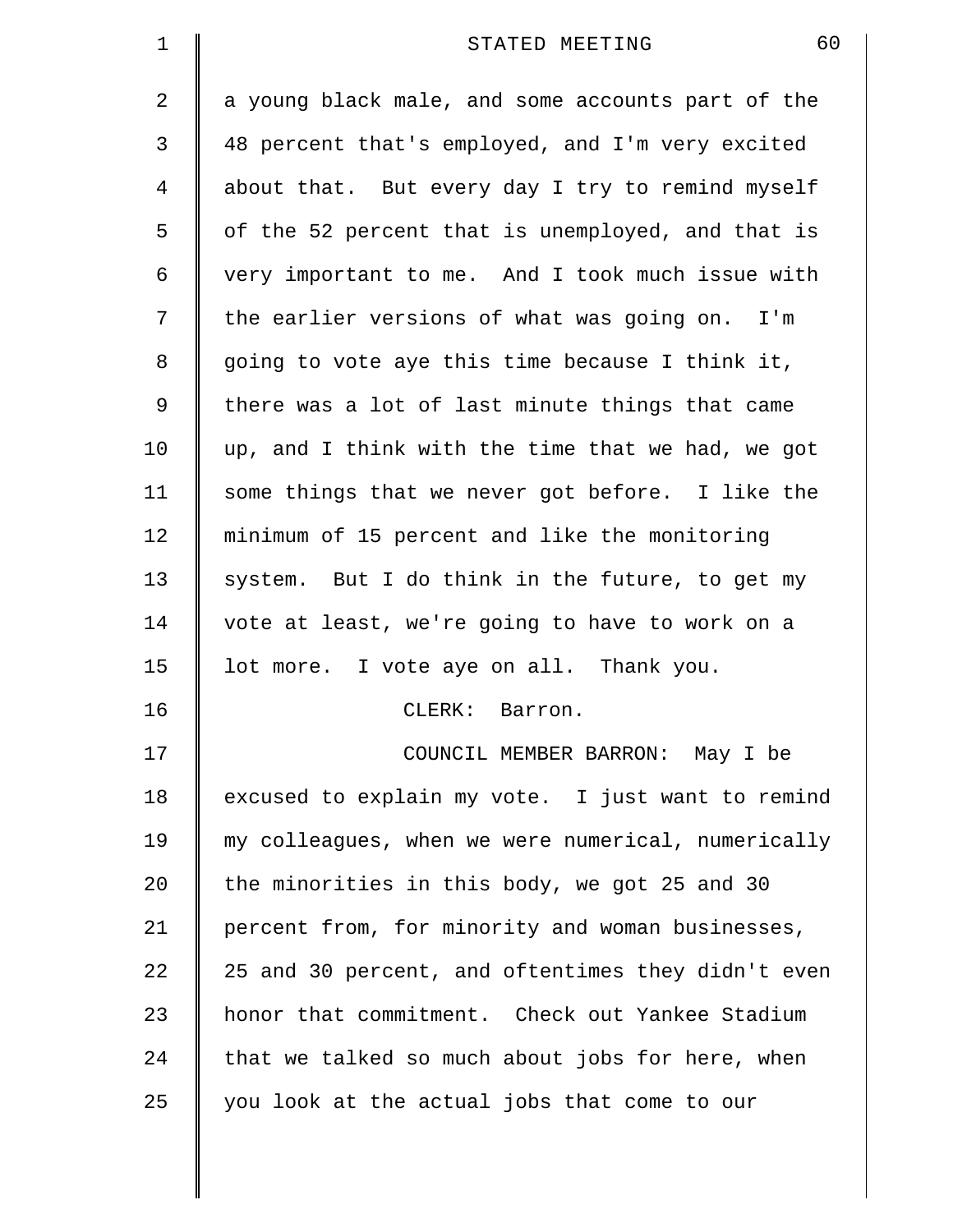| $\mathbf 1$ | 61<br>STATED MEETING                               |
|-------------|----------------------------------------------------|
| 2           | community now that it was built, it didn't come    |
| 3           | near the promise that they made to this body.      |
| 4           | Look at the Ratner project and Nets Arena, all of  |
| 5           | these "jobs" we're supposed to get, we didn't come |
| 6           | near getting what we supposed to get, that they    |
| 7           | promised to the community. And now to be the new   |
| 8           | majority and we're accepting less than 50 percent, |
| 9           | less than half of what we normally negotiate for,  |
| 10          | so-called and minority and woman owned businesses, |
| 11          | it's absurd. And I think at some point we got to   |
| 12          | use our power, the only thing they understand in   |
| 13          | negotiations is when you use your power and demand |
| 14          | more. We're 65 percent of this City, and we're     |
| 15          | getting 15 percent of these contracts; whites are  |
| 16          | 35 percent of the City, and they're going to get   |
| 17          | 85 percent of the contracts--that makes no sense.  |
| 18          | And we will not be found anywhere in that building |
| 19          | when it comes to office space rental and           |
| 20          | commercial space rental. So with that I vote no    |
| 21          | on Land Use items 159 and Reso 428, 160 with the   |
| 22          | accompanying Reso, 1612 and accompanying Reso, 162 |
| 23          | and the accompanying Reso, 163 and the             |
| 24          | accompanying Reso, and I vote no on Reso 191 and   |
| 25          | aye on all the rest.                               |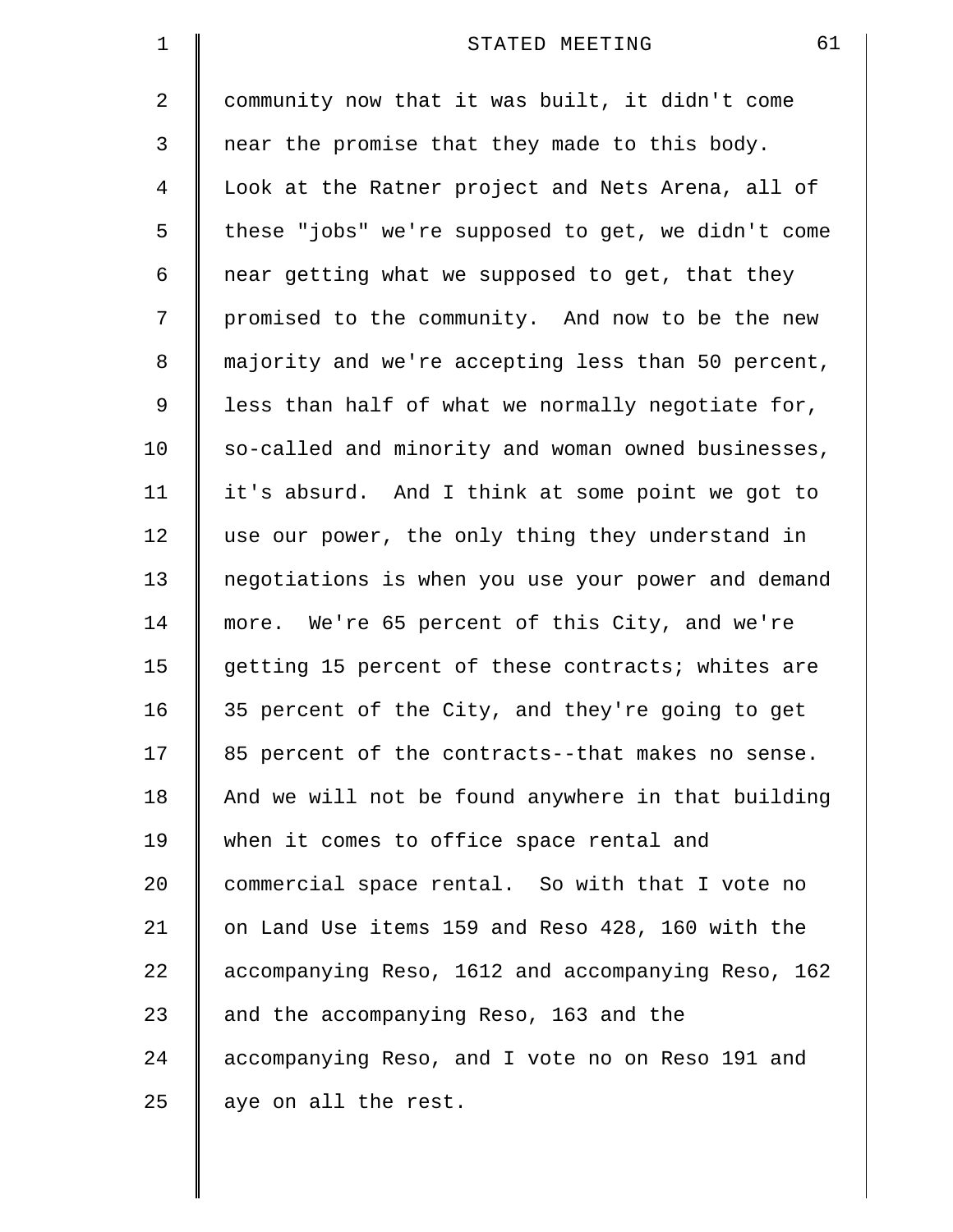| 1  | 62<br>STATED MEETING                              |
|----|---------------------------------------------------|
| 2  | CLERK: Ferreras.                                  |
| 3  | COUNCIL MEMBER FERRERAS: I'd like                 |
| 4  | to vote aye on all the Land Use Call-Ups and aye  |
| 5  | on all general orders.                            |
| 6  | COUNCIL MEMBER RIVERA: So ordered.                |
| 7  | CLERK: Oddo.                                      |
| 8  | COUNCIL MEMBER ODDO: I vote no on                 |
| 9  | Reso 191 and aye on all others, and would simply  |
| 10 | say that nine years ago, 19 sick, evil bastards   |
| 11 | were part of a plot that stole the New York City  |
| 12 | skyline that we love, and I think with today's    |
| 13 | vote, we get a chance to steal a small part of it |
| 14 | back. So, I vote yes on all, other than Reso 191. |
| 15 | CLERK: Rivera.                                    |
| 16 | COUNCIL MEMBER RIVERA: I vote aye.                |
| 17 | CLERK: Speaker Quinn.                             |
| 18 | SPEAKER QUINN: [off mic] Aye.                     |
| 19 | [pause]                                           |
| 20 | COUNCIL MEMBER RIVERA: All items                  |
| 21 | on today's general order calendar were adopted by |
| 22 | a vote of 48 in the affirmative, with zero in the |
| 23 | negative and zero abstentions; with the exception |
| 24 | of Intro 260-A, which was adopted by a vote of 47 |
| 25 | in the affirmative, with on in the negative and   |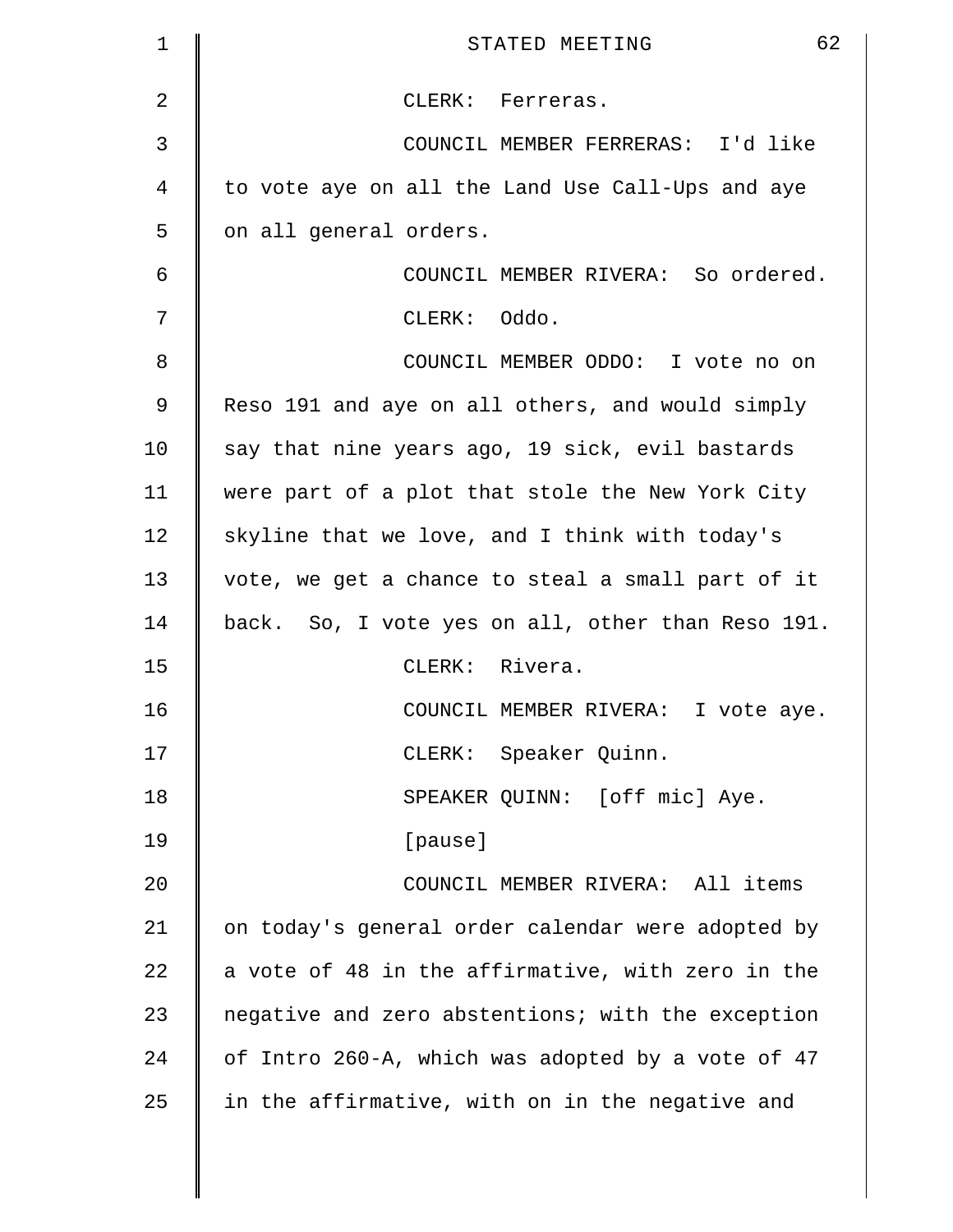| 1              | 63<br>STATED MEETING                               |
|----------------|----------------------------------------------------|
| 2              | zero abstentions; and Resolution 191, which was    |
| 3              | adopted by a vote of 41 in the affirmative, seven  |
| $\overline{4}$ | in the negative and zero abstentions; and Land--LU |
| 5              | 159 and Reso 428 through LU 163 and Reso 432,      |
| 6              | which was adopted by a vote of 47 in the           |
| 7              | affirmative, with one in the negative and zero     |
| 8              | abstentions; and the revised Land Use Call-Ups     |
| 9              | was, call up vote is 48 in the affirmative, with   |
| 10             | zero in the negative. At this point in time,       |
| 11             | we'll move on to Introduction and reading of the   |
| 12             | bills.                                             |
| 13             | SPEAKER QUINN: All bills are                       |
| 14             | referred to Committees as indicated on the agenda. |
| 15             | COUNCIL MEMBER RIVERA: Seeing as                   |
| 16             | there are no Resolutions, we'll move on to general |
| 17             | discussions. Council Member Brewer.                |
| 18             | COUNCIL MEMBER BREWER: Two, two                    |
| 19             | things. First of all, I hope people will sign on   |
| 20             | our Smart Development legislation that talks about |
| 21             | ways in which, when we have development as         |
| 22             | discussed today, there's impact positively in the  |
| 23             | neighborhood. Number two, tomorrow is Women's      |
| 24             | Suffrage Day, in addition to other days, and it's  |
| 25             | a day that I hope we will continue to celebrate in |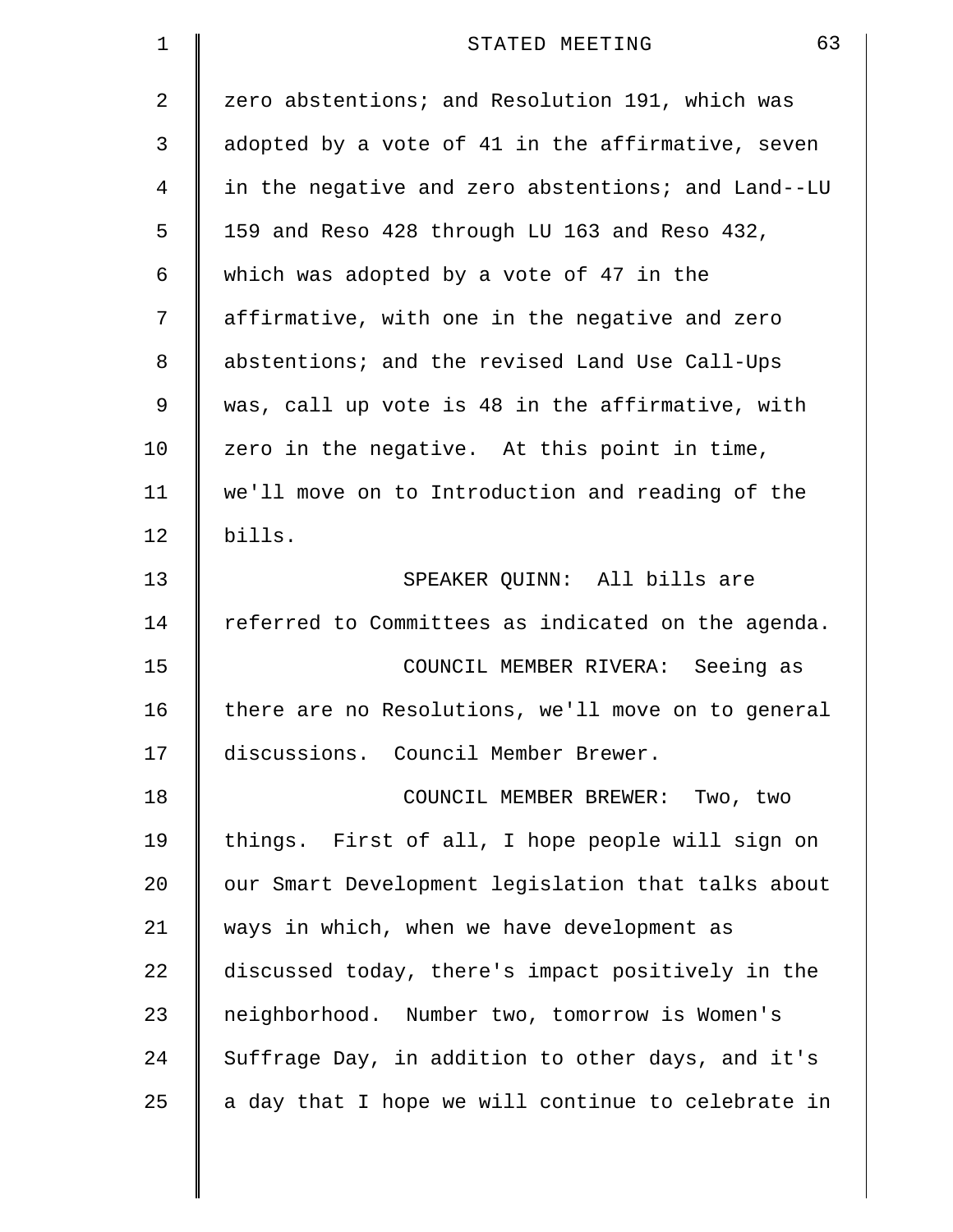| $\mathbf 1$ | 64<br>STATED MEETING                                   |
|-------------|--------------------------------------------------------|
| 2           | many different ways. We, I want to thank Council       |
| 3           | Member Dilan in particular, because we're going to     |
| 4           | begin our housing clinics in Manhattan on              |
| 5           | September $1^{st}$ , and we have them every Wednesday, |
| 6           | and that housing initiative really does save many,     |
| 7           | many thousands of people's homes by getting a          |
| 8           | little bit of support with City Council money,         |
| 9           | they're able to stay in their homes. I want to         |
| 10          | thank Council Member Dilan for that. And to say        |
| 11          | that we put in your boxes a tree survey that we        |
| 12          | did in the neighborhood, and we're following up on     |
| 13          | the bill that you kindly supported to make sure        |
| 14          | that stores that keep their doors open that are        |
| 15          | large, and when the air conditioning is on and         |
| 16          | it's hot outside, they should keep the doors           |
| 17          | closed. Working with Eric Goldstein at NRDC,           |
| 18          | we're making sure that happens. Thank you very         |
| 19          | much.                                                  |
| 20          | COUNCIL MEMBER RIVERA: Thank you                       |
| 21          | very much. Seeing no others, this meet--Council        |
| 22          | Member Ydanis Rodriguez.                               |
| 23          | COUNCIL MEMBER RODRIGUEZ: [off                         |
| 24          | mic] Okay, I just would like to inform everyone to     |
| 25          | $really - -$                                           |
|             |                                                        |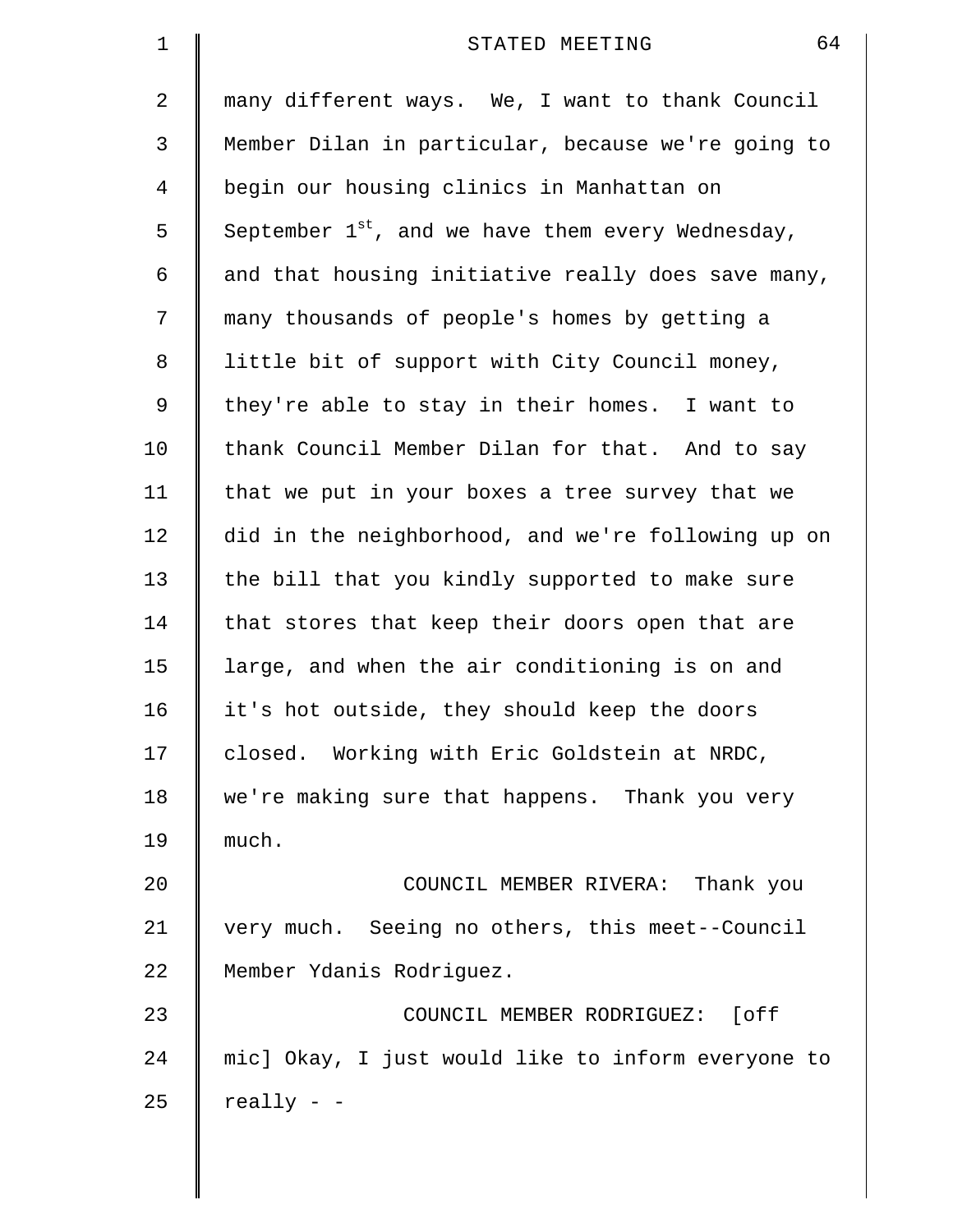| $\mathbf 1$    | 65<br>STATED MEETING                                 |
|----------------|------------------------------------------------------|
| $\overline{2}$ | COUNCIL MEMBER RIVERA: Turn your                     |
| 3              | mic on, Council Member.                              |
| 4              | SPEAKER QUINN: Your mic's not on.                    |
| 5              | COUNCIL MEMBER RODRIGUEZ: I would                    |
| 6              | like to call everyone to follow the call from our    |
| 7              | Speaker and the rest of the City Council on          |
| 8              | dedicating tomorrow and honor Mother Teresa. I       |
| 9              | know that we have identified a number of projects    |
| 10             | to do community service. And tomorrow, regardless    |
| 11             | that $-$ - day, we not be lighting blue and white in |
| 12             | honor of Mother Teresa, but still it's a great       |
| 13             | opportunity for us to be in the mass at St.          |
| 14             | Patrick Church, but also to dedicate tomorrow to     |
| 15             | do community service to follow her step. Thank       |
| 16             | you.                                                 |
| 17             | COUNCIL MEMBER RIVERA: Thank you                     |
| 18             | very much, next we have Council Member Lander.       |
| 19             | COUNCIL MEMBER LANDER: Thank you,                    |
| 20             | I just want to say I look forward to my service      |
| 21             | tomorrow in honor of Mother Teresa and would urge    |
| 22             | Council Members to sign on to two bills I'm          |
| 23             | introducing today: Intro 325, which would require    |
| 24             | that if a construction job has already a             |
| 25             | prevailing wage job and requires the payment of      |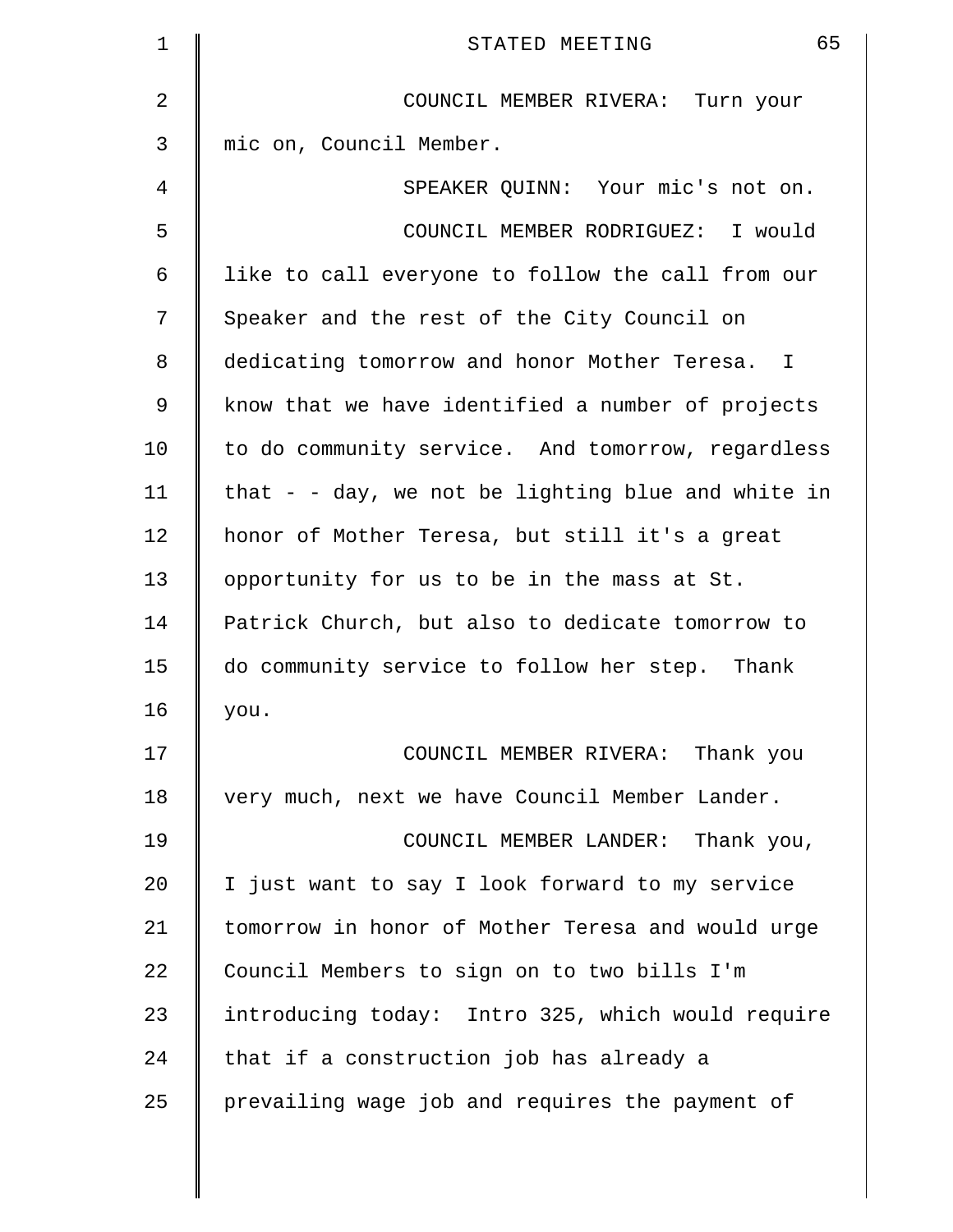| $\mathbf 1$    | 66<br>STATED MEETING                               |
|----------------|----------------------------------------------------|
| $\overline{2}$ | prevailing wages, we post that notice on the site  |
| 3              | so workers will know that they're in fact supposed |
| 4              | to be paid a prevailing wage, and make it less     |
| 5              | likely that they would be taken advantage of; and  |
| 6              | also a Resolution co-sponsored with Council Member |
| 7              | Nelson in support of a bill that Congressman       |
| 8              | Nadler has introduced into Congress, that would    |
| 9              | allow local ports, including our own Port of New   |
| 10             | York and New Jersey, the Port Authority to         |
| 11             | establish both wage and environmental standards    |
| 12             | that would allow us to move forward in making our  |
| 13             | ports cleaner and safer places. Thank you.         |
| 14             | COUNCIL MEMBER RIVERA: Thank you                   |
| 15             | very much. Seeing no others, this meeting is       |
| 16             | adjourned.                                         |
| 17             | [gavel]                                            |
| 18             |                                                    |
|                |                                                    |
|                |                                                    |
|                |                                                    |
|                |                                                    |
|                |                                                    |
|                |                                                    |
|                |                                                    |
|                |                                                    |
|                |                                                    |